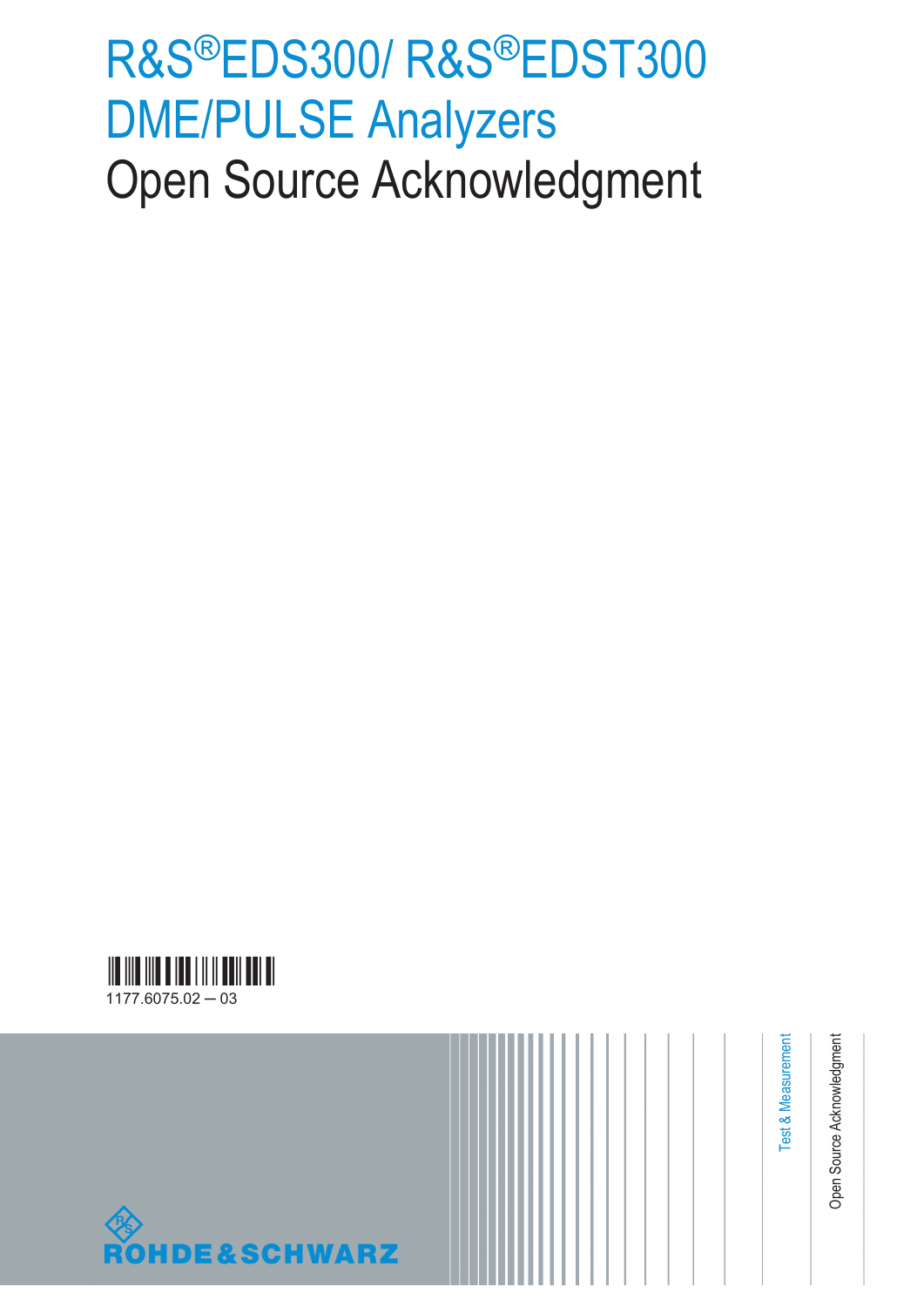## **Contents**

| 1            |                                                               |
|--------------|---------------------------------------------------------------|
| 1.1          |                                                               |
| 1.2          |                                                               |
| $\mathbf{2}$ |                                                               |
| $\mathbf{3}$ |                                                               |
| 3.1          |                                                               |
| 3.2          |                                                               |
| 3.3          |                                                               |
| 3.4          |                                                               |
| 3.5          |                                                               |
| 3.6          |                                                               |
| 3.7          | GNU Library General Public License, Version 2.0 (LGPL 2.0) 18 |
| 3.8          |                                                               |
| 3.9          |                                                               |
| 3.10         |                                                               |
| 3.11         |                                                               |
| 3.12         |                                                               |
| 3.13         |                                                               |
| 3.14         |                                                               |
| 3.15         |                                                               |
| 4            |                                                               |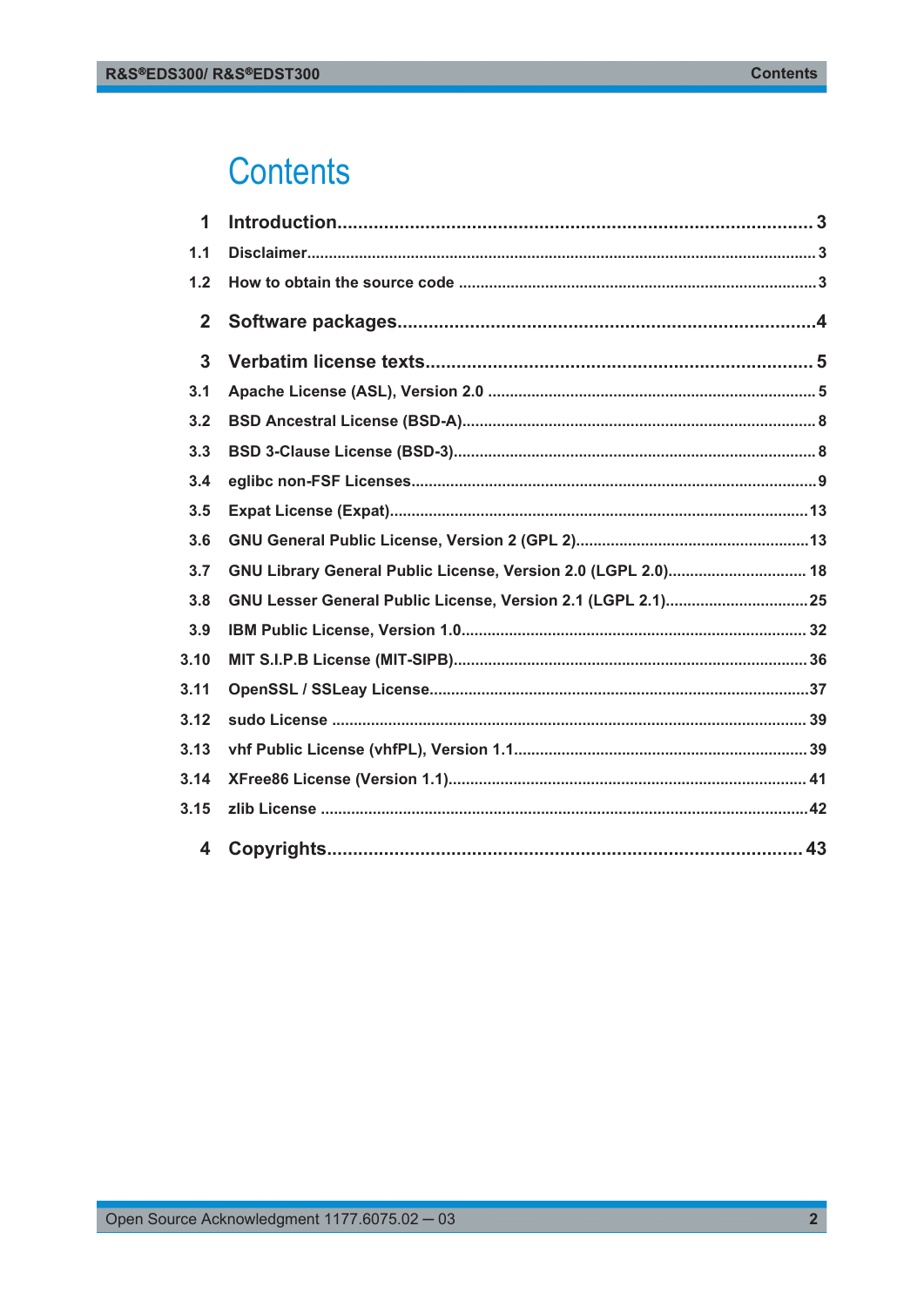## <span id="page-2-0"></span>1 Introduction

This product uses a number of open source software packages which are listed below.

The open source software is provided free of charge. You are entitled to use the open source software in accordance with the respective license conditions as provided in the following chapters.

Rohde & Schwarz would like to thank the open source community for their valuable contribution to embedded computing.

## **1.1 Disclaimer**

The open source software is distributed WITHOUT ANY WARRANTY; without even the implied warranty of MERCHANTABILITY or FITNESS FOR A PARTICULAR PUR-POSE. The respective licenses may contain more details.

### **1.2 How to obtain the source code**

The software included in this product may contain copyrighted software that is licensed under a license requiring us to provide the source code of that software, such as the GPL or LGPL. You may obtain the complete corresponding source code for such copyrighted software from us for an unlimited period of time and at no charge. In this case, please contact:

Rohde & Schwarz GmbH & Co. KG

Mühldorfstr. 15, 81671 München, Germany

Phone: +49 89 41 29 - 12345

Email: [customersupport@rohde-schwarz.com](mailto:customersupport@rohde-schwarz.com)

Internet: [www.customersupport.rohde-schwarz.com](http://www.customersupport.rohde-schwarz.com)

This offer is valid to anyone in receipt of this information.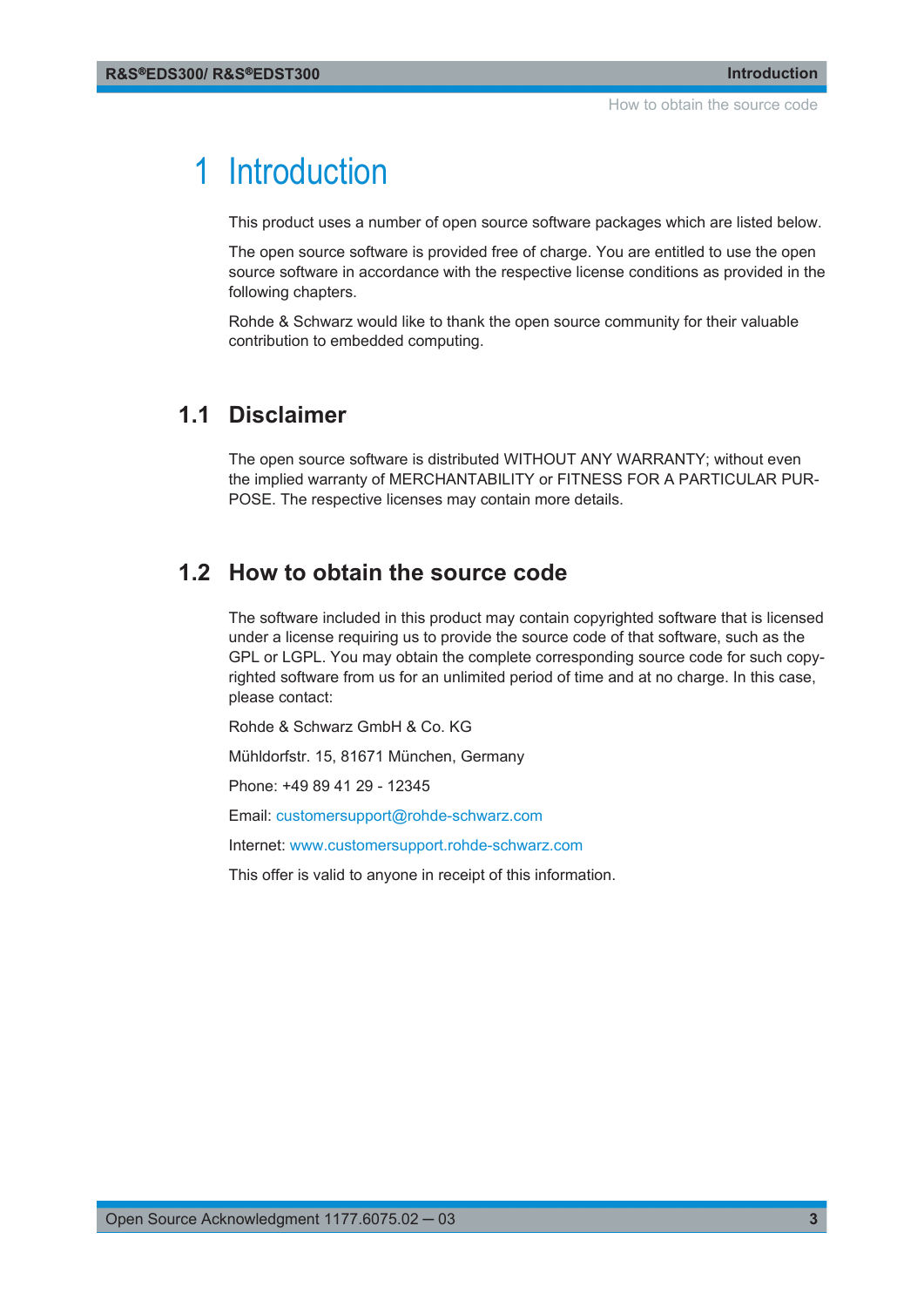## <span id="page-3-0"></span>2 Software packages

The software contained in this product makes use of the following open source software packages.

| Package                | License                                                                                                                  |
|------------------------|--------------------------------------------------------------------------------------------------------------------------|
| debian                 | GPL 2, LGPL 2.1, LGPL 2.0, BSD-3, Apache 2.0, Expat license, zlib license,<br>OpenSSL license, vhfPL, IBM public license |
| e2fsprogs              | GPL 2, LGPL 2.0, BSD-3, MIT-SIPB, BSD-A                                                                                  |
| GNU C Library (eglibc) | GPL 2, LGPL 2.1, LGPL 2.0, eglibc non-FSF Licenses                                                                       |
| ifplugd                | GPL <sub>2</sub>                                                                                                         |
| libdaemon              | <b>LGPL 2.1</b>                                                                                                          |
| linux-ftpd             | BSD-3                                                                                                                    |
| Linux Kernel (linux)   | GPL <sub>2</sub>                                                                                                         |
| mtd-utils              | GPL <sub>2</sub>                                                                                                         |
| sudo                   | sudo License, BSD-3, zlib License                                                                                        |
| udev                   | GPL <sub>2</sub>                                                                                                         |
| X.org                  | <b>XFree86 License</b>                                                                                                   |
| zlib                   | zlib License                                                                                                             |

Linux® is the registered trademark of Linus Torvalds in the U.S. and other countries.

This product includes software developed by the OpenSSL Project for use in the OpenSSL Toolkit (http://www.openssl.org/). This product includes cryptographic software written by Eric Young (eay@cryptsoft.com) and software written by Tim Hudson (tjh@cryptsoft.com).

This product includes software developed by the University of California, Berkeley and its contributors.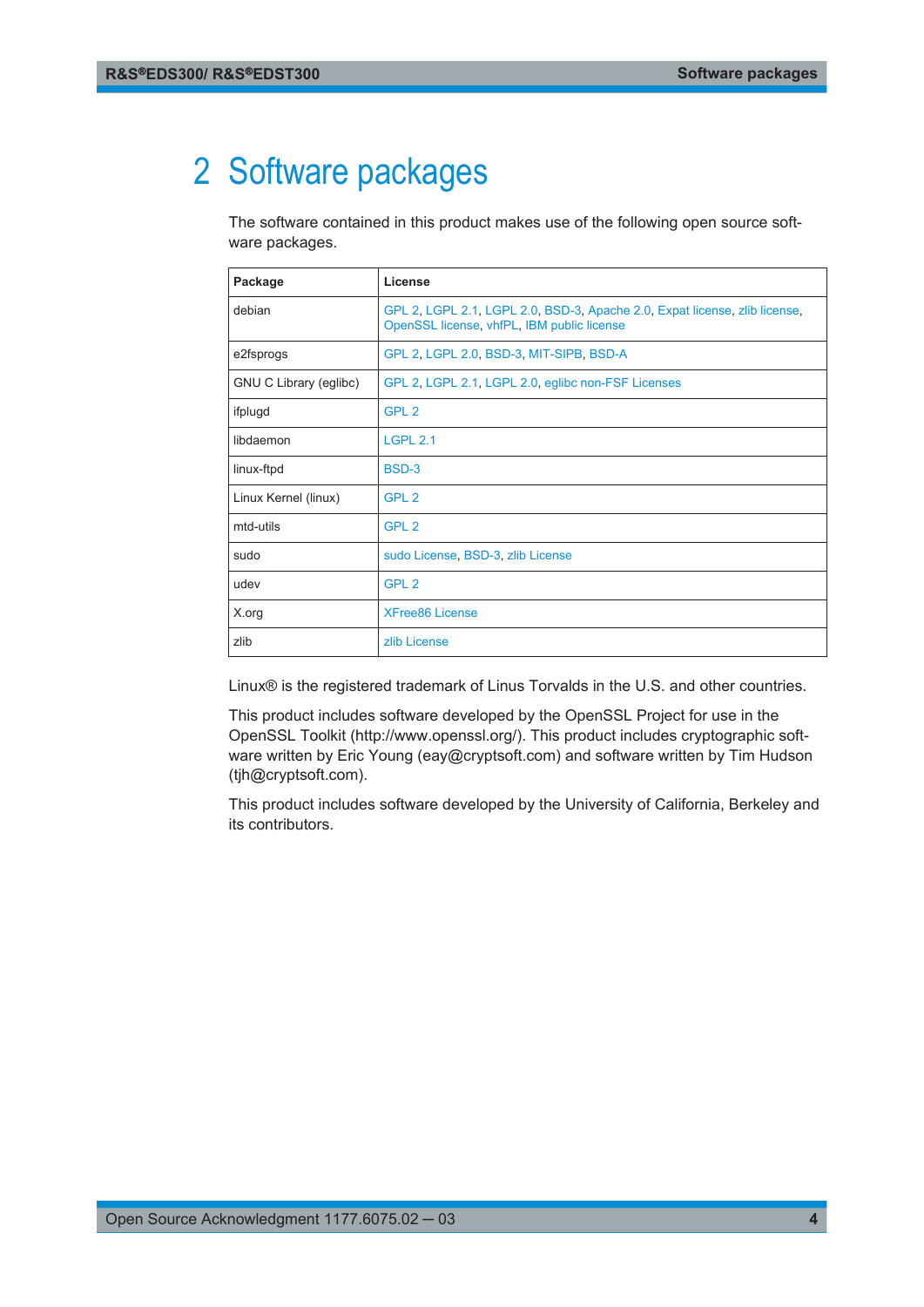Apache License (ASL), Version 2.0

## <span id="page-4-0"></span>3 Verbatim license texts

## **3.1 Apache License (ASL), Version 2.0**

Apache License

Version 2.0, January 2004

[<http://www.apache.org/licenses/](http://www.apache.org/licenses/)>

TERMS AND CONDITIONS FOR USE, REPRODUCTION, AND DISTRIBUTION

#### **1. Definitions:**

"License" shall mean the terms and conditions for use, reproduction, and distribution as defined by Sections 1 through 9 of this document.

"Licensor" shall mean the copyright owner or entity authorized by the copyright owner that is granting the License.

"Legal Entity" shall mean the union of the acting entity and all other entities that control, are controlled by, or are under common control with that entity. For the purposes of this definition, "control" means (i) the power, direct or indirect, to cause the direction or management of such entity, whether by contract or otherwise, or (ii) ownership of fifty percent (50%) or more of the outstanding shares, or (iii) beneficial ownership of such entity.

"You" (or "Your") shall mean an individual or Legal Entity exercising permissions granted by this License.

"Source" form shall mean the preferred form for making modifications, including but not limited to software source code, documentation source, and configuration files.

"Object" form shall mean any form resulting from mechanical transformation or translation of a Source form, including but not limited to compiled object code, generated documentation, and conversions to other media types.

"Work" shall mean the work of authorship, whether in Source or Object form, made available under the License, as indicated by a copyright notice that is included in or attached to the work (an example is provided in the Appendix below).

"Derivative Works" shall mean any work, whether in Source or Object form, that is based on (or derived from) the Work and for which the editorial revisions, annotations, elaborations, or other modifications represent, as a whole, an original work of authorship. For the purposes of this License, Derivative Works shall not include works that remain separable from, or merely link (or bind by name) to the interfaces of, the Work and Derivative Works thereof.

"Contribution" shall mean any work of authorship, including the original version of the Work and any modifications or additions to that Work or Derivative Works thereof, that is intentionally submitted to Licensor for inclusion in the Work by the copyright owner or by an individual or Legal Entity authorized to submit on behalf of the copyright owner. For the purposes of this definition, "submitted" means any form of electronic, verbal, or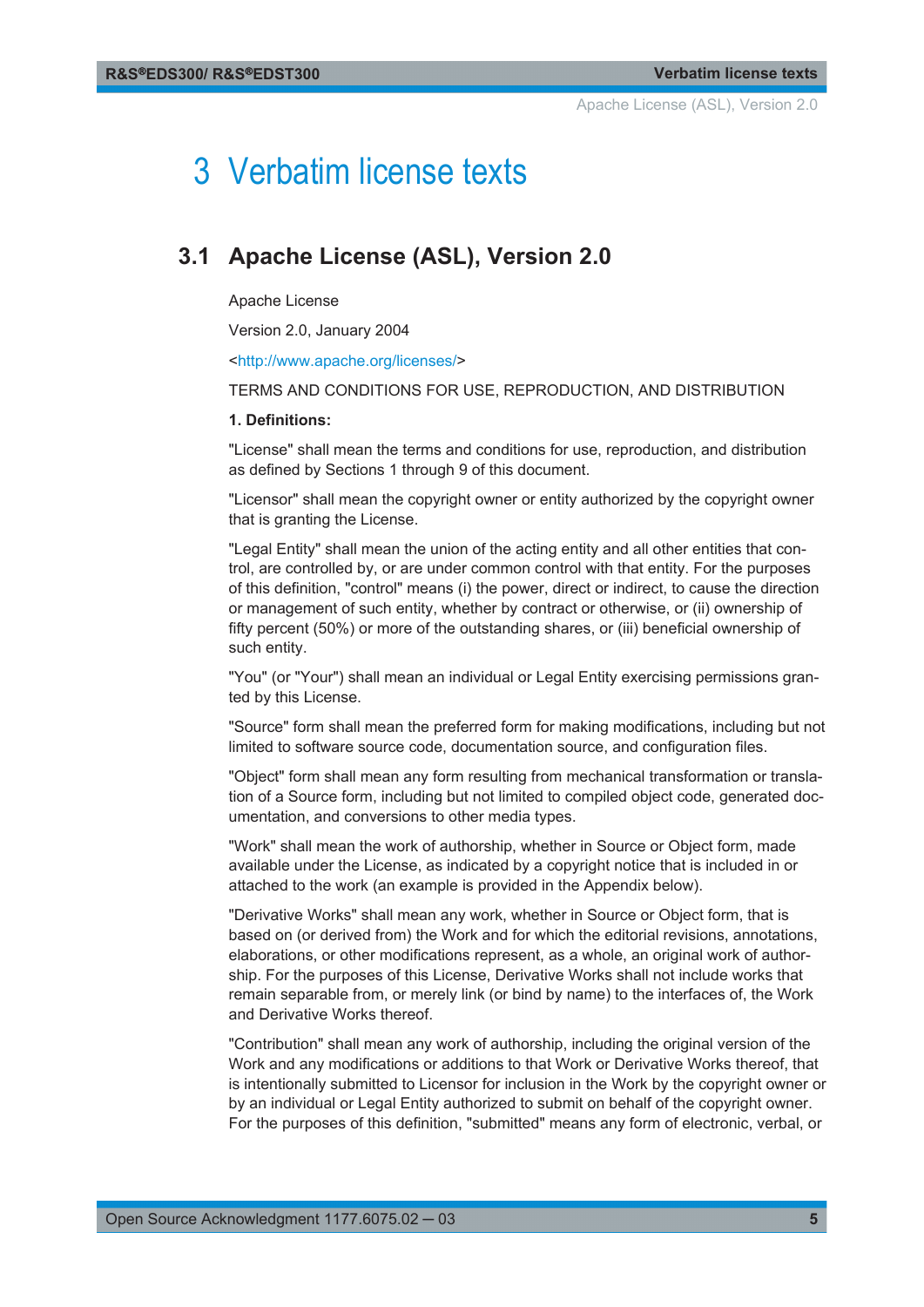written communication sent to the Licensor or its representatives, including but not limited to communication on electronic mailing lists, source code control systems, and issue tracking systems that are managed by, or on behalf of, the Licensor for the purpose of discussing and improving the Work, but excluding communication that is conspicuously marked or otherwise designated in writing by the copyright owner as "Not a Contribution."

"Contributor" shall mean Licensor and any individual or Legal Entity on behalf of whom a Contribution has been received by Licensor and subsequently incorporated within the **Work** 

**2. Grant of Copyright License:**Subject to the terms and conditions of this License, each Contributor hereby grants to You a perpetual, worldwide, non-exclusive, nocharge, royalty-free, irrevocable copyright license to reproduce, prepare Derivative Works of, publicly display, publicly perform, sublicense, and distribute the Work and such Derivative Works in Source or Object form.

**3. Grant of Patent License:** Subject to the terms and conditions of this License, each Contributor hereby grants to You a perpetual, worldwide, non-exclusive, no-charge, royalty-free, irrevocable (except as stated in this section) patent license to make, have made, use, offer to sell, sell, import, and otherwise transfer the Work, where such license applies only to those patent claims licensable by such Contributor that are necessarily infringed by their Contribution(s) alone or by combination of their Contribution(s) with the Work to which such Contribution(s) was submitted. If You institute patent litigation against any entity (including a cross-claim or counterclaim in a lawsuit) alleging that the Work or a Contribution incorporated within the Work constitutes direct or contributory patent infringement, then any patent licenses granted to You under this License for that Work shall terminate as of the date such litigation is filed.

**4. Redistribution:**You may reproduce and distribute copies of the Work or Derivative Works thereof in any medium, with or without modifications, and in Source or Object form, provided that You meet the following conditions:

- You must give any other recipients of the Work or Derivative Works a copy of this License; and
- You must cause any modified files to carry prominent notices stating that You changed the files; and
- You must retain, in the Source form of any Derivative Works that You distribute, all copyright, patent, trademark, and attribution notices from the Source form of the Work, excluding those notices that do not pertain to any part of the Derivative Works; and
- If the Work includes a "NOTICE" text file as part of its distribution, then any Derivative Works that You distribute must include a readable copy of the attribution notices contained within such NOTICE file, excluding those notices that do not pertain to any part of the Derivative Works, in at least one of the following places: within a NOTICE text file distributed as part of the Derivative Works; within the Source form or documentation, if provided along with the Derivative Works; or, within a display generated by the Derivative Works, if and wherever such third-party notices normally appear. The contents of the NOTICE file are for informational purposes only and do not modify the License. You may add Your own attribution notices within Derivative Works that You distribute, alongside or as an addendum to the NOTICE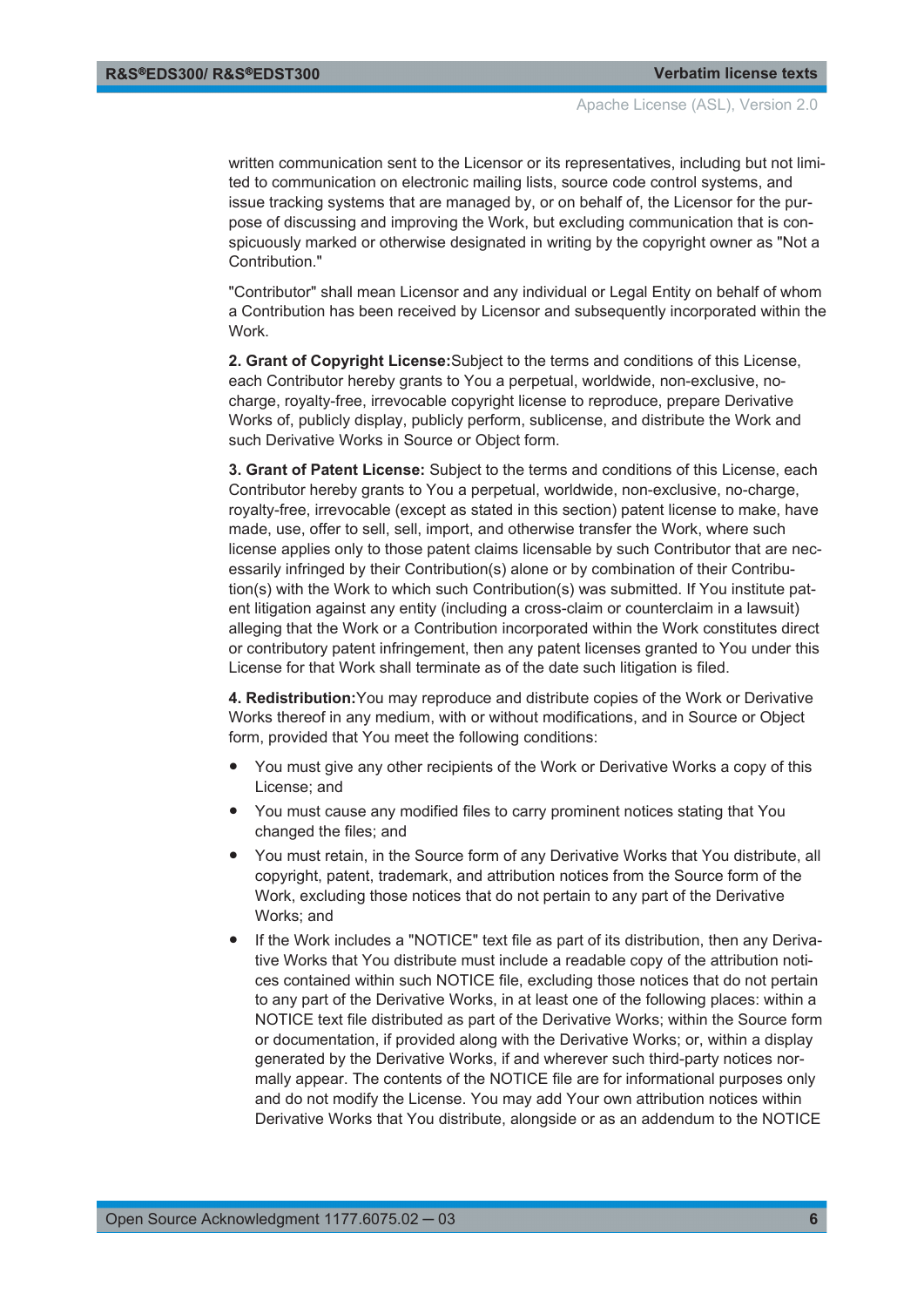text from the Work, provided that such additional attribution notices cannot be construed as modifying the License.

You may add Your own copyright statement to Your modifications and may provide additional or different license terms and conditions for use, reproduction, or distribution of Your modifications, or for any such Derivative Works as a whole, provided Your use, reproduction, and distribution of the Work otherwise complies with the conditions stated in this License.

**5. Submission of Contributions:** Unless You explicitly state otherwise, any Contribution intentionally submitted for inclusion in the Work by You to the Licensor shall be under the terms and conditions of this License, without any additional terms or conditions. Notwithstanding the above, nothing herein shall supersede or modify the terms of any separate license agreement you may have executed with Licensor regarding such Contributions.

**6. Trademarks:** This License does not grant permission to use the trade names, trademarks, service marks, or product names of the Licensor, except as required for reasonable and customary use in describing the origin of the Work and reproducing the content of the NOTICE file.

**7. Disclaimer of Warranty:** Unless required by applicable law or agreed to in writing, Licensor provides the Work (and each Contributor provides its Contributions) on an "AS IS" BASIS, WITHOUT WARRANTIES OR CONDITIONS OF ANY KIND, either express or implied, including, without limitation, any warranties or conditions of TITLE, NON-INFRINGEMENT, MERCHANTABILITY, or FITNESS FOR A PARTICULAR PURPOSE. You are solely responsible for determining the appropriateness of using or redistributing the Work and assume any risks associated with Your exercise of permissions under this License.

**8. Limitation of Liability:** In no event and under no legal theory, whether in tort (including negligence), contract, or otherwise, unless required by applicable law (such as deliberate and grossly negligent acts) or agreed to in writing, shall any Contributor be liable to You for damages, including any direct, indirect, special, incidental, or consequential damages of any character arising as a result of this License or out of the use or inability to use the Work (including but not limited to damages for loss of goodwill, work stoppage, computer failure or malfunction, or any and all other commercial damages or losses), even if such Contributor has been advised of the possibility of such damages.

**9. Accepting Warranty or Additional Liability:** While redistributing the Work or Derivative Works thereof, You may choose to offer, and charge a fee for, acceptance of support, warranty, indemnity, or other liability obligations and/or rights consistent with this License. However, in accepting such obligations, You may act only on Your own behalf and on Your sole responsibility, not on behalf of any other Contributor, and only if You agree to indemnify, defend, and hold each Contributor harmless for any liability incurred by, or claims asserted against, such Contributor by reason of your accepting any such warranty or additional liability

END OF TERMS AND CONDITIONS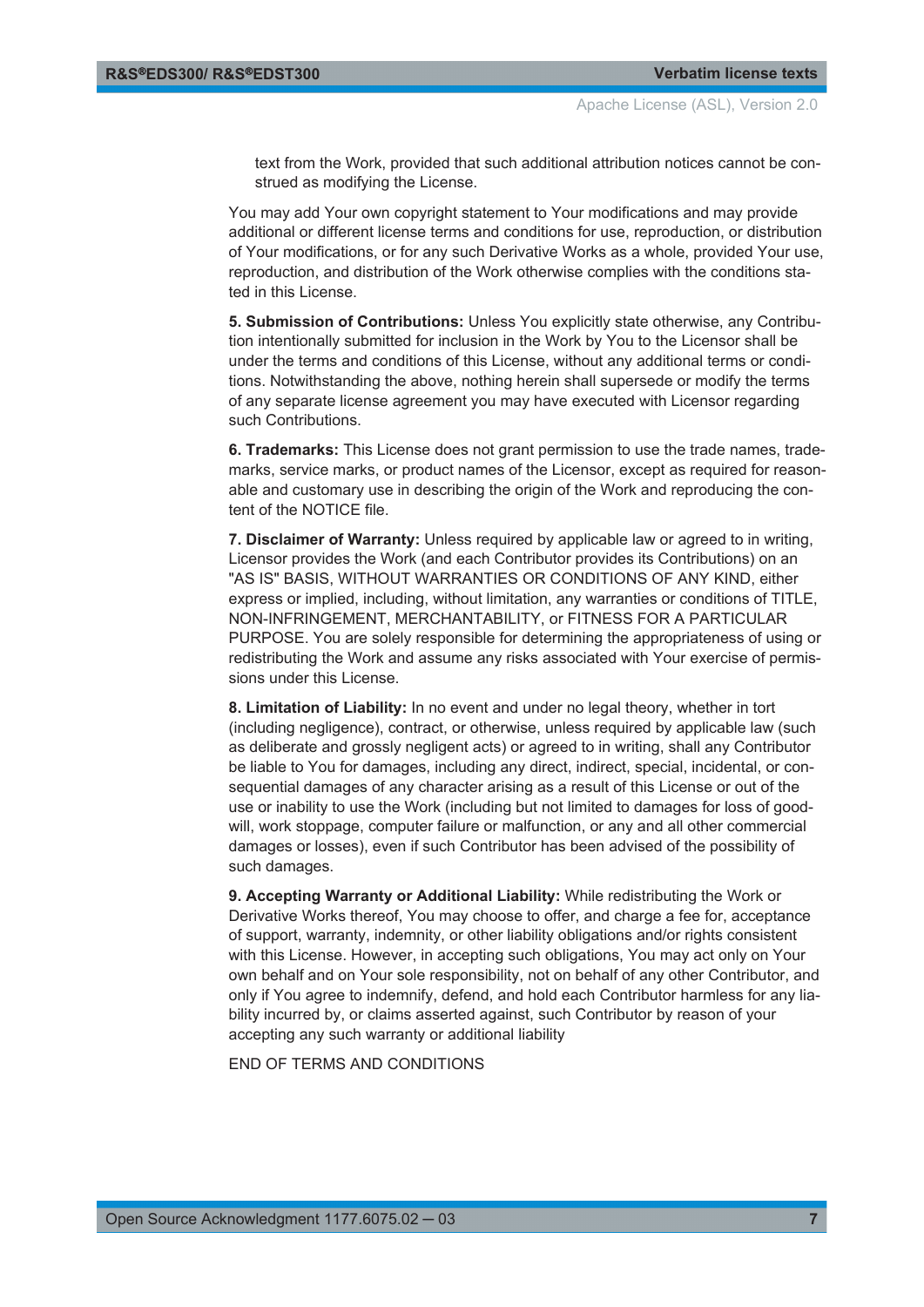BSD 3-Clause License (BSD-3)

## <span id="page-7-0"></span>**3.2 BSD Ancestral License (BSD-A)**

Copyright (c) <year> <copyright holder>.

All rights reserved.

Redistribution and use in source and binary forms are permitted provided that the above copyright notice and this paragraph are duplicated in all such forms and that any documentation, advertising materials, and other materials related to such distribution and use acknowledge that the software was developed by the <organization>.

The name of the <organization> may not be used to endorse or promote products derived from this software without specific prior written permission.

THIS SOFTWARE IS PROVIDED ''AS IS'' AND WITHOUT ANY EXPRESS OR IMPLIED WARRANTIES, INCLUDING, WITHOUT LIMITATION, THE IMPLIED WAR-RANTIES OF MERCHANTIBILITY AND FITNESS FOR A PARTICULAR PURPOSE.

## **3.3 BSD 3-Clause License (BSD-3)**

Copyright (c) <year>, <copyright holder>.

All rights reserved.

Redistribution and use in source and binary forms, with or without modification, are permitted provided that the following conditions are met:

- 1. Redistributions of source code must retain the above copyright notice, this list of conditions and the following disclaimer.
- 2. Redistributions in binary form must reproduce the above copyright notice, this list of conditions and the following disclaimer in the documentation and/or other materials provided with the distribution.
- 3. Neither the name of the <organization> nor the names of its contributors may be used to endorse or promote products derived from this software without specific prior written permission.

THIS SOFTWARE IS PROVIDED BY THE COPYRIGHT HOLDERS AND CONTRIBU-TORS "AS IS" AND ANY EXPRESS OR IMPLIED WARRANTIES, INCLUDING, BUT NOT LIMITED TO, THE IMPLIED WARRANTIES OF MERCHANTABILITY AND FIT-NESS FOR A PARTICULAR PURPOSE ARE DISCLAIMED. IN NO EVENT SHALL THE COPYRIGHT OWNER OR CONTRIBUTORS BE LIABLE FOR ANY DIRECT, INDIRECT, INCIDENTAL, SPECIAL, EXEMPLARY, OR CONSEQUENTIAL DAM-AGES (INCLUDING, BUT NOT LIMITED TO, PROCUREMENT OF SUBSTITUTE GOODS OR SERVICES; LOSS OF USE, DATA, OR PROFITS; OR BUSINESS INTERRUPTION) HOWEVER CAUSED AND ON ANY THEORY OF LIABILITY, WHETHER IN CONTRACT, STRICT LIABILITY, OR TORT (INCLUDING NEGLI-GENCE OR OTHERWISE) ARISING IN ANY WAY OUT OF THE USE OF THIS SOFTWARE, EVEN IF ADVISED OF THE POSSIBILITY OF SUCH DAMAGE.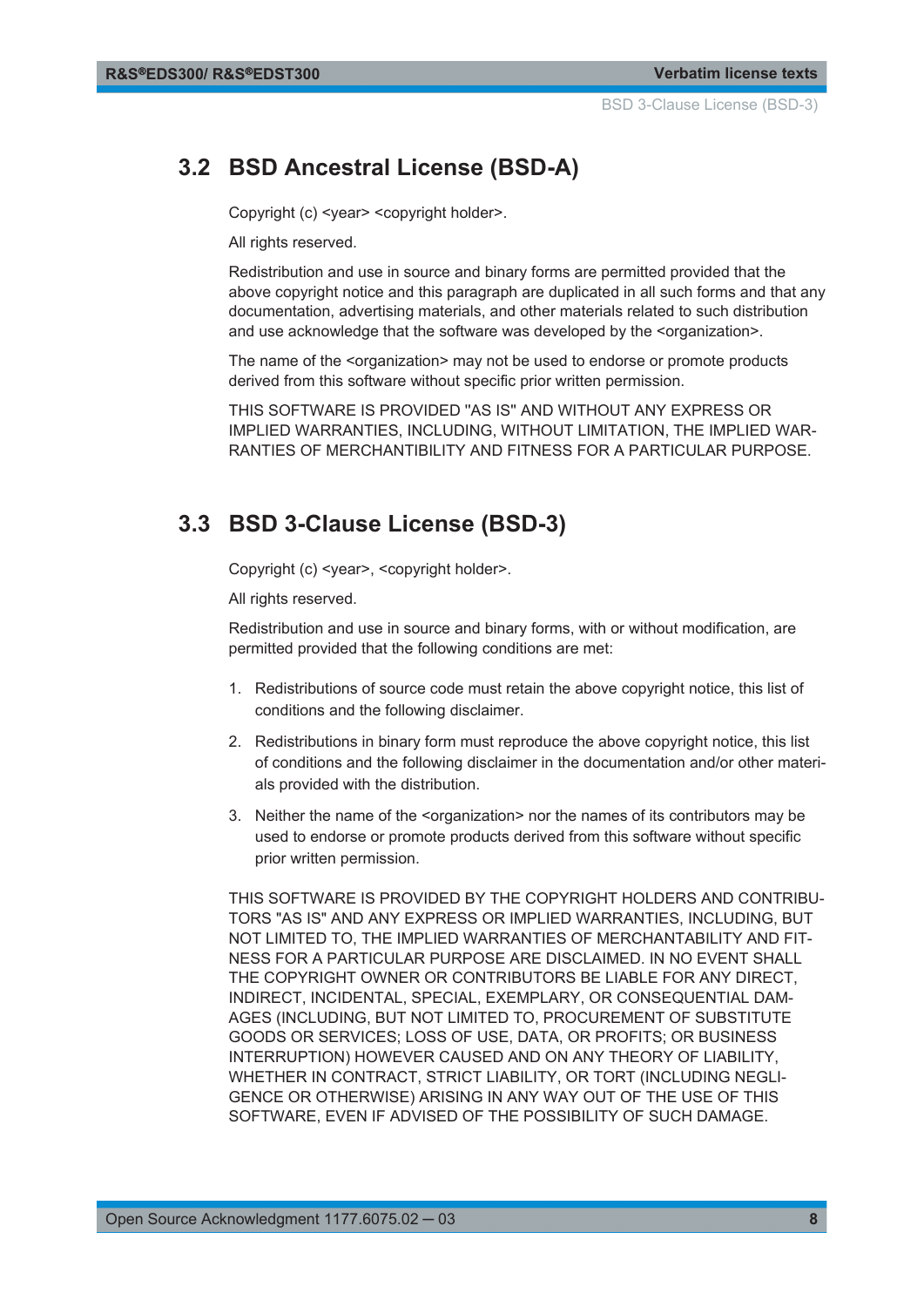## <span id="page-8-0"></span>**3.4 eglibc non-FSF Licenses**

This file contains the copying permission notices for various files in the GNU C Library distribution that have copyright owners other than the Free Software Foundation. These notices all require that a copy of the notice be included in the accompanying documentation and be distributed with binary distributions of the code, so be sure to include this file along with any binary distributions derived from the GNU C Library.

#### **All code incorporated from 4.4 BSD is distributed under the following license:**

Copyright (C) 1991 Regents of the University of California.

All rights reserved.

Redistribution and use in source and binary forms, with or without modification, are permitted provided that the following conditions are met:

- 1. Redistributions of source code must retain the above copyright notice, this list of conditions and the following disclaimer.
- 2. Redistributions in binary form must reproduce the above copyright notice, this list of conditions and the following disclaimer in the documentation and/or other materials provided with the distribution.
- 3. [This condition was removed.]
- 4. Neither the name of the University nor the names of its contributors may be used to endorse or promote products derived from this software without specific prior written permission.

THIS SOFTWARE IS PROVIDED BY THE REGENTS AND CONTRIBUTORS ``AS IS'' AND ANY EXPRESS OR IMPLIED WARRANTIES, INCLUDING, BUT NOT LIMITED TO, THE IMPLIED WARRANTIES OF MERCHANTABILITY AND FITNESS FOR A PARTICULAR PURPOSE ARE DISCLAIMED. IN NO EVENT SHALL THE REGENTS OR CONTRIBUTORS BE LIABLE FOR ANY DIRECT, INDIRECT, INCIDENTAL, SPE-CIAL, EXEMPLARY, OR CONSEQUENTIAL DAMAGES (INCLUDING, BUT NOT LIMITED TO, PROCUREMENT OF SUBSTITUTE GOODS OR SERVICES; LOSS OF USE, DATA, OR PROFITS; OR BUSINESS INTERRUPTION) HOWEVER CAUSED AND ON ANY THEORY OF LIABILITY, WHETHER IN CONTRACT, STRICT LIABIL-ITY, OR TORT (INCLUDING NEGLIGENCE OR OTHERWISE) ARISING IN ANY WAY OUT OF THE USE OF THIS SOFTWARE, EVEN IF ADVISED OF THE POSSI-BILITY OF SUCH DAMAGE.

#### **The DNS resolver code, taken from BIND 4.9.5, is copyrighted both by UC Berkeley and by Digital Equipment Corporation. The DEC portions are under the following license:**

Copyright (C) 1993 by Digital Equipment Corporation.

Permission to use, copy, modify, and distribute this software for any purpose with or without fee is hereby granted, provided that the above copyright notice and this permission notice appear in all copies, and that the name of Digital Equipment Corporation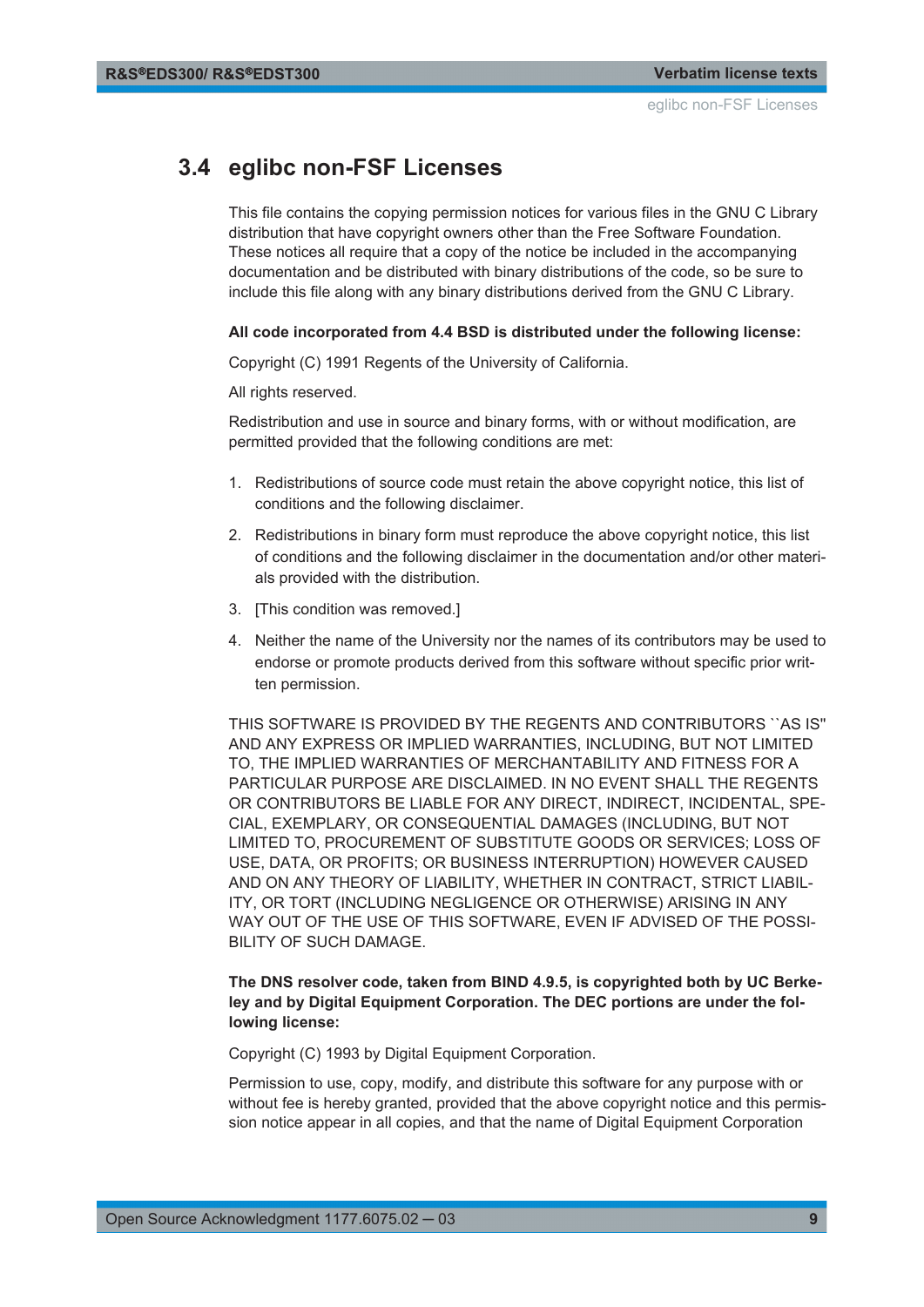not be used in advertising or publicity pertaining to distribution of the document or software without specific, written prior permission.

THE SOFTWARE IS PROVIDED ``AS IS'' AND DIGITAL EQUIPMENT CORP. DIS-CLAIMS ALL WARRANTIES WITH REGARD TO THIS SOFTWARE, INCLUDING ALL IMPLIED WARRANTIES OF MERCHANTABILITY AND FITNESS. IN NO EVENT SHALL DIGITAL EQUIPMENT CORPORATION BE LIABLE FOR ANY SPECIAL, DIRECT, INDIRECT, OR CONSEQUENTIAL DAMAGES OR ANY DAMAGES WHAT-SOEVER RESULTING FROM LOSS OF USE, DATA OR PROFITS, WHETHER IN AN ACTION OF CONTRACT, NEGLIGENCE OR OTHER TORTIOUS ACTION, ARISING OUT OF OR IN CONNECTION WITH THE USE OR PERFORMANCE OF THIS **SOFTWARE** 

#### **The Sun RPC support (from rpcsrc-4.0) is covered by the following license:**

Copyright (C) 1984, Sun Microsystems, Inc.

Sun RPC is a product of Sun Microsystems, Inc. and is provided for unrestricted use provided that this legend is included on all tape media and as a part of the software program in whole or part. Users may copy or modify Sun RPC without charge, but are not authorized to license or distribute it to anyone else except as part of a product or program developed by the user.

SUN RPC IS PROVIDED AS IS WITH NO WARRANTIES OF ANY KIND INCLUDING THE WARRANTIES OF DESIGN, MERCHANTIBILITY AND FITNESS FOR A PAR-TICULAR PURPOSE, OR ARISING FROM A COURSE OF DEALING, USAGE OR TRADE PRACTICE.

Sun RPC is provided with no support and without any obligation on the part of Sun Microsystems, Inc. to assist in its use, correction, modification or enhancement.

SUN MICROSYSTEMS, INC. SHALL HAVE NO LIABILITY WITH RESPECT TO THE INFRINGEMENT OF COPYRIGHTS, TRADE SECRETS OR ANY PATENTS BY SUN RPC OR ANY PART THEREOF.

In no event will Sun Microsystems, Inc. be liable for any lost revenue or profits or other special, indirect and consequential damages, even if Sun has been advised of the possibility of such damages.

#### **The following CMU license covers some of the support code for Mach, derived from Mach 3.0:**

Mach Operating System

Copyright (C) 1991,1990,1989 Carnegie Mellon University.

All Rights Reserved.

Permission to use, copy, modify and distribute this software and its documentation is hereby granted, provided that both the copyright notice and this permission notice appear in all copies of the software, derivative works or modified versions, and any portions thereof, and that both notices appear in supporting documentation.

CARNEGIE MELLON ALLOWS FREE USE OF THIS SOFTWARE IN ITS ''AS IS'' **CONDITION**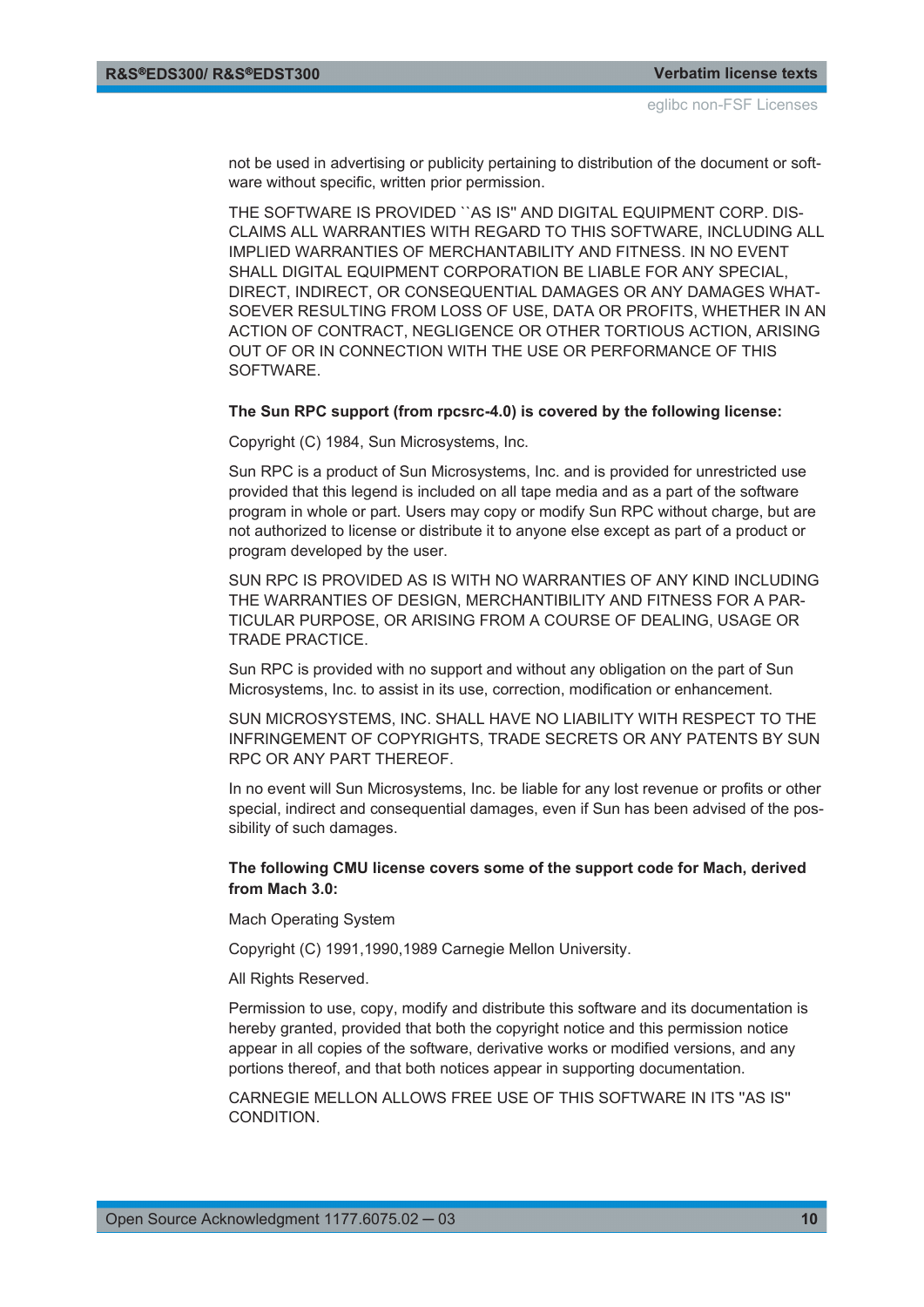CARNEGIE MELLON DISCLAIMS ANY LIABILITY OF ANY KIND FOR ANY DAM-AGES WHATSOEVER RESULTING FROM THE USE OF THIS SOFTWARE.

Carnegie Mellon requests users of this software to return to

Software Distribution Coordinator

School of Computer Science

Carnegie Mellon University Pittsburgh

PA 15213-3890

or Software.Distribution@CS.CMU.EDU any improvements or extensions that they make and grant Carnegie Mellon the rights to redistribute these changes.

#### **The file if\_ppp.h is under the following CMU license:**

Redistribution and use in source and binary forms, with or without modification, are permitted provided that the following conditions are met:

- 1. Redistributions of source code must retain the above copyright notice, this list of conditions and the following disclaimer.
- 2. Redistributions in binary form must reproduce the above copyright notice, this list of conditions and the following disclaimer in the documentation and/or other materials provided with the distribution.
- 3. Neither the name of the University nor the names of its contributors may be used to endorse or promote products derived from this software without specific prior written permission.

THIS SOFTWARE IS PROVIDED BY CARNEGIE MELLON UNIVERSITY AND CON-TRIBUTORS ``AS IS'' AND ANY EXPRESS OR IMPLIED WARRANTIES, INCLUD-ING, BUT NOT LIMITED TO, THE IMPLIED WARRANTIES OF MERCHANTABILITY AND FITNESS FOR A PARTICULAR PURPOSE ARE DISCLAIMED. IN NO EVENT SHALL THE UNIVERSITY OR CONTRIBUTORS BE LIABLE FOR ANY DIRECT, INDIRECT, INCIDENTAL, SPECIAL, EXEMPLARY, OR CONSEQUENTIAL DAM-AGES (INCLUDING, BUT NOT LIMITED TO, PROCUREMENT OF SUBSTITUTE GOODS OR SERVICES; LOSS OF USE, DATA, OR PROFITS; OR BUSINESS INTERRUPTION) HOWEVER CAUSED AND ON ANY THEORY OF LIABILITY, WHETHER IN CONTRACT, STRICT LIABILITY, OR TORT (INCLUDING NEGLI-GENCE OR OTHERWISE) ARISING IN ANY WAY OUT OF THE USE OF THIS SOFTWARE, EVEN IF ADVISED OF THE POSSIBILITY OF SUCH DAMAGE.

#### **The following license covers the files from Intel's "Highly Optimized Mathematical Functions for Itanium" collection:**

Intel License Agreement

Copyright (c) 2000, Intel Corporation

All rights reserved.

Redistribution and use in source and binary forms, with or without modification, are permitted provided that the following conditions are met: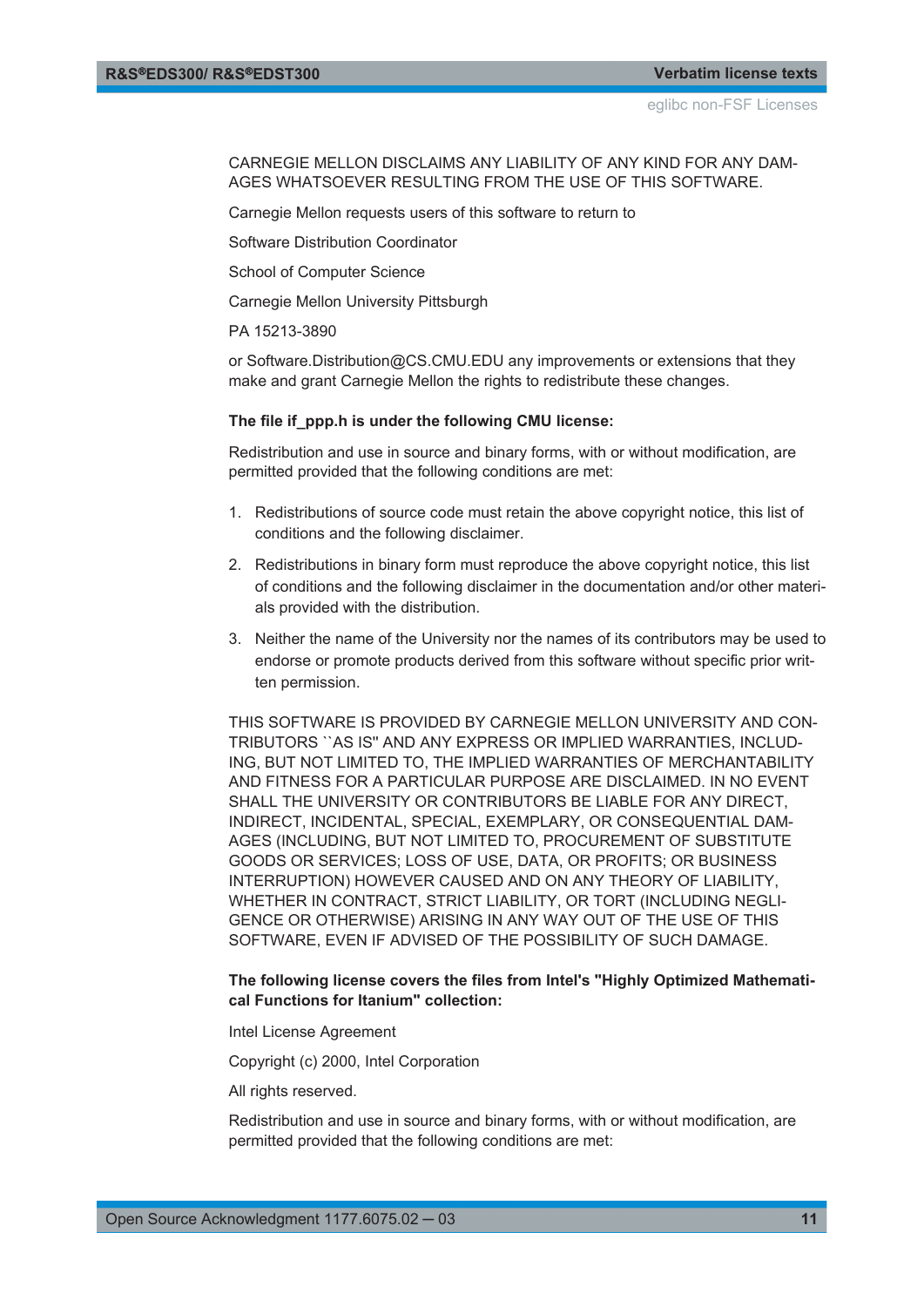- 1. Redistributions of source code must retain the above copyright notice, this list of conditions and the following disclaimer.
- 2. Redistributions in binary form must reproduce the above copyright notice, this list of conditions and the following disclaimer in the documentation and/or other materials provided with the distribution.
- 3. The name of Intel Corporation may not be used to endorse or promote products derived from this software without specific prior written permission.

THIS SOFTWARE IS PROVIDED BY THE COPYRIGHT HOLDERS AND CONTRIBU-TORS "AS IS" AND ANY EXPRESS OR IMPLIED WARRANTIES, INCLUDING, BUT NOT LIMITED TO, THE IMPLIED WARRANTIES OF MERCHANTABILITY AND FIT-NESS FOR A PARTICULAR PURPOSE ARE DISCLAIMED. IN NO EVENT SHALL INTEL OR CONTRIBUTORS BE LIABLE FOR ANY DIRECT, INDIRECT, INCIDEN-TAL, SPECIAL, EXEMPLARY, OR CONSEQUENTIAL DAMAGES (INCLUDING, BUT NOT LIMITED TO, PROCUREMENT OF SUBSTITUTE GOODS OR SERVICES; LOSS OF USE, DATA, OR PROFITS; OR BUSINESS INTERRUPTION) HOWEVER CAUSED AND ON ANY THEORY OF LIABILITY, WHETHER IN CONTRACT, STRICT LIABILITY, OR TORT (INCLUDING NEGLIGENCE OR OTHERWISE) ARISING IN ANY WAY OUT OF THE USE OF THIS SOFTWARE, EVEN IF ADVISED OF THE POSSIBILITY OF SUCH DAMAGE.

#### **The files inet/getnameinfo.c and sysdeps/posix/getaddrinfo.c are copyright (C) by Craig Metz and are distributed under the following license:**

The Inner Net License, Version 2.00

The author(s) grant permission for redistribution and use in source and binary forms, with or without modification, of the software and documentation provided that the following conditions are met:

- 1. If you receive a version of the software that is specifically labelled as not being for redistribution (check the version message and/or README), you are not permitted to redistribute that version of the software in any way or form.
- 2. All terms of the all other applicable copyrights and licenses must be followed.
- 3. Redistributions of source code must retain the authors' copyright notice(s), this list of conditions, and the following disclaimer.
- 4. Redistributions in binary form must reproduce the authors' copyright notice(s), this list of conditions, and the following disclaimer in the documentation and/or other materials provided with the distribution.
- 5. [The copyright holder has authorized the removal of this clause.]
- 6. Neither the name(s) of the author(s) nor the names of its contributors may be used to endorse or promote products derived from this software without specific prior written permission.

THIS SOFTWARE IS PROVIDED BY ITS AUTHORS AND CONTRIBUTORS ``AS IS'' AND ANY EXPRESS OR IMPLIED WARRANTIES, INCLUDING, BUT NOT LIMITED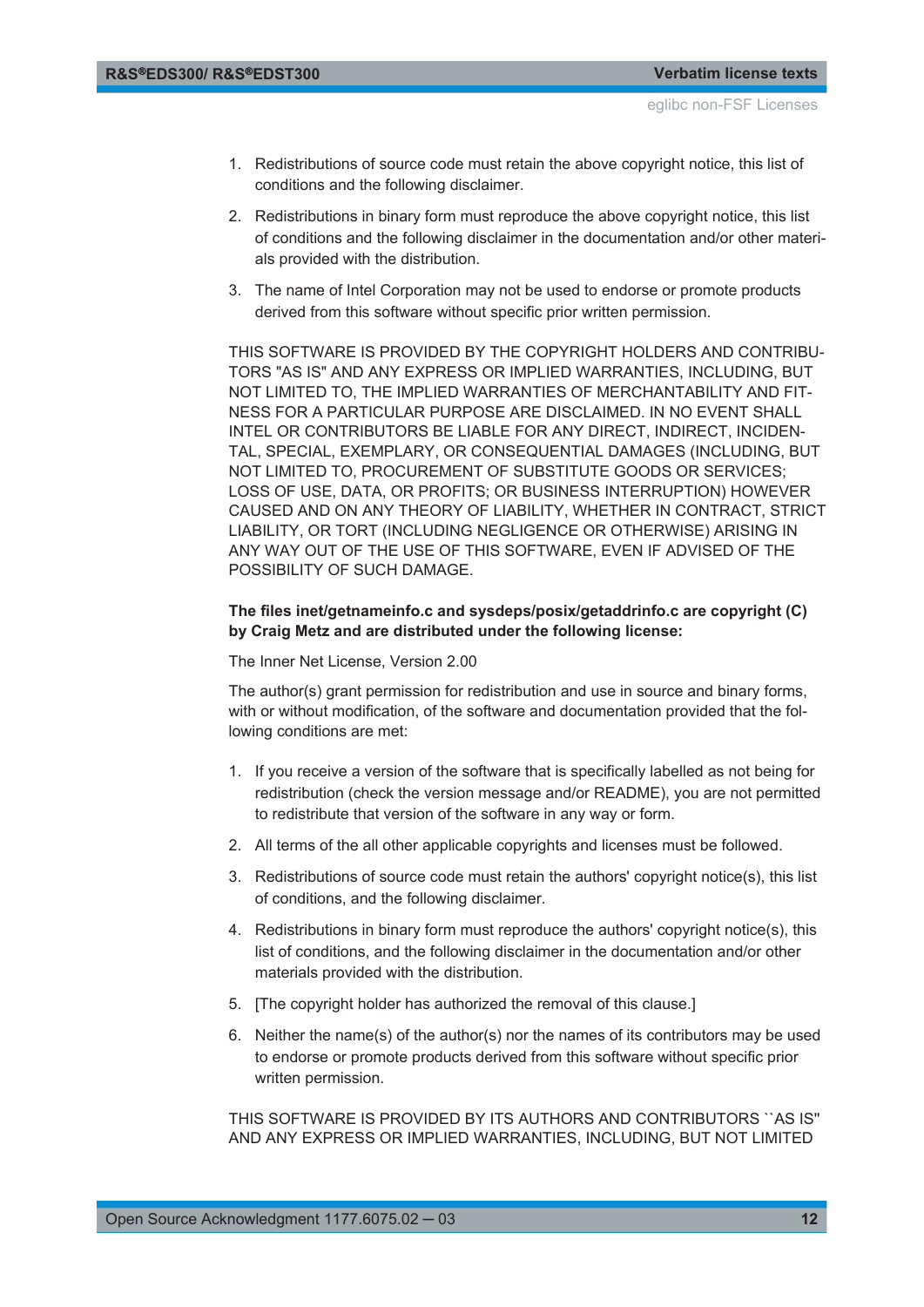<span id="page-12-0"></span>TO, THE IMPLIED WARRANTIES OF MERCHANTABILITY AND FITNESS FOR A PARTICULAR PURPOSE ARE DISCLAIMED. IN NO EVENT SHALL THE AUTHORS OR CONTRIBUTORS BE LIABLE FOR ANY DIRECT, INDIRECT, INCIDENTAL, SPE-CIAL, EXEMPLARY, OR CONSEQUENTIAL DAMAGES (INCLUDING, BUT NOT LIMITED TO, PROCUREMENT OF SUBSTITUTE GOODS OR SERVICES; LOSS OF USE, DATA, OR PROFITS; OR BUSINESS INTERRUPTION) HOWEVER CAUSED AND ON ANY THEORY OF LIABILITY, WHETHER IN CONTRACT, STRICT LIABIL-ITY, OR TORT (INCLUDING NEGLIGENCE OR OTHERWISE) ARISING IN ANY WAY OUT OF THE USE OF THIS SOFTWARE, EVEN IF ADVISED OF THE POSSI-BILITY OF SUCH DAMAGE.

## **3.5 Expat License (Expat)**

Copyright (c) 1998, 1999, 2000 Thai Open Source Software Center Ltd and Clark Cooper

Copyright (c) 2001, 2002, 2003, 2004, 2005, 2006 Expat maintainers

Permission is hereby granted, free of charge, to any person obtaining a copy of this software and associated documentation files (the "Software"), to deal in the Software without restriction, including without limitation the rights to use, copy, modify, merge, publish, distribute, sublicense, and/or sell copies of the Software, and to permit persons to whom the Software is furnished to do so, subject to the following conditions:

The above copyright notice and this permission notice shall be included in all copies or substantial portions of the Software. THE SOFTWARE IS PROVIDED "AS IS", WITH-OUT WARRANTY OF ANY KIND, EXPRESS OR IMPLIED, INCLUDING BUT NOT LIMITED TO THE WARRANTIES OF MERCHANTABILITY, FITNESS FOR A PAR-TICULAR PURPOSE AND NONINFRINGEMENT. IN NO EVENT SHALL THE AUTHORS OR COPYRIGHT HOLDERS BE LIABLE FOR ANY CLAIM, DAMAGES OR OTHER LIABILITY, WHETHER IN AN ACTION OF CONTRACT, TORT OR OTH-ERWISE, ARISING FROM, OUT OF OR IN CONNECTION WITH THE SOFTWARE OR THE USE OR OTHER DEALINGS IN THE SOFTWARE.

## **3.6 GNU General Public License, Version 2 (GPL 2)**

#### **Version 2, June 1991**

Copyright (C) 1989, 1991 Free Software Foundation, Inc. 59 Temple Place, Suite 330, Boston, MA 02111-1307 USA

Everyone is permitted to copy and distribute verbatim copies of this license document, but changing it is not allowed.

#### **Preamble**

The licenses for most software are designed to take away your freedom to share and change it. By contrast, the GNU General Public License is intended to guarantee your freedom to share and change free software--to make sure the software is free for all its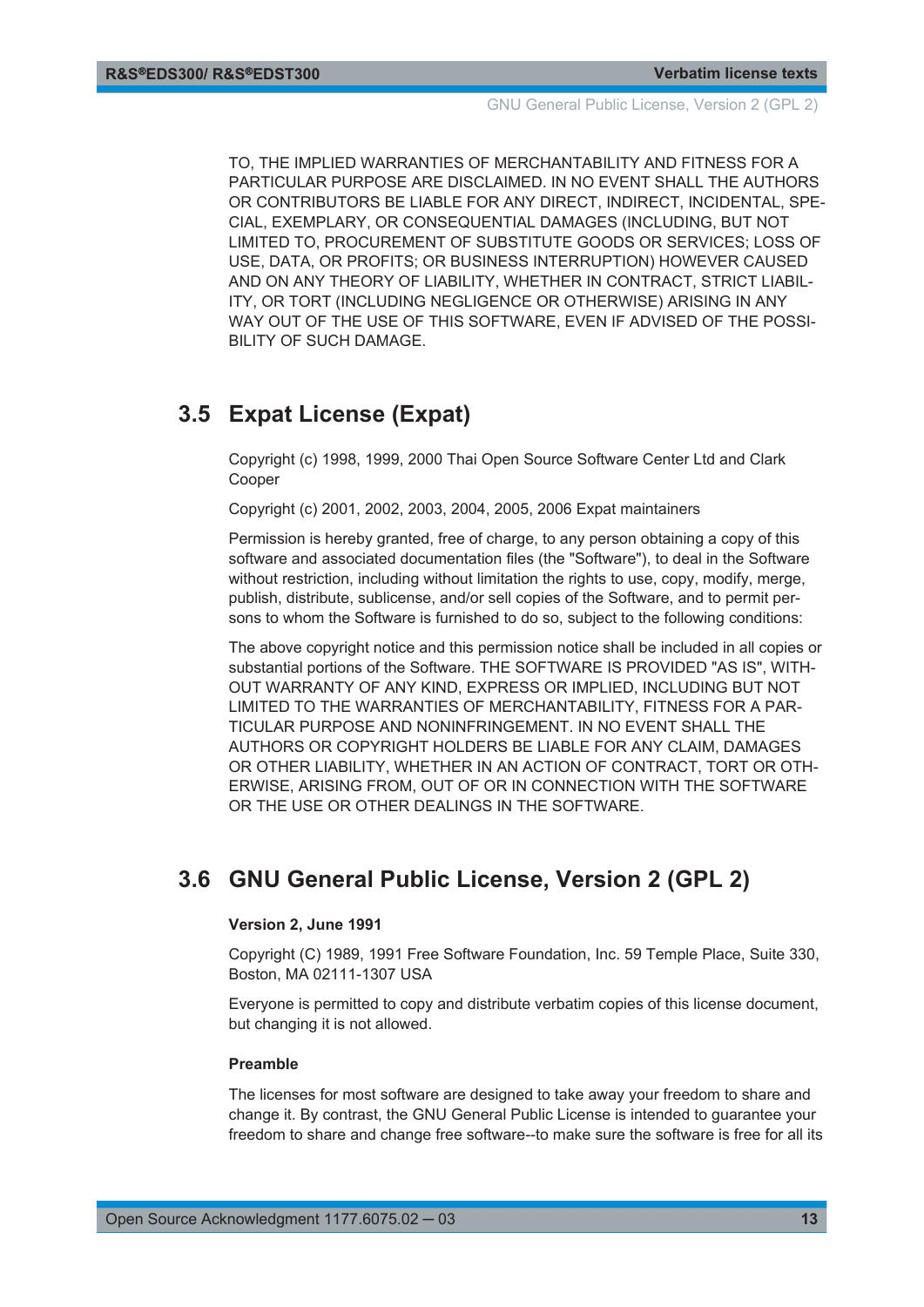users. This General Public License applies to most of the Free Software Foundation's software and to any other program whose authors commit to using it. (Some other Free Software Foundation software is covered by the GNU Library General Public License instead.) You can apply it to your programs, too.

When we speak of free software, we are referring to freedom, not price. Our General Public Licenses are designed to make sure that you have the freedom to distribute copies of free software (and charge for this service if you wish), that you receive source code or can get it if you want it, that you can change the software or use pieces of it in new free programs; and that you know you can do these things.

To protect your rights, we need to make restrictions that forbid anyone to deny you these rights or to ask you to surrender the rights. These restrictions translate to certain responsibilities for you if you distribute copies of the software, or if you modify it.

For example, if you distribute copies of such a program, whether gratis or for a fee, you must give the recipients all the rights that you have. You must make sure that they, too, receive or can get the source code. And you must show them these terms so they know their rights.

We protect your rights with two steps: (1) copyright the software, and (2) offer you this license which gives you legal permission to copy, distribute and/or modify the software.

Also, for each author's protection and ours, we want to make certain that everyone understands that there is no warranty for this free software. If the software is modified by someone else and passed on, we want its recipients to know that what they have is not the original, so that any problems introduced by others will not reflect on the original authors' reputations.

Finally, any free program is threatened constantly by software patents. We wish to avoid the danger that redistributors of a free program will individually obtain patent licenses, in effect making the program proprietary. To prevent this, we have made it clear that any patent must be licensed for everyone's free use or not licensed at all.

The precise terms and conditions for copying, distribution and modification follow.

#### **GNU GENERAL PUBLIC LICENSE**

#### **TERMS AND CONDITIONS FOR COPYING, DISTRIBUTION AND MODIFICATION**

**0.** This License applies to any program or other work which contains a notice placed by the copyright holder saying it may be distributed under the terms of this General Public License. The "Program", below, refers to any such program or work, and a "work based on the Program" means either the Program or any derivative work under copyright law: that is to say, a work containing the Program or a portion of it, either verbatim or with modifications and/or translated into another language. (Hereinafter, translation is included without limitation in the term "modification".) Each licensee is addressed as "you".

Activities other than copying, distribution and modification are not covered by this License; they are outside its scope. The act of running the Program is not restricted, and the output from the Program is covered only if its contents constitute a work based on the Program (independent of having been made by running the Program). Whether that is true depends on what the Program does.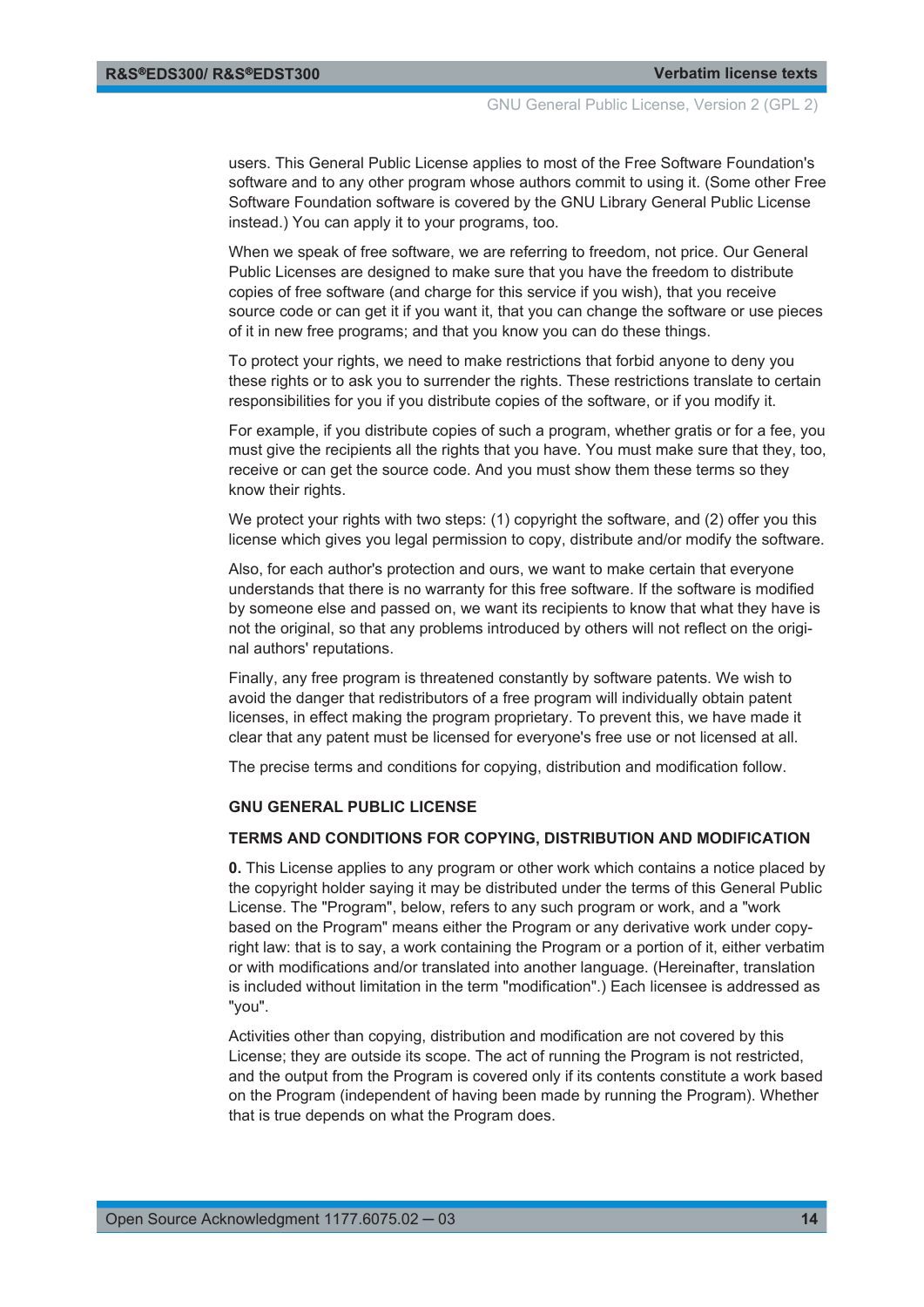**1.** You may copy and distribute verbatim copies of the Program's source code as you receive it, in any medium, provided that you conspicuously and appropriately publish on each copy an appropriate copyright notice and disclaimer of warranty; keep intact all the notices that refer to this License and to the absence of any warranty; and give any other recipients of the Program a copy of this License along with the Program.

You may charge a fee for the physical act of transferring a copy, and you may at your option offer warranty protection in exchange for a fee.

**2.** You may modify your copy or copies of the Program or any portion of it, thus forming a work based on the Program, and copy and distribute such modifications or work under the terms of Section 1 above, provided that you also meet all of these conditions:

**a)** You must cause the modified files to carry prominent notices stating that you changed the files and the date of any change.

**b)** You must cause any work that you distribute or publish, that in whole or in part contains or is derived from the Program or any part thereof, to be licensed as a whole at no charge to all third parties under the terms of this License.

**c)** If the modified program normally reads commands interactively when run, you must cause it, when started running for such interactive use in the most ordinary way, to print or display an announcement including an appropriate copyright notice and a notice that there is no warranty (or else, saying that you provide a warranty) and that users may redistribute the program under these conditions, and telling the user how to view a copy of this License. (Exception: if the Program itself is interactive but does not normally print such an announcement, your work based on the Program is not required to print an announcement.)

These requirements apply to the modified work as a whole. If identifiable sections of that work are not derived from the Program, and can be reasonably considered independent and separate works in themselves, then this License, and its terms, do not apply to those sections when you distribute them as separate works. But when you distribute the same sections as part of a whole which is a work based on the Program, the distribution of the whole must be on the terms of this License, whose permissions for other licensees extend to the entire whole, and thus to each and every part regardless of who wrote it.

Thus, it is not the intent of this section to claim rights or contest your rights to work written entirely by you; rather, the intent is to exercise the right to control the distribution of derivative or collective works based on the Program.

In addition, mere aggregation of another work not based on the Program with the Program (or with a work based on the Program) on a volume of a storage or distribution medium does not bring the other work under the scope of this License.

**3.** You may copy and distribute the Program (or a work based on it, under Section 2) in object code or executable form under the terms of Sections 1 and 2 above provided that you also do one of the following:

**a)** Accompany it with the complete corresponding machine-readable source code, which must be distributed under the terms of Sections 1 and 2 above on a medium customarily used for software interchange; or,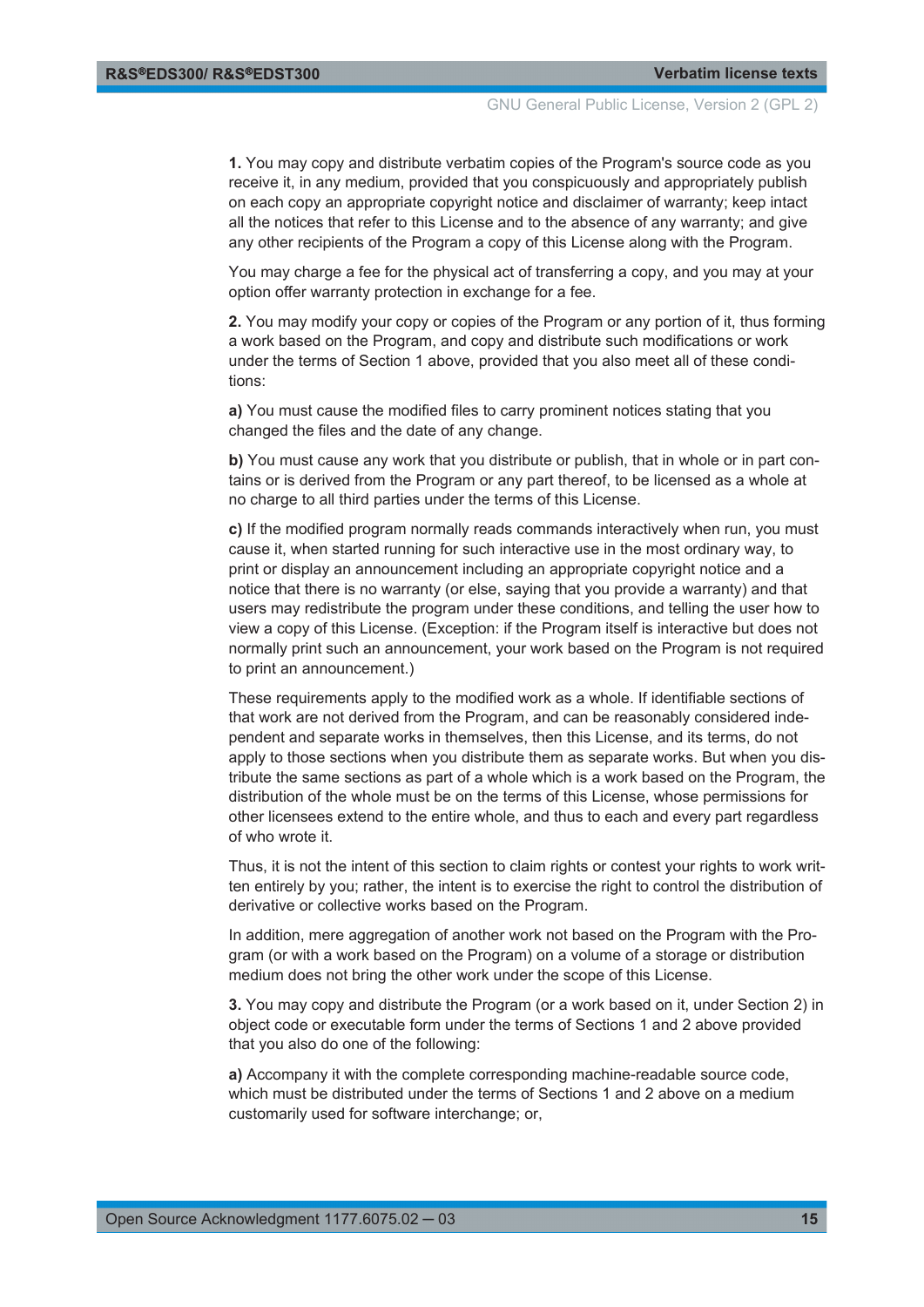**b)** Accompany it with a written offer, valid for at least three years, to give any third party, for a charge no more than your cost of physically performing source distribution, a complete machine-readable copy of the corresponding source code, to be distributed under the terms of Sections 1 and 2 above on a medium customarily used for software interchange; or,

**c)** Accompany it with the information you received as to the offer to distribute corresponding source code. (This alternative is allowed only for non commercial distribution and only if you received the program in object code or executable form with such an offer, in accord with Subsection b above.)

The source code for a work means the preferred form of the work for making modifications to it. For an executable work, complete source code means all the source code for all modules it contains, plus any associated interface definition files, plus the scripts used to control compilation and installation of the executable. However, as a special exception, the source code distributed need not include anything that is normally distributed (in either source or binary form) with the major components (compiler, kernel, and so on) of the operating system on which the executable runs, unless that component itself accompanies the executable.

If distribution of executable or object code is made by offering access to copy from a designated place, then offering equivalent access to copy the source code from the same place counts as distribution of the source code, even though third parties are not compelled to copy the source along with the object code.

**4.** You may not copy, modify, sublicense, or distribute the Program except as expressly provided under this License. Any attempt otherwise to copy, modify, sublicense or distribute the Program is void, and will automatically terminate your rights under this License. However, parties who have received copies, or rights, from you under this License will not have their licenses terminated so long as such parties remain in full compliance.

**5.** You are not required to accept this License, since you have not signed it. However, nothing else grants you permission to modify or distribute the Program or its derivative works. These actions are prohibited by law if you do not accept this License. Therefore, by modifying or distributing the Program (or any work based on the Program), you indicate your acceptance of this License to do so, and all its terms and conditions for copying, distributing or modifying the Program or works based on it.

**6.** Each time you redistribute the Program (or any work based on the Program), the recipient automatically receives a license from the original licensor to copy, distribute or modify the Program subject to these terms and conditions. You may not impose any further restrictions on the recipients' exercise of the rights granted herein. You are not responsible for enforcing compliance by third parties to this License.

**7.** If, as a consequence of a court judgment or allegation of patent infringement or for any other reason (not limited to patent issues), conditions are imposed on you (whether by court order, agreement or otherwise) that contradict the conditions of this License, they do not excuse you from the conditions of this License. If you cannot distribute so as to satisfy simultaneously your obligations under this License and any other pertinent obligations, then as a consequence you may not distribute the Program at all. For example, if a patent license would not permit royalty-free redistribution of the Program by all those who receive copies directly or indirectly through you, then the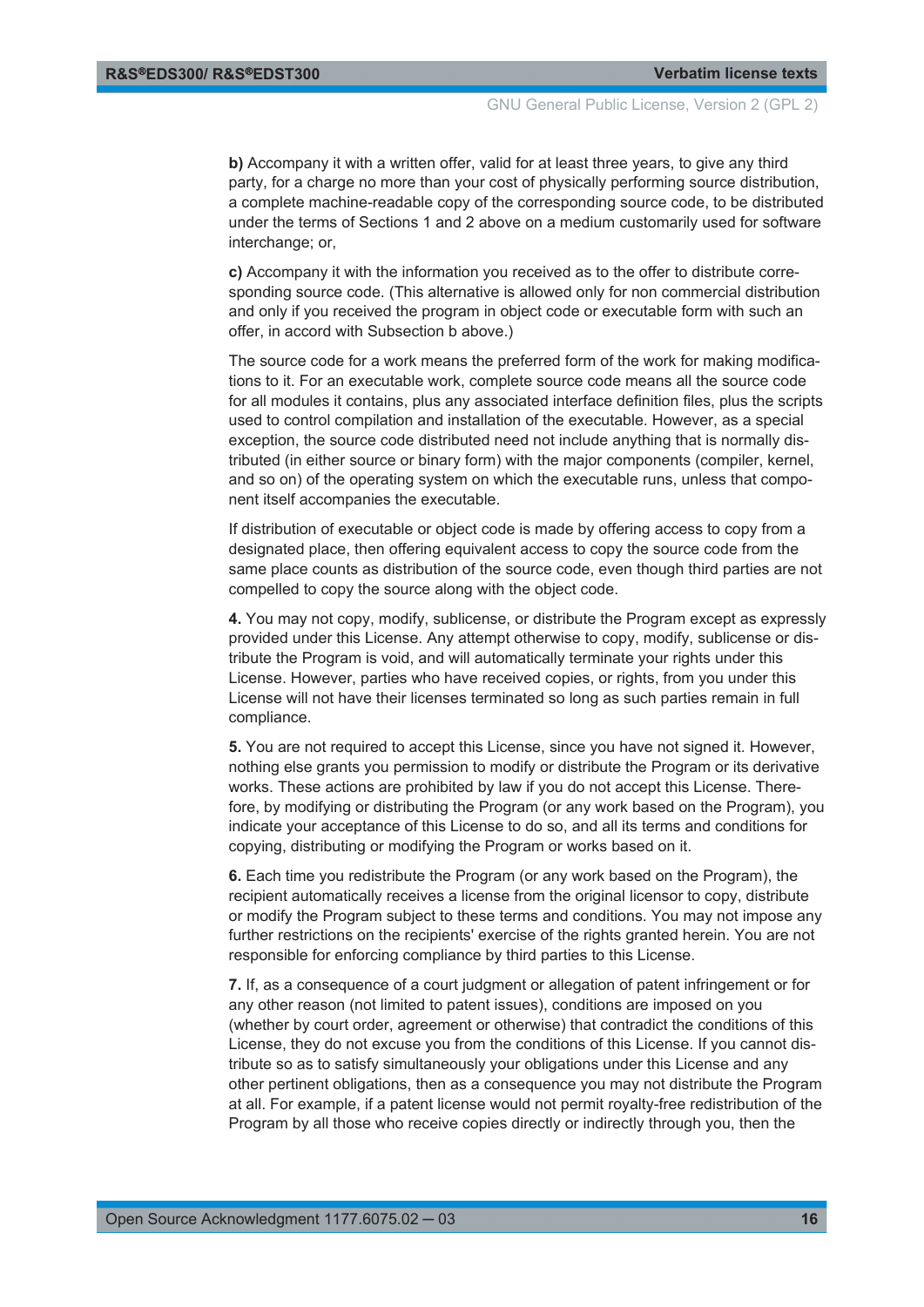only way you could satisfy both it and this License would be to refrain entirely from distribution of the Program.

If any portion of this section is held invalid or unenforceable under any particular circumstance, the balance of the section is intended to apply and the section as a whole is intended to apply in other circumstances.

It is not the purpose of this section to induce you to infringe any patents or other property right claims or to contest validity of any such claims; this section has the sole purpose of protecting the integrity of the free software distribution system, which is implemented by public license practices. Many people have made generous contributions to the wide range of software distributed through that system in reliance on consistent application of that system; it is up to the author/donor to decide if he or she is willing to distribute software through any other system and a licensee cannot impose that choice.

This section is intended to make thoroughly clear what is believed to be a consequence of the rest of this License.

**8.** If the distribution and/or use of the Program is restricted in certain countries either by patents or by copyrighted interfaces, the original copyright holder who places the Program under this License may add an explicit geographical distribution limitation excluding those countries, so that distribution is permitted only in or among countries not thus excluded. In such case, this License incorporates the limitation as if written in the body of this License.

**9.** The Free Software Foundation may publish revised and/or new versions of the General Public License from time to time. Such new versions will be similar in spirit to the present version, but may differ in detail to address new problems or concerns.

Each version is given a distinguishing version number. If the Program specifies a version number of this License which applies to it and "any later version", you have the option of following the terms and conditions either of that version or of any later version published by the Free Software Foundation. If the Program does not specify a version number of this License, you may choose any version ever published by the Free Software Foundation.

**10.** If you wish to incorporate parts of the Program into other free programs whose distribution conditions are different, write to the author to ask for permission. For software which is copyrighted by the Free Software Foundation, write to the Free Software Foundation; we sometimes make exceptions for this. Our decision will be guided by the two goals of preserving the free status of all derivatives of our free software and of promoting the sharing and reuse of software generally.

#### **NO WARRANTY**

**11.** BECAUSE THE PROGRAM IS LICENSED FREE OF CHARGE, THERE IS NO WARRANTY FOR THE PROGRAM, TO THE EXTENT PERMITTED BY APPLICABLE LAW. EXCEPT WHEN OTHERWISE STATED IN WRITING THE COPYRIGHT HOLD-ERS AND/OR OTHER PARTIES PROVIDE THE PROGRAM "AS IS" WITHOUT WAR-RANTY OF ANY KIND, EITHER EXPRESSED OR IMPLIED, INCLUDING, BUT NOT LIMITED TO, THE IMPLIED WARRANTIES OF MERCHANTABILITY AND FITNESS FOR A PARTICULAR PURPOSE. THE ENTIRE RISK AS TO THE QUALITY AND PERFORMANCE OF THE PROGRAM IS WITH YOU. SHOULD THE PROGRAM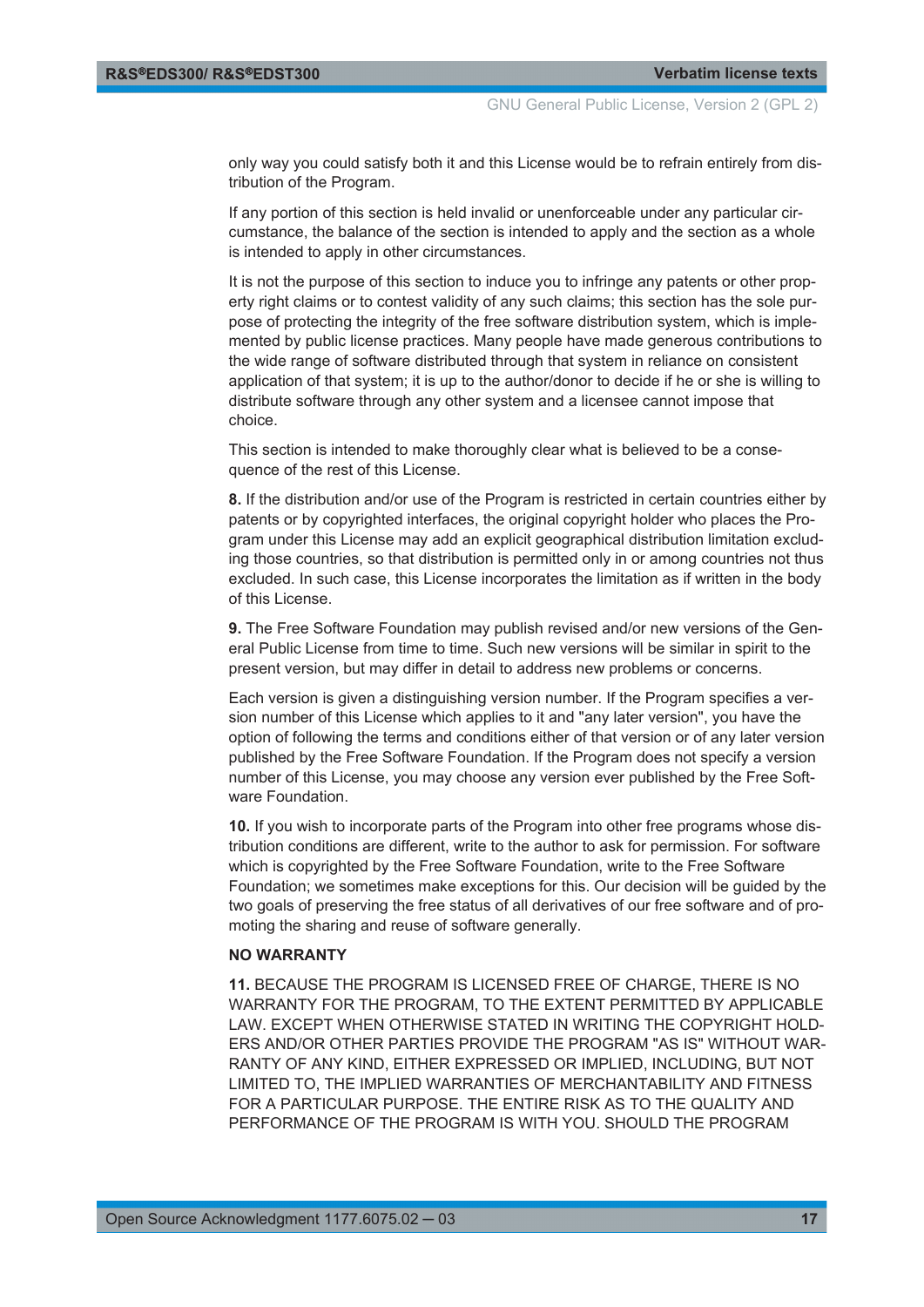<span id="page-17-0"></span>PROVE DEFECTIVE, YOU ASSUME THE COST OF ALL NECESSARY SERVICING, REPAIR OR CORRECTION.

**12.** IN NO EVENT UNLESS REQUIRED BY APPLICABLE LAW OR AGREED TO IN WRITING WILL ANY COPYRIGHT HOLDER, OR ANY OTHER PARTY WHO MAY MODIFY AND/OR REDISTRIBUTE THE PROGRAM AS PERMITTED ABOVE, BE LIABLE TO YOU FOR DAMAGES, INCLUDING ANY GENERAL, SPECIAL, INCIDEN-TAL OR CONSEQUENTIAL DAMAGES ARISING OUT OF THE USE OR INABILITY TO USE THE PROGRAM (INCLUDING BUT NOT LIMITED TO LOSS OF DATA OR DATA BEING RENDERED INACCURATE OR LOSSES SUSTAINED BY YOU OR THIRD PARTIES OR A FAILURE OF THE PROGRAM TO OPERATE WITH ANY OTHER PROGRAMS), EVEN IF SUCH HOLDER OR OTHER PARTY HAS BEEN ADVISED OF THE POSSIBILITY OF SUCH DAMAGES.

**END OF TERMS AND CONDITIONS**

## **3.7 GNU Library General Public License, Version 2.0 (LGPL 2.0)**

#### **Version 2, June 1991**

Copyright (C) 1991, Free Software Foundation, Inc. 51 Franklin Street, Fifth Floor, Boston, MA 02110-1301 USA.

Everyone is permitted to copy and distribute verbatim copies of this license document, but changing it is not allowed.

[This is the first released version of the library GPL. It is numbered 2 because it goes with version 2 of the ordinary GPL.]

#### **Preamble**

The licenses for most software are designed to take away your freedom to share and change it. By contrast, the GNU General Public Licenses are intended to guarantee your freedom to share and change free software -- to make sure the software is free for all its users.

This license, the Library General Public License, applies to some specially designated Free Software Foundation software, and to any other libraries whose authors decide to use it. You can use it for your libraries, too.

When we speak of free software, we are referring to freedom, not price. Our General Public Licenses are designed to make sure that you have the freedom to distribute copies of free software (and charge for this service if you wish), that you receive source code or can get it if you want it, that you can change the software or use pieces of it in new free programs; and that you know you can do these things.

To protect your rights, we need to make restrictions that forbid anyone to deny you these rights or to ask you to surrender the rights. These restrictions translate to certain responsibilities for you if you distribute copies of the library, or if you modify it.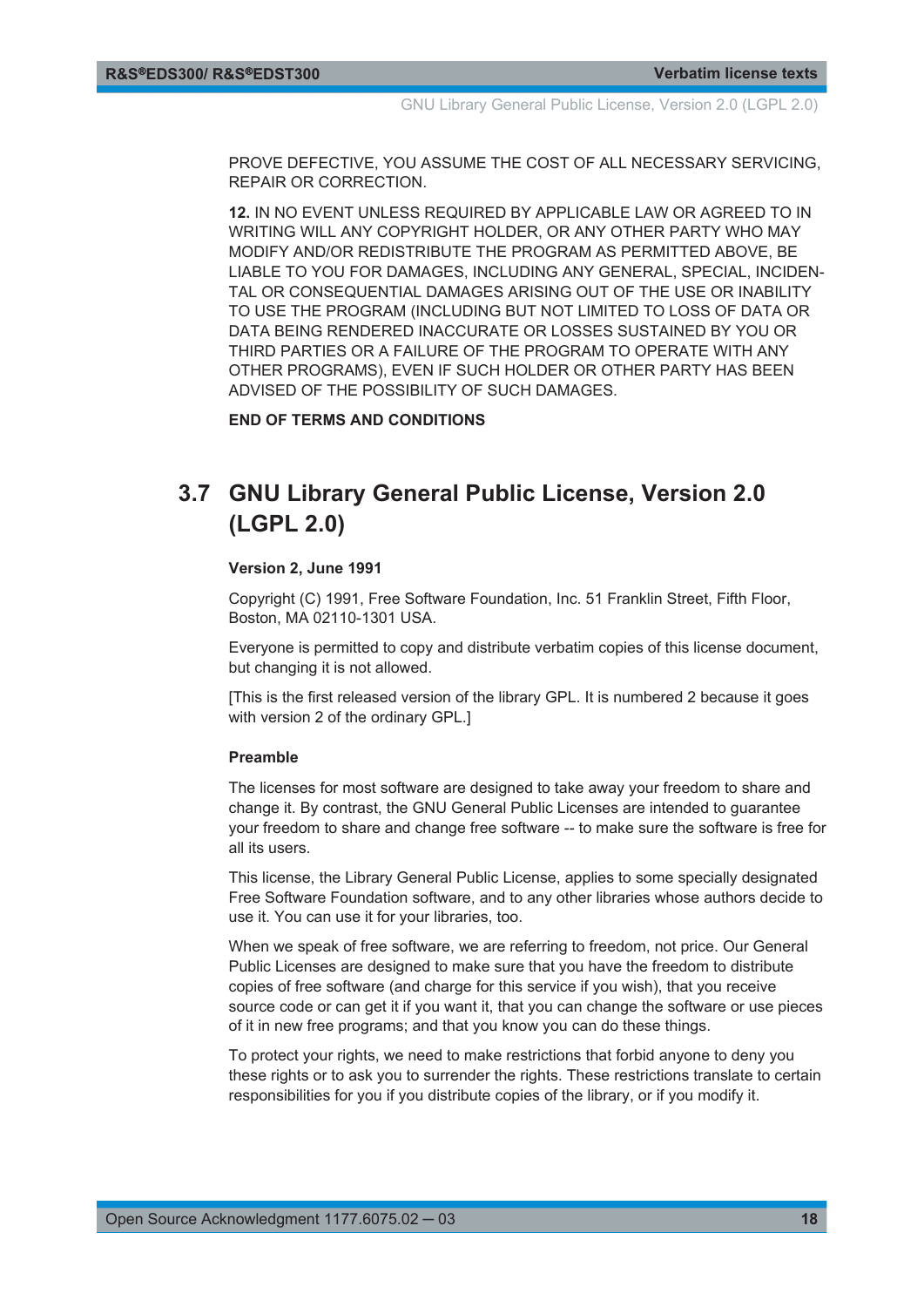GNU Library General Public License, Version 2.0 (LGPL 2.0)

For example, if you distribute copies of the library, whether gratis or for a fee, you must give the recipients all the rights that we gave you. You must make sure that they, too, receive or can get the source code. If you link a program with the library, you must provide complete object files to the recipients so that they can relink them with the library, after making changes to the library and recompiling it. And you must show them these terms so they know their rights.

Our method of protecting your rights has two steps: (1) copyright the library, and (2) offer you this license which gives you legal permission to copy, distribute and/or modify the library.

Also, for each distributor's protection, we want to make certain that everyone understands that there is no warranty for this free library. If the library is modified by someone else and passed on, we want its recipients to know that what they have is not the original version, so that any problems introduced by others will not reflect on the original authors' reputations.

Finally, any free program is threatened constantly by software patents. We wish to avoid the danger that companies distributing free software will individually obtain patent licenses, thus in effect transforming the program into proprietary software. To prevent this, we have made it clear that any patent must be licensed for everyone's free use or not licensed at all.

Most GNU software, including some libraries, is covered by the ordinary GNU General Public License, which was designed for utility programs. This license, the GNU Library General Public License, applies to certain designated libraries. This license is quite different from the ordinary one; be sure to read it in full, and don't assume that anything in it is the same as in the ordinary license.

The reason we have a separate public license for some libraries is that they blur the distinction we usually make between modifying or adding to a program and simply using it. Linking a program with a library, without changing the library, is in some sense simply using the library, and is analogous to running a utility program or application program. However, in a textual and legal sense, the linked executable is a combined work, a derivative of the original library, and the ordinary General Public License treats it as such.

Because of this blurred distinction, using the ordinary General Public License for libraries did not effectively promote software sharing, because most developers did not use the libraries. We concluded that weaker conditions might promote sharing better.

However, unrestricted linking of non-free programs would deprive the users of those programs of all benefit from the free status of the libraries themselves. This Library General Public License is intended to permit developers of non-free programs to use free libraries, while preserving your freedom as a user of such programs to change the free libraries that are incorporated in them. (We have not seen how to achieve this as regards changes in header files, but we have achieved it as regards changes in the actual functions of the Library.) The hope is that this will lead to faster development of free libraries.

The precise terms and conditions for copying, distribution and modification follow. Pay close attention to the difference between a "work based on the library" and a "work that uses the library". The former contains code derived from the library, while the latter only works together with the library.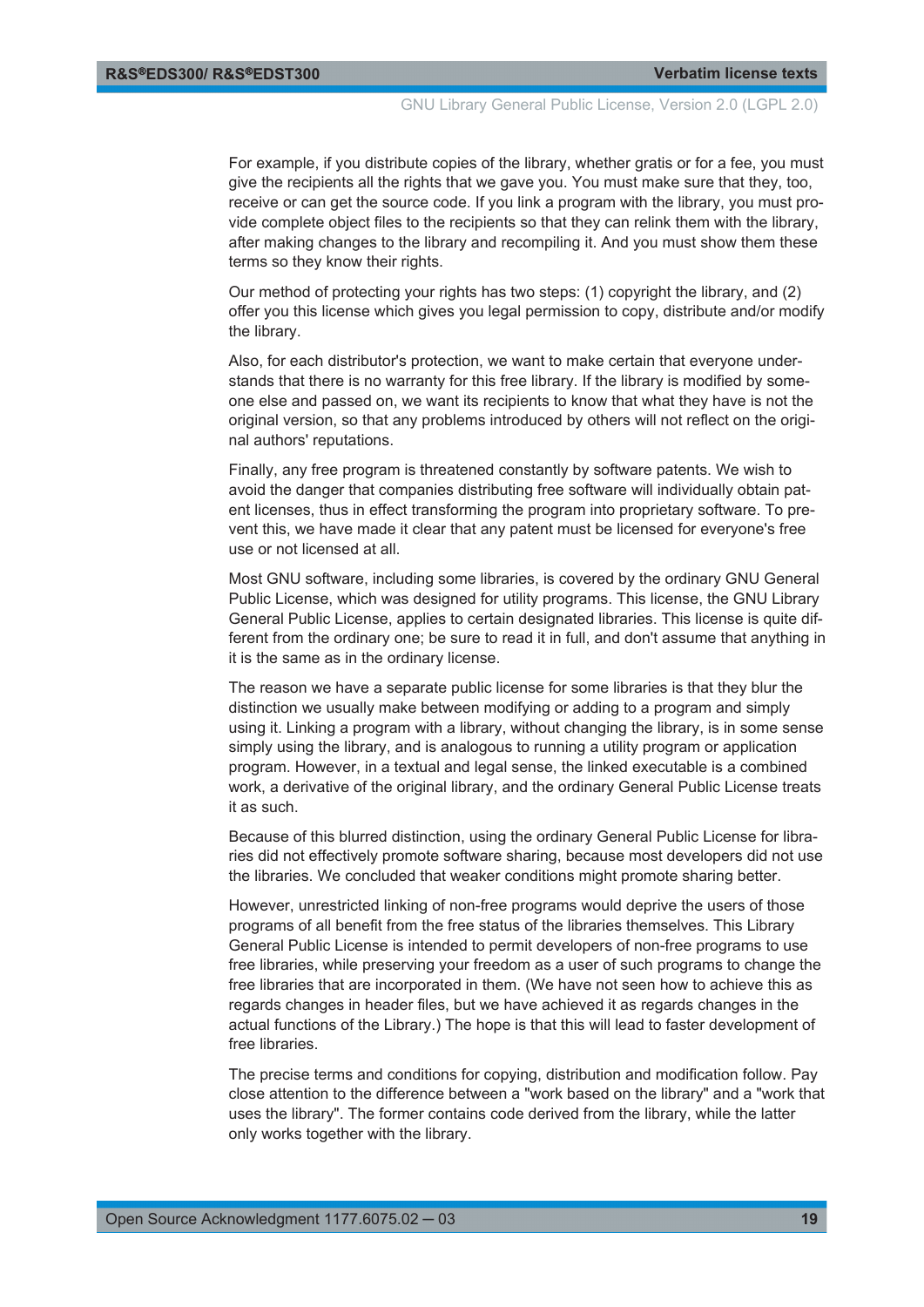Note that it is possible for a library to be covered by the ordinary General Public License rather than by this special one.

#### **TERMS AND CONDITIONS FOR COPYING, DISTRIBUTION AND MODIFICATION**

**0.** This License Agreement applies to any software library which contains a notice placed by the copyright holder or other authorized party saying it may be distributed under the terms of this Library General Public License (also called "this License"). Each licensee is addressed as "you".

A "library" means a collection of software functions and/or data prepared so as to be conveniently linked with application programs (which use some of those functions and data) to form executables.

The "Library", below, refers to any such software library or work which has been distributed under these terms. A "work based on the Library" means either the Library or any derivative work under copyright law: that is to say, a work containing the Library or a portion of it, either verbatim or with modifications and/or translated straightforwardly into another language. (Hereinafter, translation is included without limitation in the term "modification".)

"Source code" for a work means the preferred form of the work for making modifications to it. For a library, complete source code means all the source code for all modules it contains, plus any associated interface definition files, plus the scripts used to control compilation and installation of the library.

Activities other than copying, distribution and modification are not covered by this License; they are outside its scope. The act of running a program using the Library is not restricted, and output from such a program is covered only if its contents constitute a work based on the Library (independent of the use of the Library in a tool for writing it). Whether that is true depends on what the Library does and what the program that uses the Library does.

**1.** You may copy and distribute verbatim copies of the Library's complete source code as you receive it, in any medium, provided that you conspicuously and appropriately publish on each copy an appropriate copyright notice and disclaimer of warranty; keep intact all the notices that refer to this License and to the absence of any warranty; and distribute a copy of this License along with the Library.

You may charge a fee for the physical act of transferring a copy, and you may at your option offer warranty protection in exchange for a fee.

**2.** You may modify your copy or copies of the Library or any portion of it, thus forming a work based on the Library, and copy and distribute such modifications or work under the terms of Section 1 above, provided that you also meet all of these conditions:

**a)** The modified work must itself be a software library.

**b)** You must cause the files modified to carry prominent notices stating that you changed the files and the date of any change.

**c)** You must cause the whole of the work to be licensed at no charge to all third parties under the terms of this License.

**d)** If a facility in the modified Library refers to a function or a table of data to be supplied by an application program that uses the facility, other than as an argument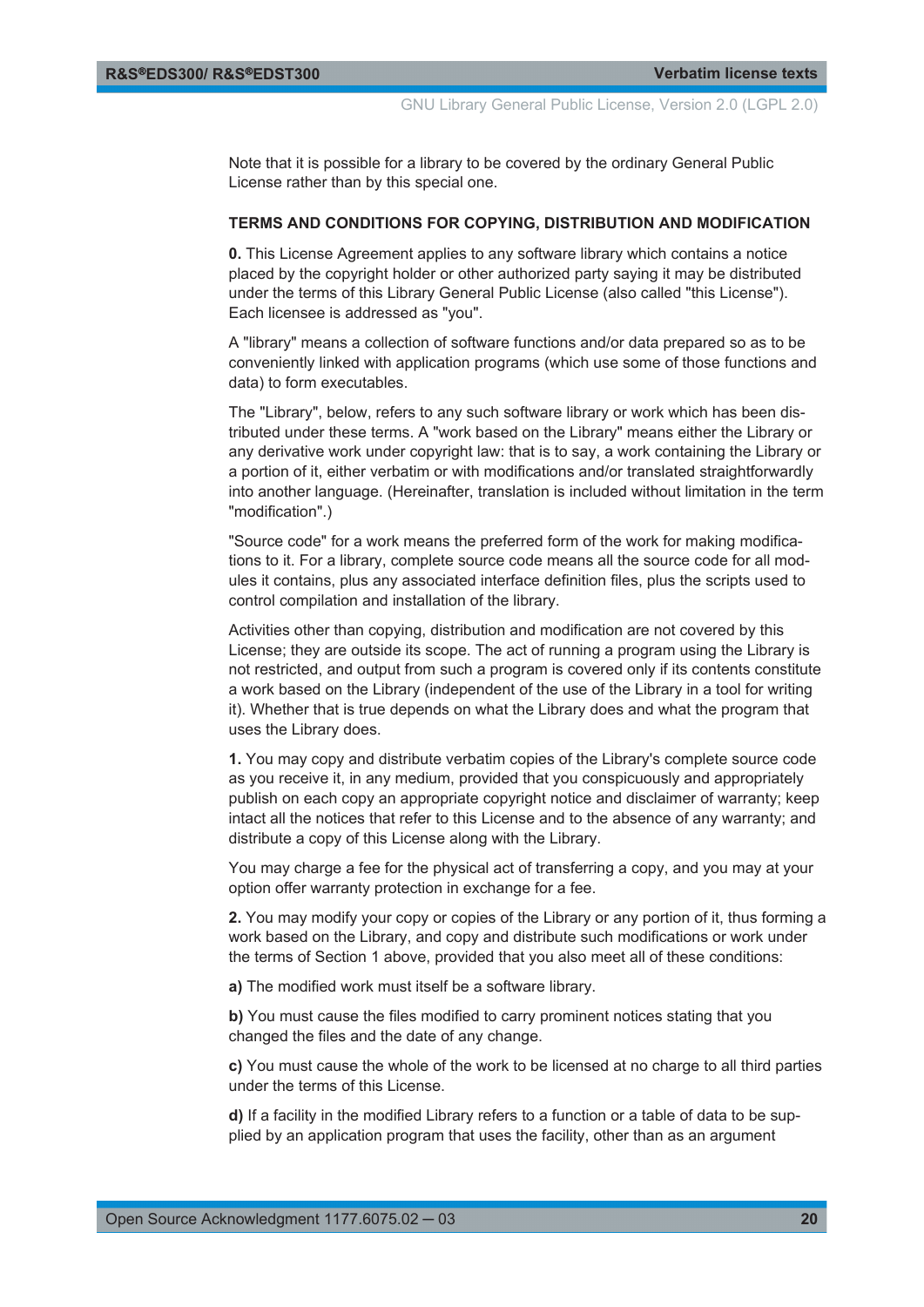passed when the facility is invoked, then you must make a good faith effort to ensure that, in the event an application does not supply such function or table, the facility still operates, and performs whatever part of its purpose remains meaningful

(For example, a function in a library to compute square roots has a purpose that is entirely well-defined independent of the application. Therefore, Subsection 2d requires that any application-supplied function or table used by this function must be optional: if the application does not supply it, the square root function must still compute square roots.)

These requirements apply to the modified work as a whole. If identifiable sections of that work are not derived from the Library, and can be reasonably considered independent and separate works in themselves, then this License, and its terms, do not apply to those sections when you distribute them as separate works. But when you distribute the same sections as part of a whole which is a work based on the Library, the distribution of the whole must be on the terms of this License, whose permissions for other licensees extend to the entire whole, and thus to each and every part regardless of who wrote it.

Thus, it is not the intent of this section to claim rights or contest your rights to work written entirely by you; rather, the intent is to exercise the right to control the distribution of derivative or collective works based on the Library.

In addition, mere aggregation of another work not based on the Library with the Library (or with a work based on the Library) on a volume of a storage or distribution medium does not bring the other work under the scope of this License.

**3.** You may opt to apply the terms of the ordinary GNU General Public License instead of this License to a given copy of the Library. To do this, you must alter all the notices that refer to this License, so that they refer to the ordinary GNU General Public License, version 2, instead of to this License. (If a newer version than version 2 of the ordinary GNU General Public License has appeared, then you can specify that version instead if you wish.) Do not make any other change in these notices.

Once this change is made in a given copy, it is irreversible for that copy, so the ordinary GNU General Public License applies to all subsequent copies and derivative works made from that copy.

This option is useful when you wish to copy part of the code of the Library into a program that is not a library.

**4.** You may copy and distribute the Library (or a portion or derivative of it, under Section 2) in object code or executable form under the terms of Sections 1 and 2 above provided that you accompany it with the complete corresponding machine-readable source code, which must be distributed under the terms of Sections 1 and 2 above on a medium customarily used for software interchange.

If distribution of object code is made by offering access to copy from a designated place, then offering equivalent access to copy the source code from the same place satisfies the requirement to distribute the source code, even though third parties are not compelled to copy the source along with the object code.

**5.** A program that contains no derivative of any portion of the Library, but is designed to work with the Library by being compiled or linked with it, is called a "work that uses the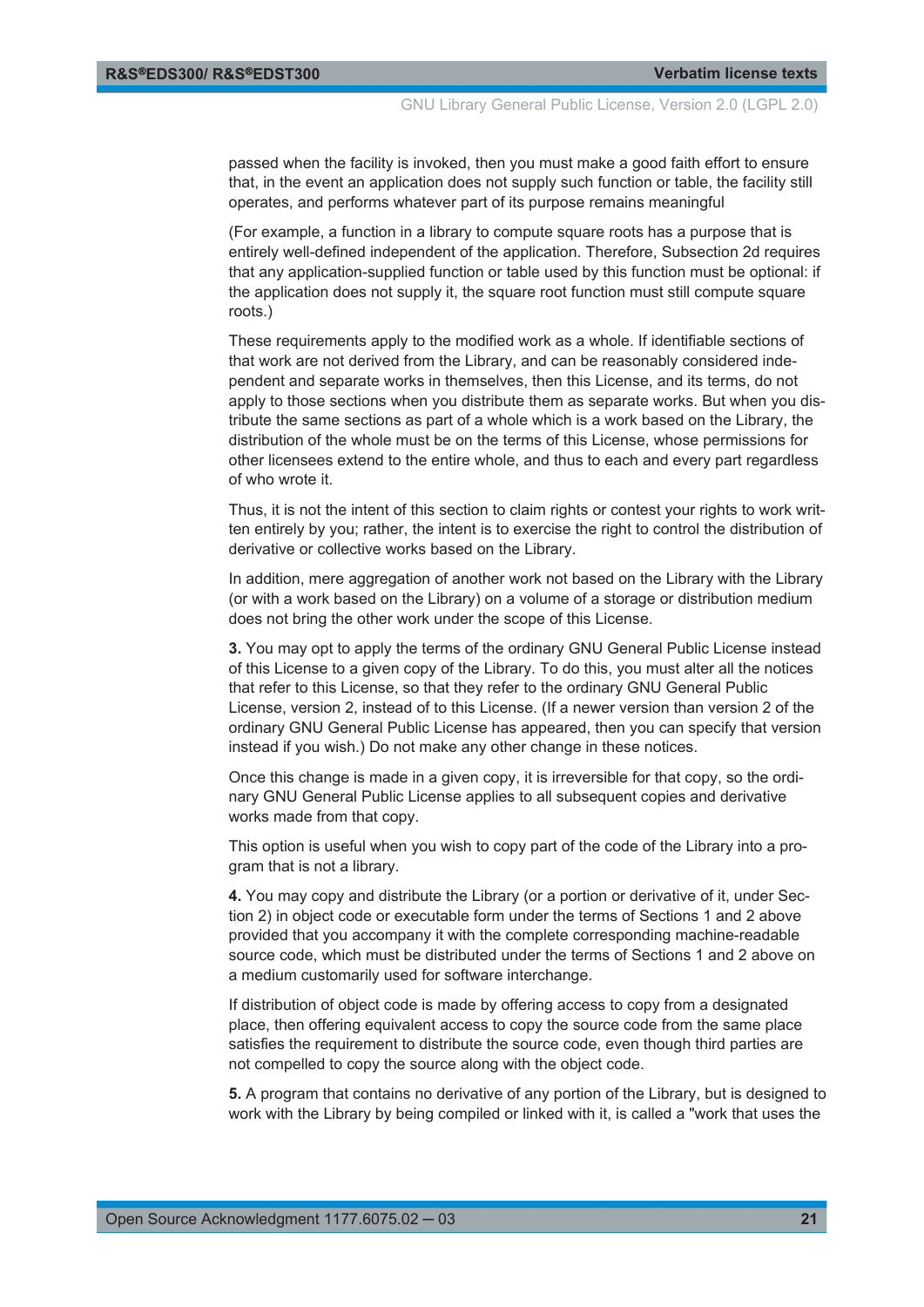Library". Such a work, in isolation, is not a derivative work of the Library, and therefore falls outside the scope of this License.

However, linking a "work that uses the Library" with the Library creates an executable that is a derivative of the Library (because it contains portions of the Library), rather than a "work that uses the library". The executable is therefore covered by this License. Section 6 states terms for distribution of such executables.

When a "work that uses the Library" uses material from a header file that is part of the Library, the object code for the work may be a derivative work of the Library even though the source code is not. Whether this is true is especially significant if the work can be linked without the Library, or if the work is itself a library. The threshold for this to be true is not precisely defined by law.

If such an object file uses only numerical parameters, data structure layouts and accessors, and small macros and small inline functions (ten lines or less in length), then the use of the object file is unrestricted, regardless of whether it is legally a derivative work. (Executables containing this object code plus portions of the Library will still fall under Section 6.)

Otherwise, if the work is a derivative of the Library, you may distribute the object code for the work under the terms of Section 6. Any executables containing that work also fall under Section 6, whether or not they are linked directly with the Library itself.

**6.** As an exception to the Sections above, you may also compile or link a "work that uses the Library" with the Library to produce a work containing portions of the Library, and distribute that work under terms of your choice, provided that the terms permit modification of the work for the customer's own use and reverse engineering for debugging such modifications.

You must give prominent notice with each copy of the work that the Library is used in it and that the Library and its use are covered by this License. You must supply a copy of this License. If the work during execution displays copyright notices, you must include the copyright notice for the Library among them, as well as a reference directing the user to the copy of this License. Also, you must do one of these things:

**a)** Accompany the work with the complete corresponding machine-readable source code for the Library including whatever changes were used in the work (which must be distributed under Sections 1 and 2 above); and, if the work is an executable linked with the Library, with the complete machine-readable "work that uses the Library", as object code and/or source code, so that the user can modify the Library and then relink to produce a modified executable containing the modified Library. (It is understood that the user who changes the contents of definitions files in the Library will not necessarily be able to recompile the application to use the modified definitions.)

**b)** Accompany the work with a written offer, valid for at least three years, to give the same user the materials specified in Subsection 6a, above, for a charge no more than the cost of performing this distribution.

**c)** If distribution of the work is made by offering access to copy from a designated place, offer equivalent access to copy the above specified materials from the same place.

**d)** Verify that the user has already received a copy of these materials or that you have already sent this user a copy.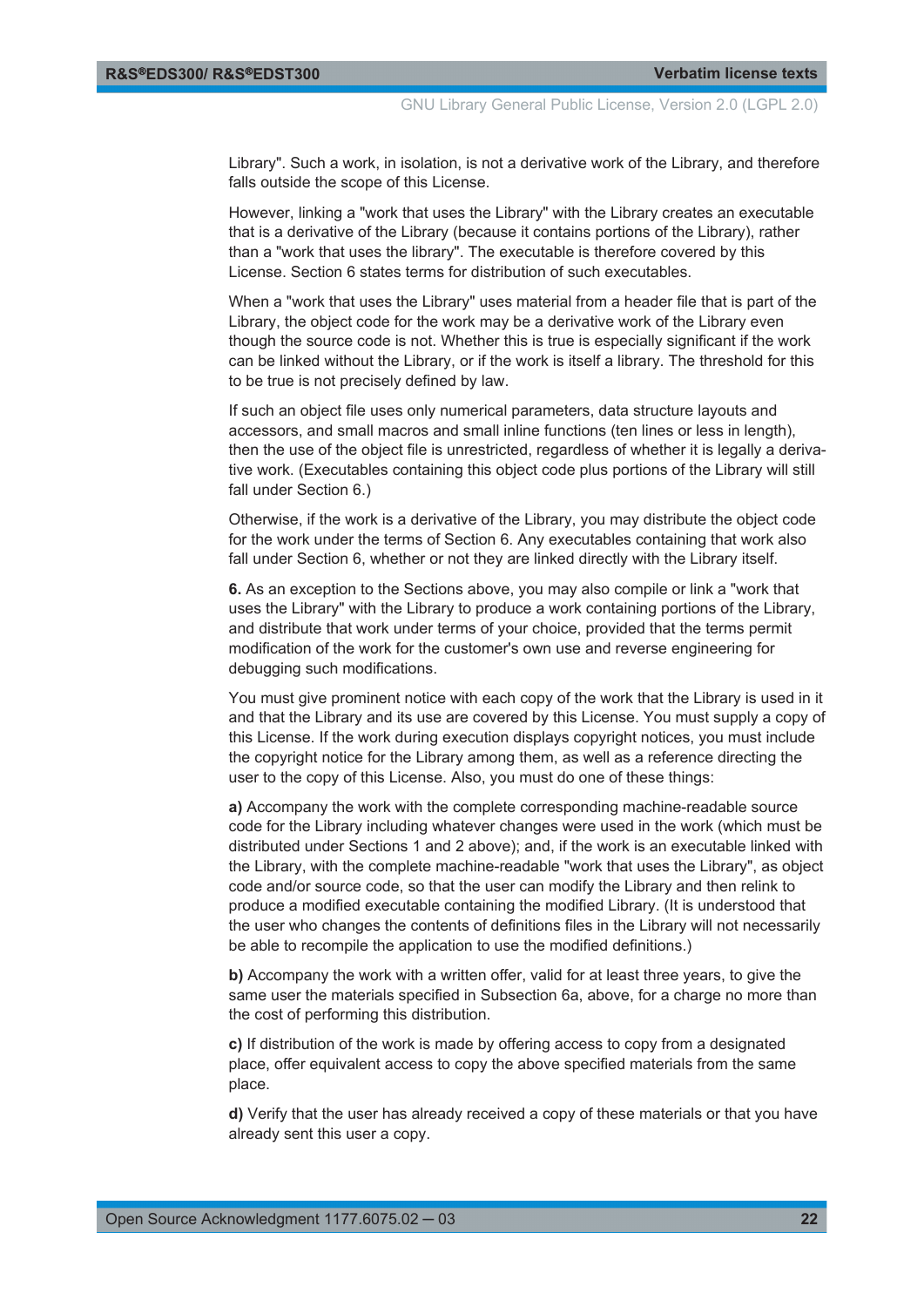GNU Library General Public License, Version 2.0 (LGPL 2.0)

For an executable, the required form of the "work that uses the Library" must include any data and utility programs needed for reproducing the executable from it. However, as a special exception, the source code distributed need not include anything that is normally distributed (in either source or binary form) with the major components (compiler, kernel, and so on) of the operating system on which the executable runs, unless that component itself accompanies the executable.

It may happen that this requirement contradicts the license restrictions of other proprietary libraries that do not normally accompany the operating system. Such a contradiction means you cannot use both them and the Library together in an executable that you distribute.

**7.** You may place library facilities that are a work based on the Library side-by-side in a single library together with other library facilities not covered by this License, and distribute such a combined library, provided that the separate distribution of the work based on the Library and of the other library facilities is otherwise permitted, and provided that you do these two things:

**a)** Accompany the combined library with a copy of the same work based on the Library, uncombined with any other library facilities. This must be distributed under the terms of the Sections above.

**b)** Give prominent notice with the combined library of the fact that part of it is a work based on the Library, and explaining where to find the accompanying uncombined form of the same work.

**8.** You may not copy, modify, sublicense, link with, or distribute the Library except as expressly provided under this License. Any attempt otherwise to copy, modify, sublicense, link with, or distribute the Library is void, and will automatically terminate your rights under this License. However, parties who have received copies, or rights, from you under this License will not have their licenses terminated so long as such parties remain in full compliance.

**9.** You are not required to accept this License, since you have not signed it. However, nothing else grants you permission to modify or distribute the Library or its derivative works. These actions are prohibited by law if you do not accept this License. Therefore, by modifying or distributing the Library (or any work based on the Library), you indicate your acceptance of this License to do so, and all its terms and conditions for copying, distributing or modifying the Library or works based on it.

**10.** Each time you redistribute the Library (or any work based on the Library), the recipient automatically receives a license from the original licensor to copy, distribute, link with or modify the Library subject to these terms and conditions. You may not impose any further restrictions on the recipients' exercise of the rights granted herein. You are not responsible for enforcing compliance by third parties to this License.

**11.** If, as a consequence of a court judgment or allegation of patent infringement or for any other reason (not limited to patent issues), conditions are imposed on you (whether by court order, agreement or otherwise) that contradict the conditions of this License, they do not excuse you from the conditions of this License. If you cannot distribute so as to satisfy simultaneously your obligations under this License and any other pertinent obligations, then as a consequence you may not distribute the Library at all. For example, if a patent license would not permit royalty-free redistribution of the Library by all those who receive copies directly or indirectly through you, then the only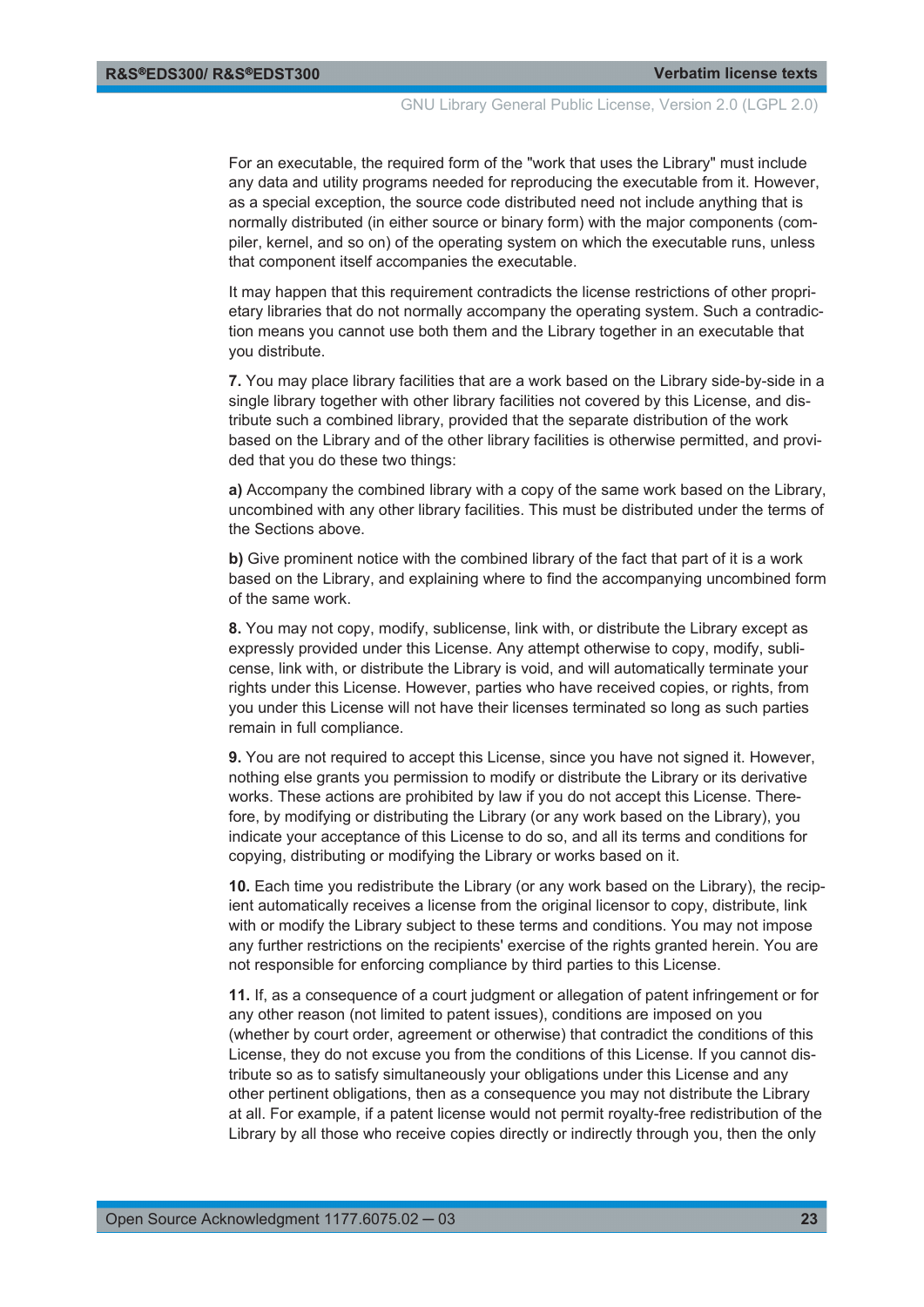way you could satisfy both it and this License would be to refrain entirely from distribution of the Library.

If any portion of this section is held invalid or unenforceable under any particular circumstance, the balance of the section is intended to apply, and the section as a whole is intended to apply in other circumstances.

It is not the purpose of this section to induce you to infringe any patents or other property right claims or to contest validity of any such claims; this section has the sole purpose of protecting the integrity of the free software distribution system which is implemented by public license practices. Many people have made generous contributions to the wide range of software distributed through that system in reliance on consistent application of that system; it is up to the author/donor to decide if he or she is willing to distribute software through any other system and a licensee cannot impose that choice.

This section is intended to make thoroughly clear what is believed to be a consequence of the rest of this License.

**12.** If the distribution and/or use of the Library is restricted in certain countries either by patents or by copyrighted interfaces, the original copyright holder who places the Library under this License may add an explicit geographical distribution limitation excluding those countries, so that distribution is permitted only in or among countries not thus excluded. In such case, this License incorporates the limitation as if written in the body of this License.

**13.** The Free Software Foundation may publish revised and/or new versions of the Library General Public License from time to time. Such new versions will be similar in spirit to the present version, but may differ in detail to address new problems or concerns.

Each version is given a distinguishing version number. If the Library specifies a version number of this License which applies to it and "any later version", you have the option of following the terms and conditions either of that version or of any later version published by the Free Software Foundation. If the Library does not specify a license version number, you may choose any version ever published by the Free Software Foundation.

**14.** If you wish to incorporate parts of the Library into other free programs whose distribution conditions are incompatible with these, write to the author to ask for permission. For software which is copyrighted by the Free Software Foundation, write to the Free Software Foundation; we sometimes make exceptions for this. Our decision will be guided by the two goals of preserving the free status of all derivatives of our free software and of promoting the sharing and reuse of software generally.

#### **NO WARRANTY**

**15.** BECAUSE THE LIBRARY IS LICENSED FREE OF CHARGE, THERE IS NO WARRANTY FOR THE LIBRARY, TO THE EXTENT PERMITTED BY APPLICABLE LAW. EXCEPT WHEN OTHERWISE STATED IN WRITING THE COPYRIGHT HOLD-ERS AND/OR OTHER PARTIES PROVIDE THE LIBRARY "AS IS" WITHOUT WAR-RANTY OF ANY KIND, EITHER EXPRESSED OR IMPLIED, INCLUDING, BUT NOT LIMITED TO, THE IMPLIED WARRANTIES OF MERCHANTABILITY AND FITNESS FOR A PARTICULAR PURPOSE. THE ENTIRE RISK AS TO THE QUALITY AND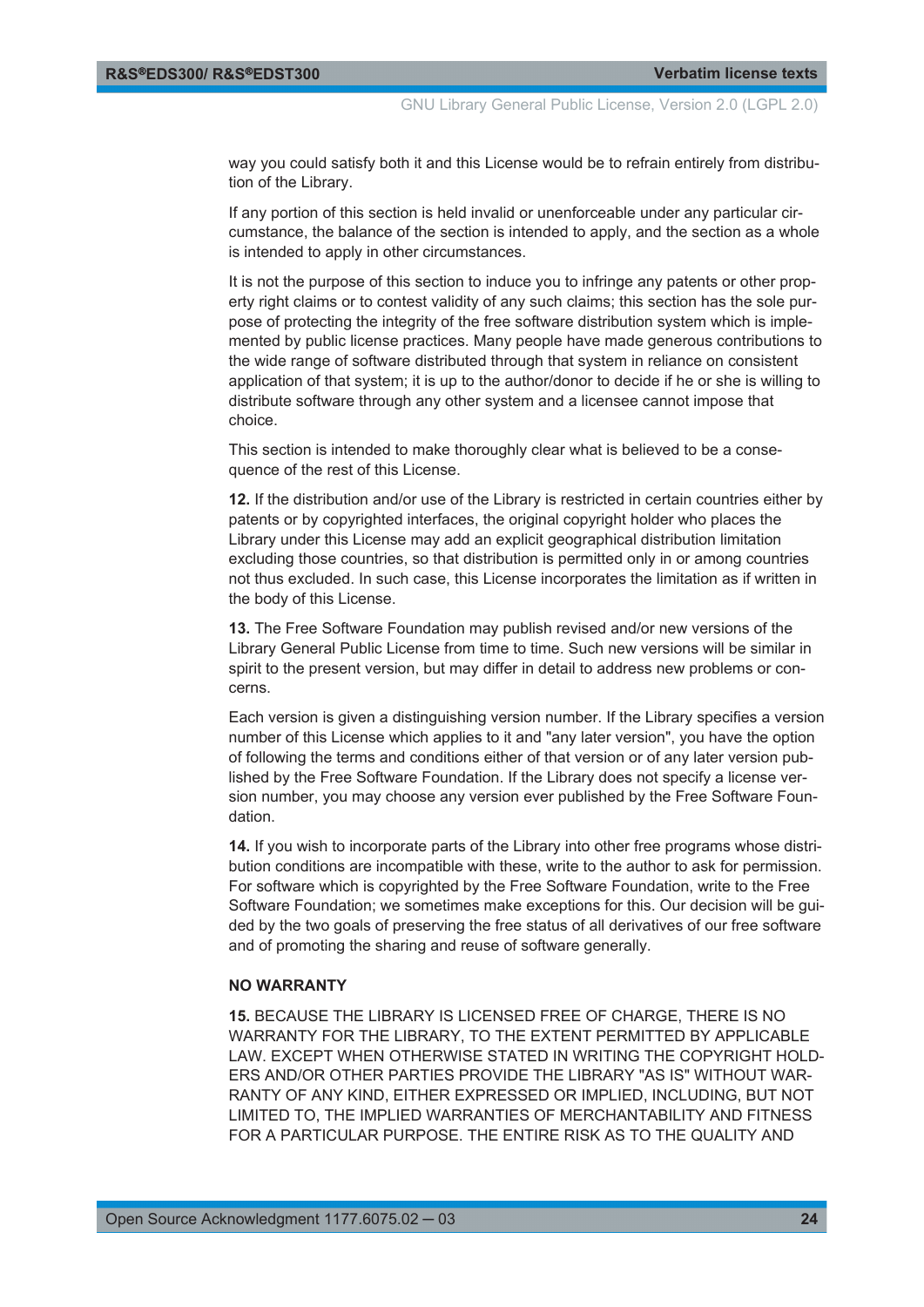<span id="page-24-0"></span>PERFORMANCE OF THE LIBRARY IS WITH YOU. SHOULD THE LIBRARY PROVE DEFECTIVE, YOU ASSUME THE COST OF ALL NECESSARY SERVICING, REPAIR OR CORRECTION.

**16.** IN NO EVENT UNLESS REQUIRED BY APPLICABLE LAW OR AGREED TO IN WRITING WILL ANY COPYRIGHT HOLDER, OR ANY OTHER PARTY WHO MAY MODIFY AND/OR REDISTRIBUTE THE LIBRARY AS PERMITTED ABOVE, BE LIA-BLE TO YOU FOR DAMAGES, INCLUDING ANY GENERAL, SPECIAL, INCIDENTAL OR CONSEQUENTIAL DAMAGES ARISING OUT OF THE USE OR INABILITY TO USE THE LIBRARY (INCLUDING BUT NOT LIMITED TO LOSS OF DATA OR DATA BEING RENDERED INACCURATE OR LOSSES SUSTAINED BY YOU OR THIRD PARTIES OR A FAILURE OF THE LIBRARY TO OPERATE WITH ANY OTHER SOFTWARE), EVEN IF SUCH HOLDER OR OTHER PARTY HAS BEEN ADVISED OF THE POSSIBILITY OF SUCH DAMAGES.

**END OF TERMS AND CONDITIONS**

## **3.8 GNU Lesser General Public License, Version 2.1 (LGPL 2.1)**

#### **Version 2.1, February 1999**

Copyright (C) 1991, 1999 Free Software Foundation, Inc. 51 Franklin Street, Fifth Floor, Boston, MA 02110-1301 USA Everyone is permitted to copy and distribute verbatim copies of this license document, but changing it is not allowed.

[This is the first released version of the Lesser GPL. It also counts as the successor of the GNU Library Public License, version 2, hence the version number 2.1.]

#### **Preamble**

The licenses for most software are designed to take away your freedom to share and change it. By contrast, the GNU General Public Licenses are intended to guarantee your freedom to share and change free software--to make sure the software is free for all its users.

This license, the Lesser General Public License, applies to some specially designated software packages--typically libraries--of the Free Software Foundation and other authors who decide to use it. You can use it too, but we suggest you first think carefully about whether this license or the ordinary General Public License is the better strategy to use in any particular case, based on the explanations below.

When we speak of free software, we are referring to freedom of use, not price. Our General Public Licenses are designed to make sure that you have the freedom to distribute copies of free software (and charge for this service if you wish); that you receive source code or can get it if you want it; that you can change the software and use pieces of it in new free programs; and that you are informed that you can do these things.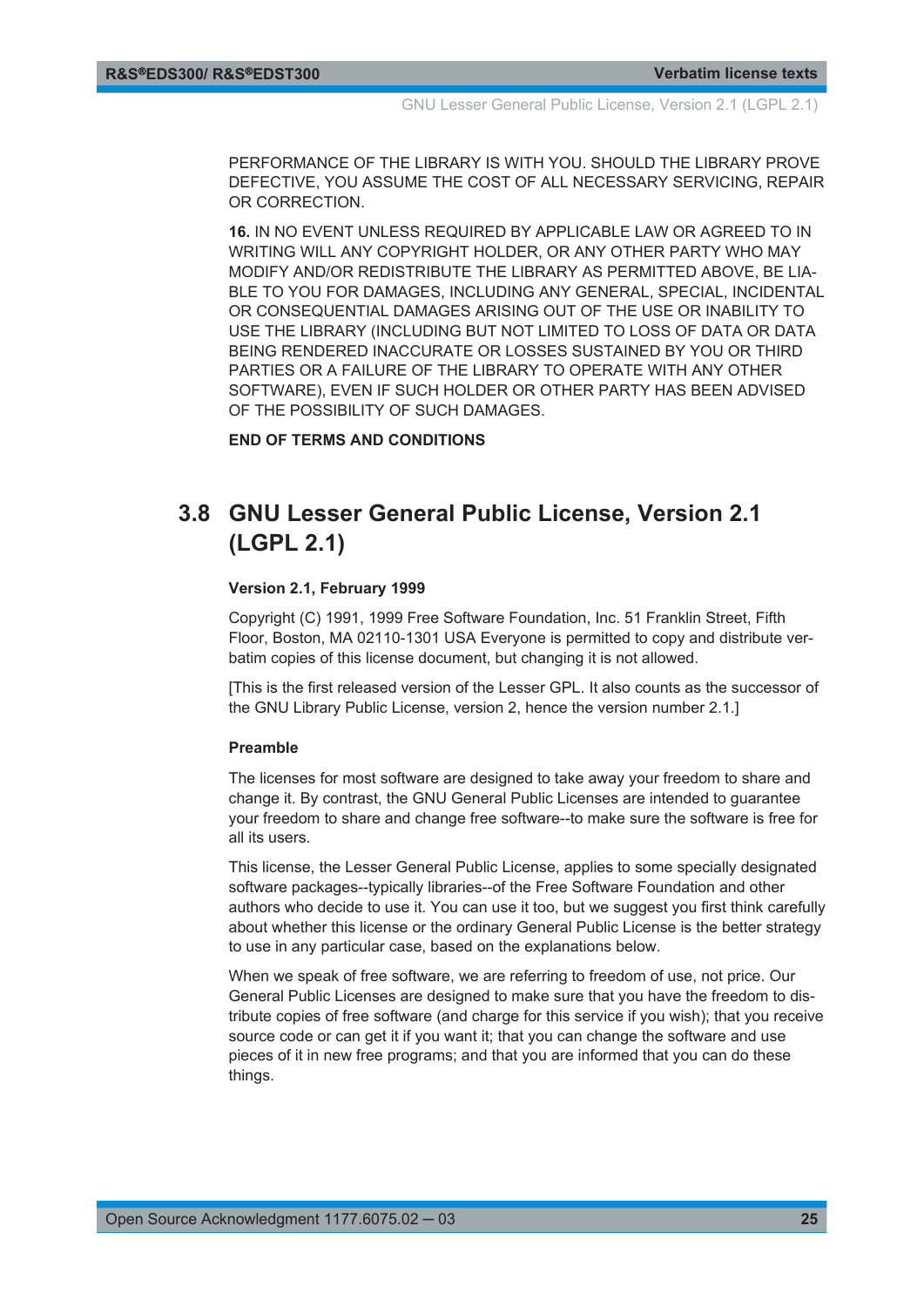To protect your rights, we need to make restrictions that forbid distributors to deny you these rights or to ask you to surrender these rights. These restrictions translate to certain responsibilities for you if you distribute copies of the library or if you modify it.

For example, if you distribute copies of the library, whether gratis or for a fee, you must give the recipients all the rights that we gave you. You must make sure that they, too, receive or can get the source code. If you link other code with the library, you must provide complete object files to the recipients, so that they can relink them with the library after making changes to the library and recompiling it. And you must show them these terms so they know their rights.

We protect your rights with a two-step method: (1) we copyright the library, and (2) we offer you this license, which gives you legal permission to copy, distribute and/or modify the library.

To protect each distributor, we want to make it very clear that there is no warranty for the free library. Also, if the library is modified by someone else and passed on, the recipients should know that what they have is not the original version, so that the original author's reputation will not be affected by problems that might be introduced by others.

Finally, software patents pose a constant threat to the existence of any free program. We wish to make sure that a company cannot effectively restrict the users of a free program by obtaining a restrictive license from a patent holder.

Therefore, we insist that any patent license obtained for a version of the library must be consistent with the full freedom of use specified in this license.

Most GNU software, including some libraries, is covered by the ordinary GNU General Public License. This license, the GNU Lesser General Public License, applies to certain designated libraries, and is quite different from the ordinary General Public License. We use this license for certain libraries in order to permit linking those libraries into non-free programs.

When a program is linked with a library, whether statically or using a shared library, the combination of the two is legally speaking a combined work, a derivative of the original library. The ordinary General Public License therefore permits such linking only if the entire combination fits its criteria of freedom. The Lesser General Public License permits more lax criteria for linking other code with the library.

We call this license the "Lesser" General Public License because it does Less to protect the user's freedom than the ordinary General Public License. It also provides other free software developers Less of an advantage over competing non-free programs. These disadvantages are the reason we use the ordinary General Public License for many libraries. However, the Lesser license provides advantages in certain special circumstances.

For example, on rare occasions, there may be a special need to encourage the widest possible use of a certain library, so that it becomes a de-facto standard. To achieve this, non-free programs must be allowed to use the library. A more frequent case is that a free library does the same job as widely used non-free libraries. In this case, there is little to gain by limiting the free library to free software only, so we use the Lesser General Public License.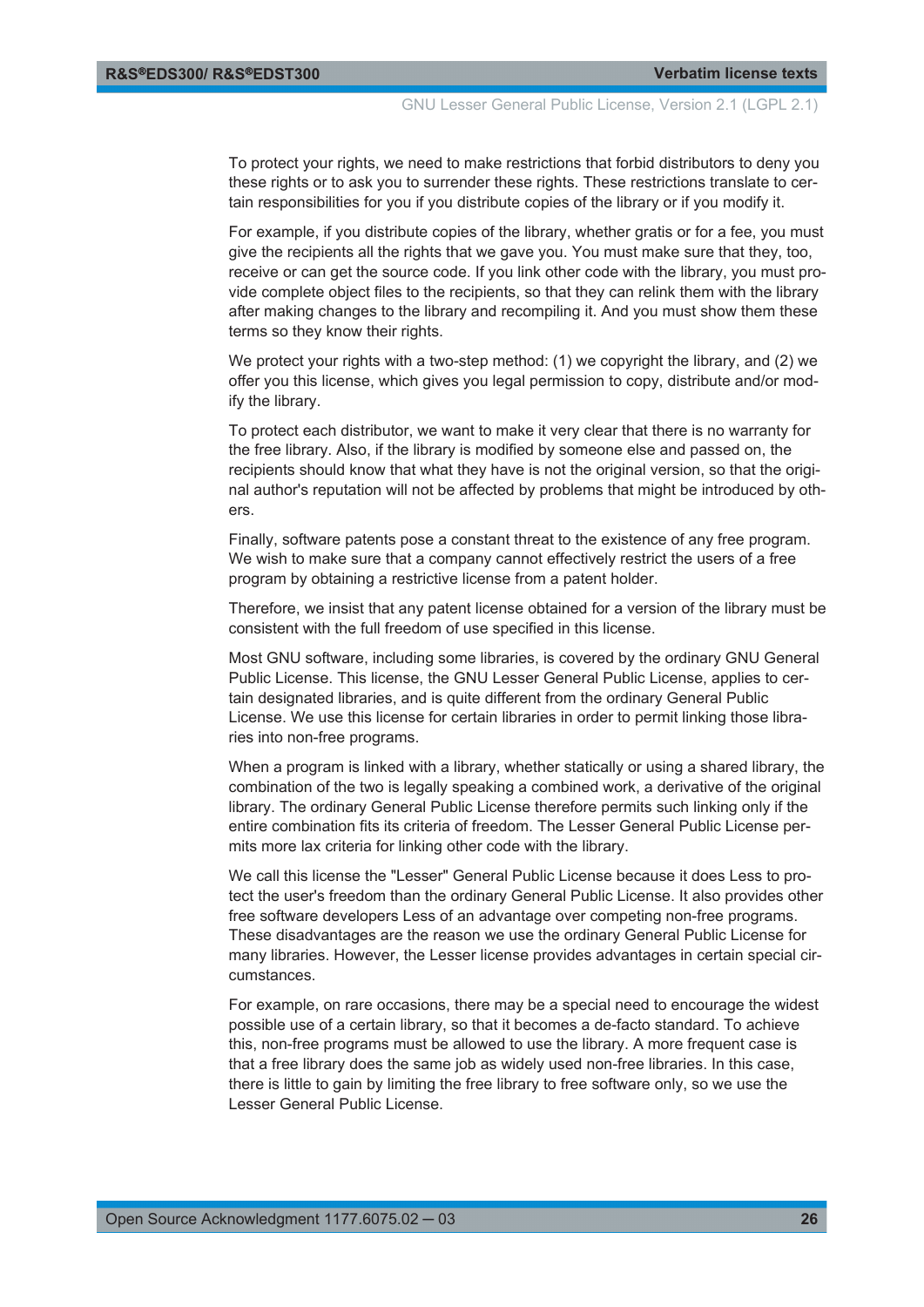In other cases, permission to use a particular library in non-free programs enables a greater number of people to use a large body of free software. For example, permission to use the GNU C Library in non-free programs enables many more people to use the whole GNU operating system, as well as its variant, the GNU/Linux operating system.

Although the Lesser General Public License is Less protective of the users' freedom, it does ensure that the user of a program that is linked with the Library has the freedom and the wherewithal to run that program using a modified version of the Library.

The precise terms and conditions for copying, distribution and modification follow. Pay close attention to the difference between a "work based on the library" and a "work that uses the library". The former contains code derived from the library, whereas the latter must be combined with the library in order to run.

#### **TERMS AND CONDITIONS FOR COPYING, DISTRIBUTION AND MODIFICATION**

**0.** This License Agreement applies to any software library or other program which contains a notice placed by the copyright holder or other authorized party saying it may be distributed under the terms of this Lesser General Public License (also called "this License"). Each licensee is addressed as "you".

A "library" means a collection of software functions and/or data prepared so as to be conveniently linked with application programs (which use some of those functions and data) to form executables.

The "Library", below, refers to any such software library or work which has been distributed under these terms. A "work based on the Library" means either the Library or any derivative work under copyright law: that is to say, a work containing the Library or a portion of it, either verbatim or with modifications and/or translated straightforwardly into another language. (Hereinafter, translation is included without limitation in the term "modification".)

"Source code" for a work means the preferred form of the work for making modifications to it. For a library, complete source code means all the source code for all modules it contains, plus any associated interface definition files, plus the scripts used to control compilation and installation of the library.

Activities other than copying, distribution and modification are not covered by this License; they are outside its scope. The act of running a program using the Library is not restricted, and output from such a program is covered only if its contents constitute a work based on the Library (independent of the use of the Library in a tool for writing it). Whether that is true depends on what the Library does and what the program that uses the Library does.

**1.** You may copy and distribute verbatim copies of the Library's complete source code as you receive it, in any medium, provided that you conspicuously and appropriately publish on each copy an appropriate copyright notice and disclaimer of warranty; keep intact all the notices that refer to this License and to the absence of any warranty; and distribute a copy of this License along with the Library.

You may charge a fee for the physical act of transferring a copy, and you may at your option offer warranty protection in exchange for a fee.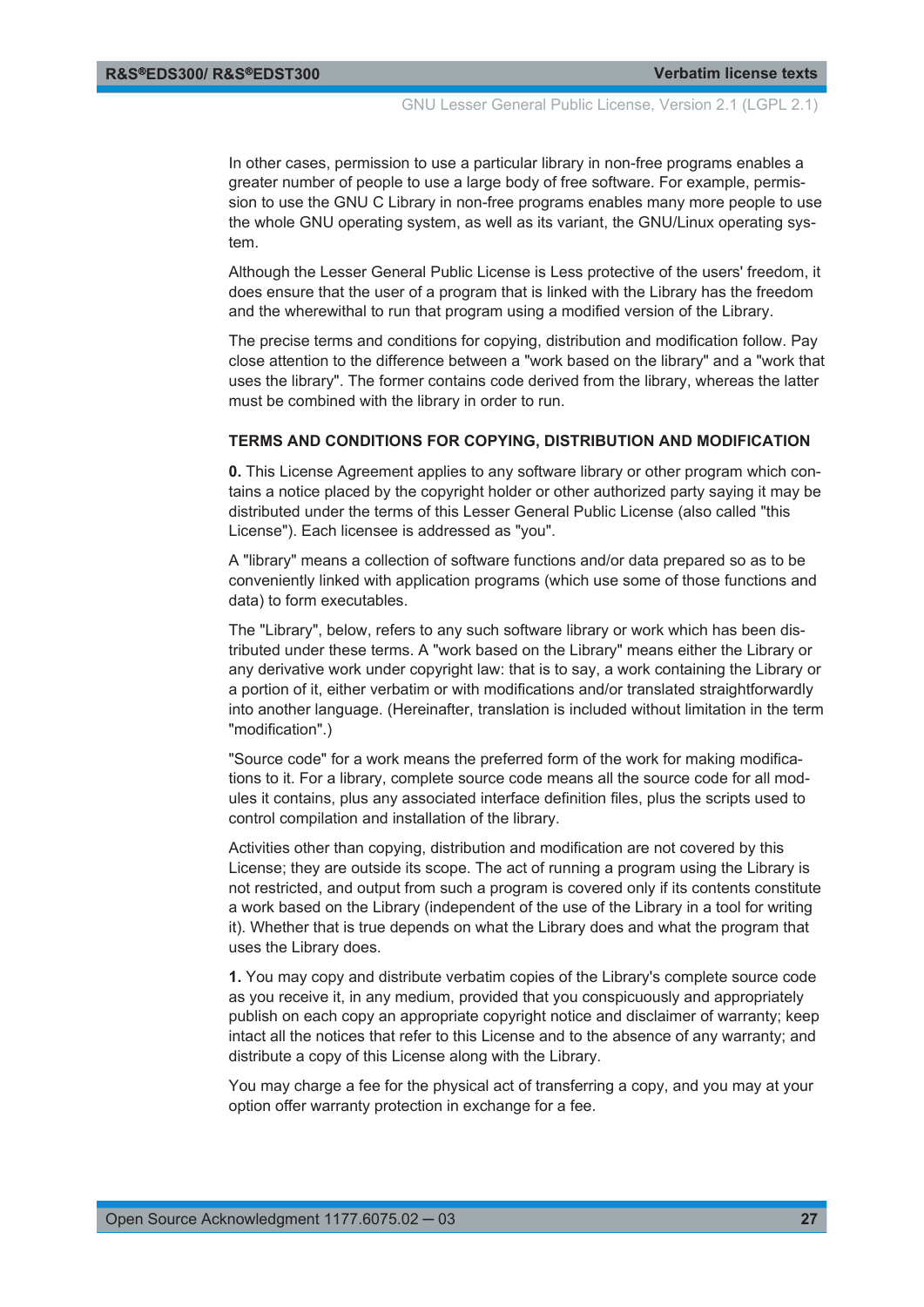**2**. You may modify your copy or copies of the Library or any portion of it, thus forming a work based on the Library, and copy and distribute such modifications or work under the terms of Section 1 above, provided that you also meet all of these conditions:

**a)** The modified work must itself be a software library.

**b)** You must cause the files modified to carry prominent notices stating that you changed the files and the date of any change

**c)** You must cause the whole of the work to be licensed at no charge to all third parties under the terms of this License.

**d)**If a facility in the modified Library refers to a function or a table of data to be supplied by an application program that uses the facility, other than as an argument passed when the facility is invoked, then you must make a good faith effort to ensure that, in the event an application does not supply such function or table, the facility still operates, and performs whatever part of its purpose remains meaningful

(For example, a function in a library to compute square roots has a purpose that is entirely well-defined independent of the application. Therefore, Subsection 2d requires that any application-supplied function or table used by this function must be optional: if the application does not supply it, the square root function must still compute square roots.)

These requirements apply to the modified work as a whole. If identifiable sections of that work are not derived from the Library, and can be reasonably considered independent and separate works in themselves, then this License, and its terms, do not apply to those sections when you distribute them as separate works. But when you distribute the same sections as part of a whole which is a work based on the Library, the distribution of the whole must be on the terms of this License, whose permissions for other licensees extend to the entire whole, and thus to each and every part regardless of who wrote it.

Thus, it is not the intent of this section to claim rights or contest your rights to work written entirely by you; rather, the intent is to exercise the right to control the distribution of derivative or collective works based on the Library.

In addition, mere aggregation of another work not based on the Library with the Library (or with a work based on the Library) on a volume of a storage or distribution medium does not bring the other work under the scope of this License.

**3.** You may opt to apply the terms of the ordinary GNU General Public License instead of this License to a given copy of the Library. To do this, you must alter all the notices that refer to this License, so that they refer to the ordinary GNU General Public License, version 2, instead of to this License. (If a newer version than version 2 of the ordinary GNU General Public License has appeared, then you can specify that version instead if you wish.) Do not make any other change in these notices.

Once this change is made in a given copy, it is irreversible for that copy, so the ordinary GNU General Public License applies to all subsequent copies and derivative works made from that copy.

This option is useful when you wish to copy part of the code of the Library into a program that is not a library.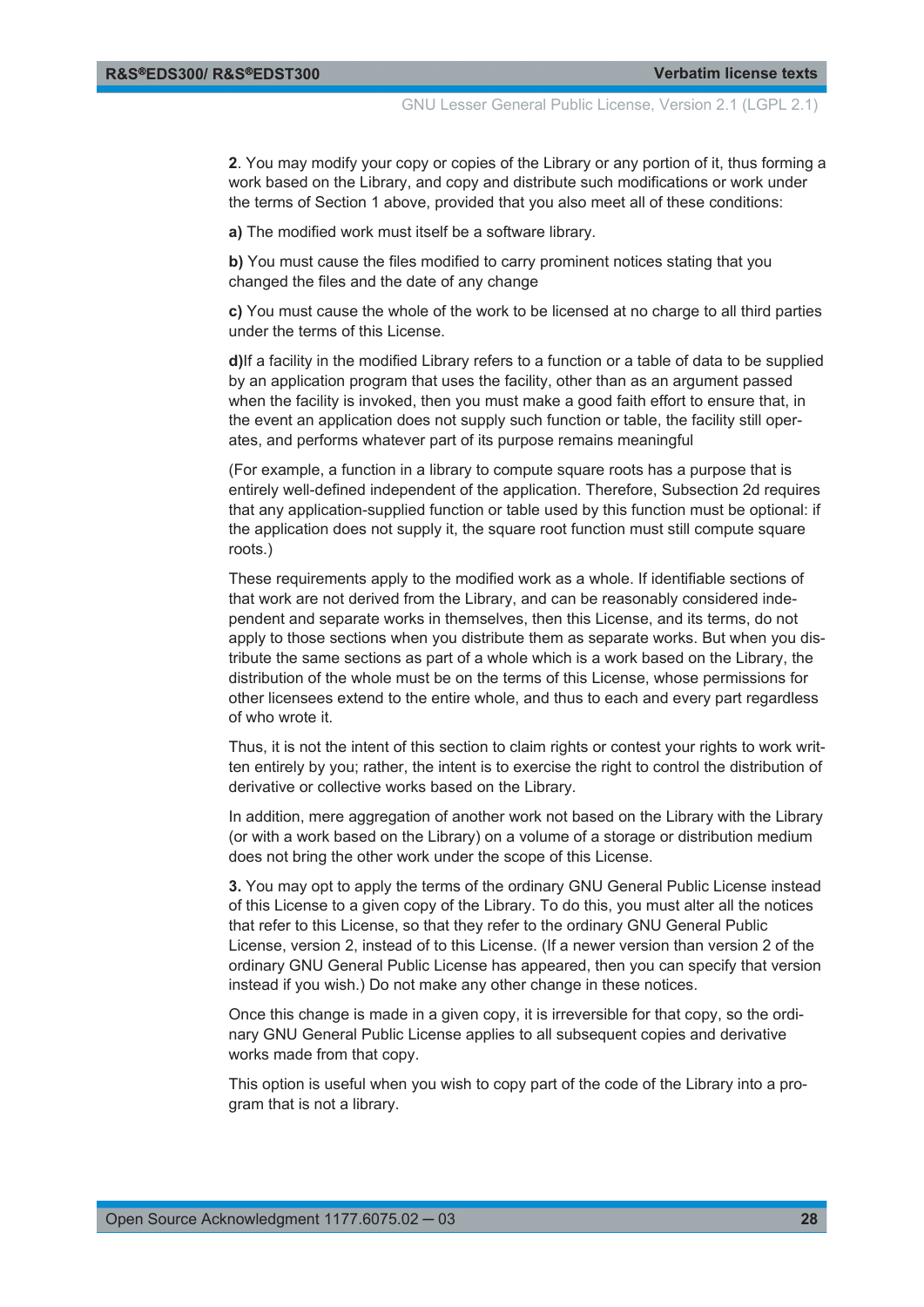**4.** You may copy and distribute the Library (or a portion or derivative of it, under Section 2) in object code or executable form under the terms of Sections 1 and 2 above provided that you accompany it with the complete corresponding machine-readable source code, which must be distributed under the terms of Sections 1 and 2 above on a medium customarily used for software interchange.

If distribution of object code is made by offering access to copy from a designated place, then offering equivalent access to copy the source code from the same place satisfies the requirement to distribute the source code, even though third parties are not compelled to copy the source along with the object code.

**5.** A program that contains no derivative of any portion of the Library, but is designed to work with the Library by being compiled or linked with it, is called a "work that uses the Library". Such a work, in isolation, is not a derivative work of the Library, and therefore falls outside the scope of this License.

However, linking a "work that uses the Library" with the Library creates an executable that is a derivative of the Library (because it contains portions of the Library), rather than a "work that uses the library". The executable is therefore covered by this License. Section 6 states terms for distribution of such executables.

When a "work that uses the Library" uses material from a header file that is part of the Library, the object code for the work may be a derivative work of the Library even though the source code is not. Whether this is true is especially significant if the work can be linked without the Library, or if the work is itself a library. The threshold for this to be true is not precisely defined by law.

If such an object file uses only numerical parameters, data structure layouts and accessors, and small macros and small inline functions (ten lines or less in length), then the use of the object file is unrestricted, regardless of whether it is legally a derivative work. (Executables containing this object code plus portions of the Library will still fall under Section 6.)

Otherwise, if the work is a derivative of the Library, you may distribute the object code for the work under the terms of Section 6. Any executables containing that work also fall under Section 6, whether or not they are linked directly with the Library itself.

**6.** As an exception to the Sections above, you may also combine or link a "work that uses the Library" with the Library to produce a work containing portions of the Library, and distribute that work under terms of your choice, provided that the terms permit modification of the work for the customer's own use and reverse engineering for debugging such modifications.

You must give prominent notice with each copy of the work that the Library is used in it and that the Library and its use are covered by this License. You must supply a copy of this License. If the work during execution displays copyright notices, you must include the copyright notice for the Library among them, as well as a reference directing the user to the copy of this License. Also, you must do one of these things:

**a)** Accompany the work with the complete corresponding machine-readable source code for the Library including whatever changes were used in the work (which must be distributed under Sections 1 and 2 above); and, if the work is an executable linked with the Library, with the complete machine-readable "work that uses the Library", as object code and/or source code, so that the user can modify the Library and then relink to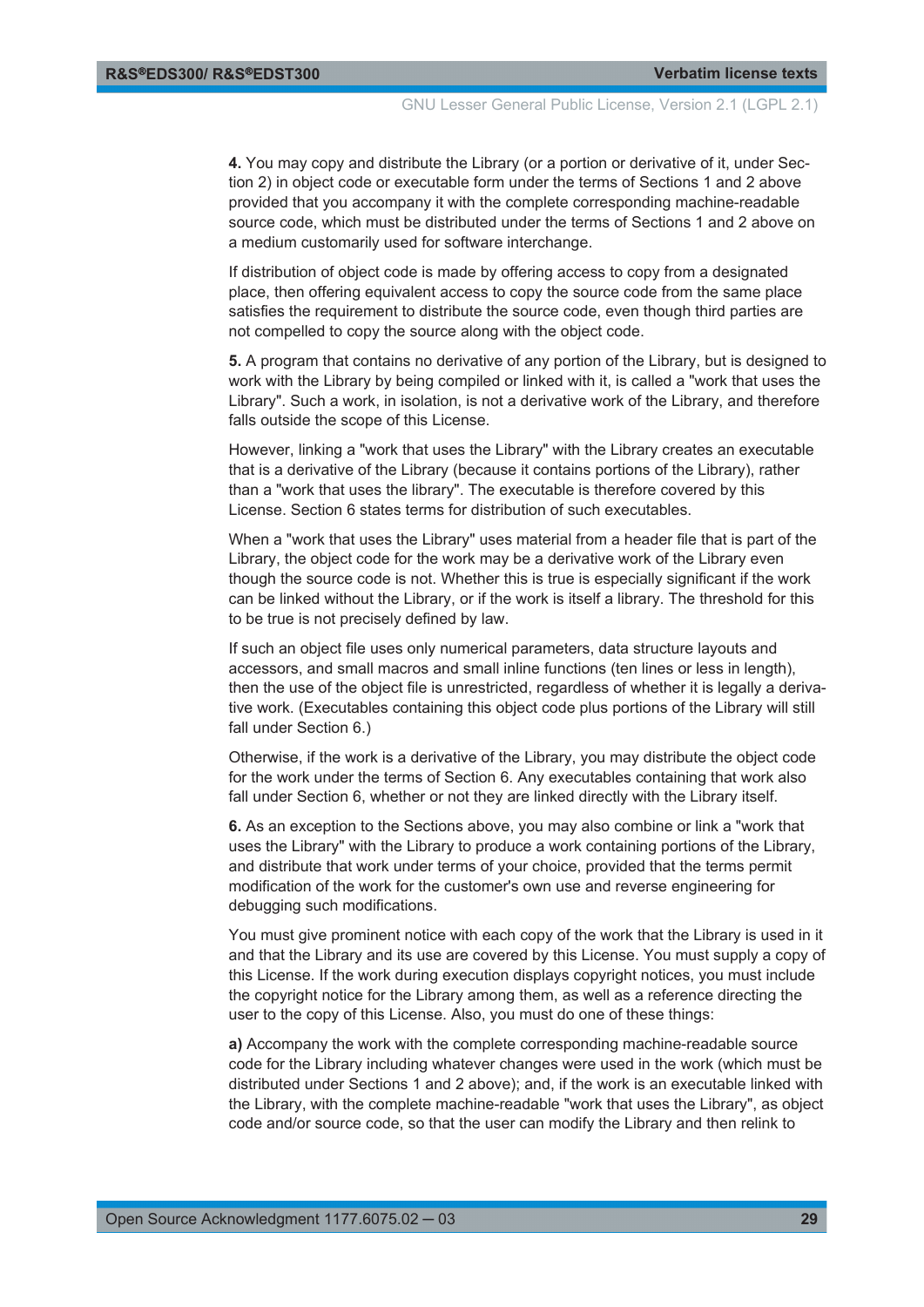produce a modified executable containing the modified Library. (It is understood that the user who changes the contents of definitions files in the Library will not necessarily be able to recompile the application to use the modified definitions.)

**b)** Use a suitable shared library mechanism for linking with the Library. A suitable mechanism is one that (1) uses at run time a copy of the library already present on the user's computer system, rather than copying library functions into the executable, and (2) will operate properly with a modified version of the library, if the user installs one, as long as the modified version is interface-compatible with the version that the work was made with.

**c)** Accompany the work with a written offer, valid for at least three years, to give the same user the materials specified in Subsection 6a, above, for a charge no more than the cost of performing this distribution.

**d)** If distribution of the work is made by offering access to copy from a designated place, offer equivalent access to copy the above specified materials from the same place.

**e)** Verify that the user has already received a copy of these materials or that you have already sent this user a copy.

For an executable, the required form of the "work that uses the Library" must include any data and utility programs needed for reproducing the executable from it. However, as a special exception, the materials to be distributed need not include anything that is normally distributed (in either source or binary form) with the major components (compiler, kernel, and so on) of the operating system on which the executable runs, unless that component itself accompanies the executable.

For an executable, the required form of the "work that uses the Library" must include any data and utility programs needed for reproducing the executable from it. However, as a special exception, the materials to be distributed need not include anything that is normally distributed (in either source or binary form) with the major components (compiler, kernel, and so on) of the operating system on which the executable runs, unless that component itself accompanies the executable.

It may happen that this requirement contradicts the license restrictions of other proprietary libraries that do not normally accompany the operating system. Such a contradiction means you cannot use both them and the Library together in an executable that you distribute.

**7.** You may place library facilities that are a work based on the Library side-by-side in a single library together with other library facilities not covered by this License, and distribute such a combined library, provided that the separate distribution of the work based on the Library and of the other library facilities is otherwise permitted, and provided that you do these two things:

**a)** Accompany the combined library with a copy of the same work based on the Library, uncombined with any other library facilities. This must be distributed under the terms of the Sections above.

**b)** Give prominent notice with the combined library of the fact that part of it is a work based on the Library, and explaining where to find the accompanying uncombined form of the same work.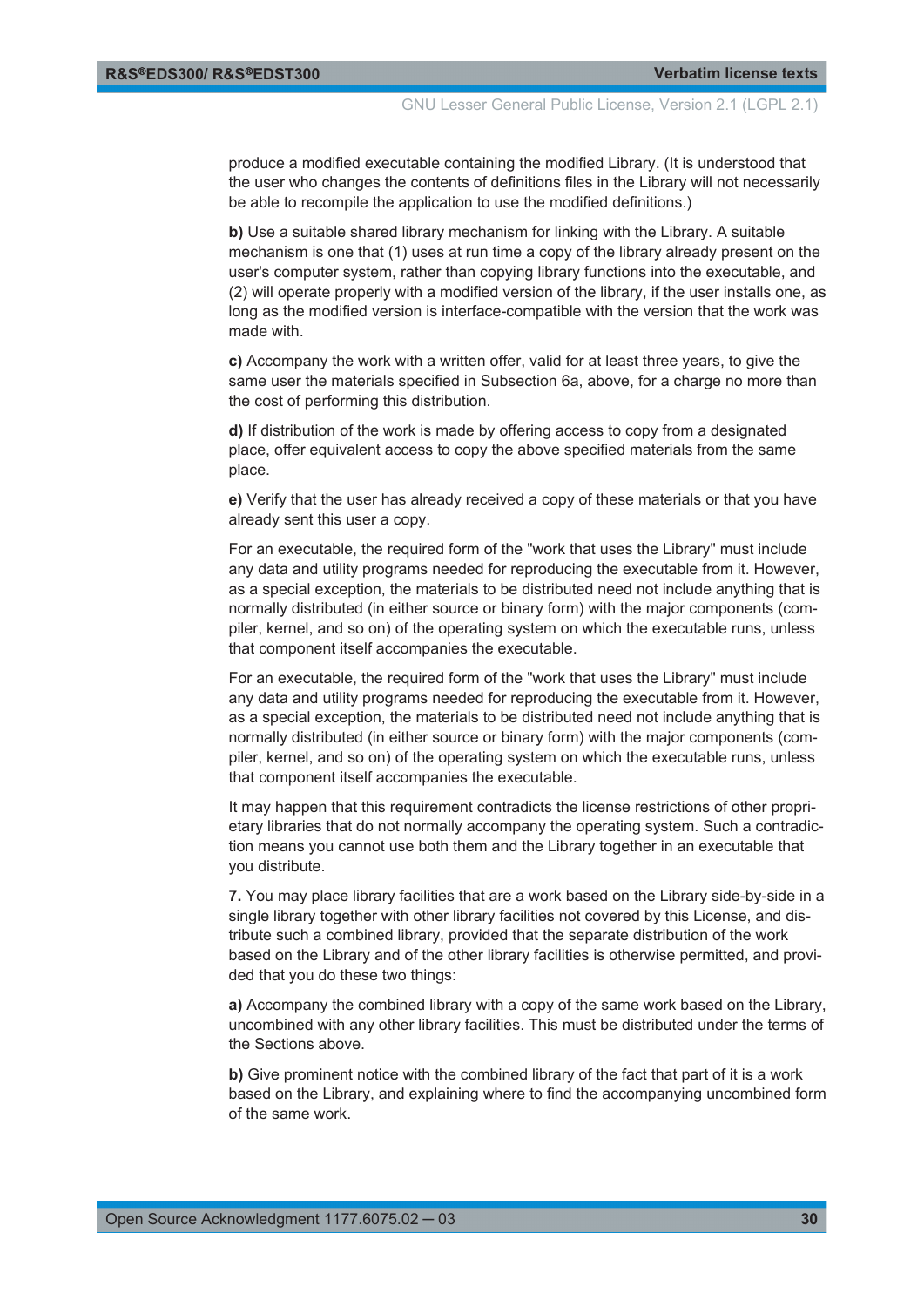GNU Lesser General Public License, Version 2.1 (LGPL 2.1)

**8.** You may not copy, modify, sublicense, link with, or distribute the Library except as expressly provided under this License. Any attempt otherwise to copy, modify, sublicense, link with, or distribute the Library is void, and will automatically terminate your rights under this License. However, parties who have received copies, or rights, from you under this License will not have their licenses terminated so long as such parties remain in full compliance

**9**. You are not required to accept this License, since you have not signed it. However, nothing else grants you permission to modify or distribute the Library or its derivative works. These actions are prohibited by law if you do not accept this License. Therefore, by modifying or distributing the Library (or any work based on the Library), you indicate your acceptance of this License to do so, and all its terms and conditions for copying, distributing or modifying the Library or works based on it.

**10.** Each time you redistribute the Library (or any work based on the Library), the recipient automatically receives a license from the original licensor to copy, distribute, link with or modify the Library subject to these terms and conditions. You may not impose any further restrictions on the recipients' exercise of the rights granted herein. You are not responsible for enforcing compliance by third parties with this License

**11.** If, as a consequence of a court judgment or allegation of patent infringement or for any other reason (not limited to patent issues), conditions are imposed on you (whether by court order, agreement or otherwise) that contradict the conditions of this License, they do not excuse you from the conditions of this License. If you cannot distribute so as to satisfy simultaneously your obligations under this License and any other pertinent obligations, then as a consequence you may not distribute the Library at all. For example, if a patent license would not permit royalty-free redistribution of the Library by all those who receive copies directly or indirectly through you, then the only way you could satisfy both it and this License would be to refrain entirely from distribution of the Library.

If any portion of this section is held invalid or unenforceable under any particular circumstance, the balance of the section is intended to apply, and the section as a whole is intended to apply in other circumstances.

It is not the purpose of this section to induce you to infringe any patents or other property right claims or to contest validity of any such claims; this section has the sole purpose of protecting the integrity of the free software distribution system which is implemented by public license practices. Many people have made generous contributions to the wide range of software distributed through that system in reliance on consistent application of that system; it is up to the author/donor to decide if he or she is willing to distribute software through any other system and a licensee cannot impose that choice.

This section is intended to make thoroughly clear what is believed to be a consequence of the rest of this License.

**12.** If the distribution and/or use of the Library is restricted in certain countries either by patents or by copyrighted interfaces, the original copyright holder who places the Library under this License may add an explicit geographical distribution limitation excluding those countries, so that distribution is permitted only in or among countries not thus excluded. In such case, this License incorporates the limitation as if written in the body of this License.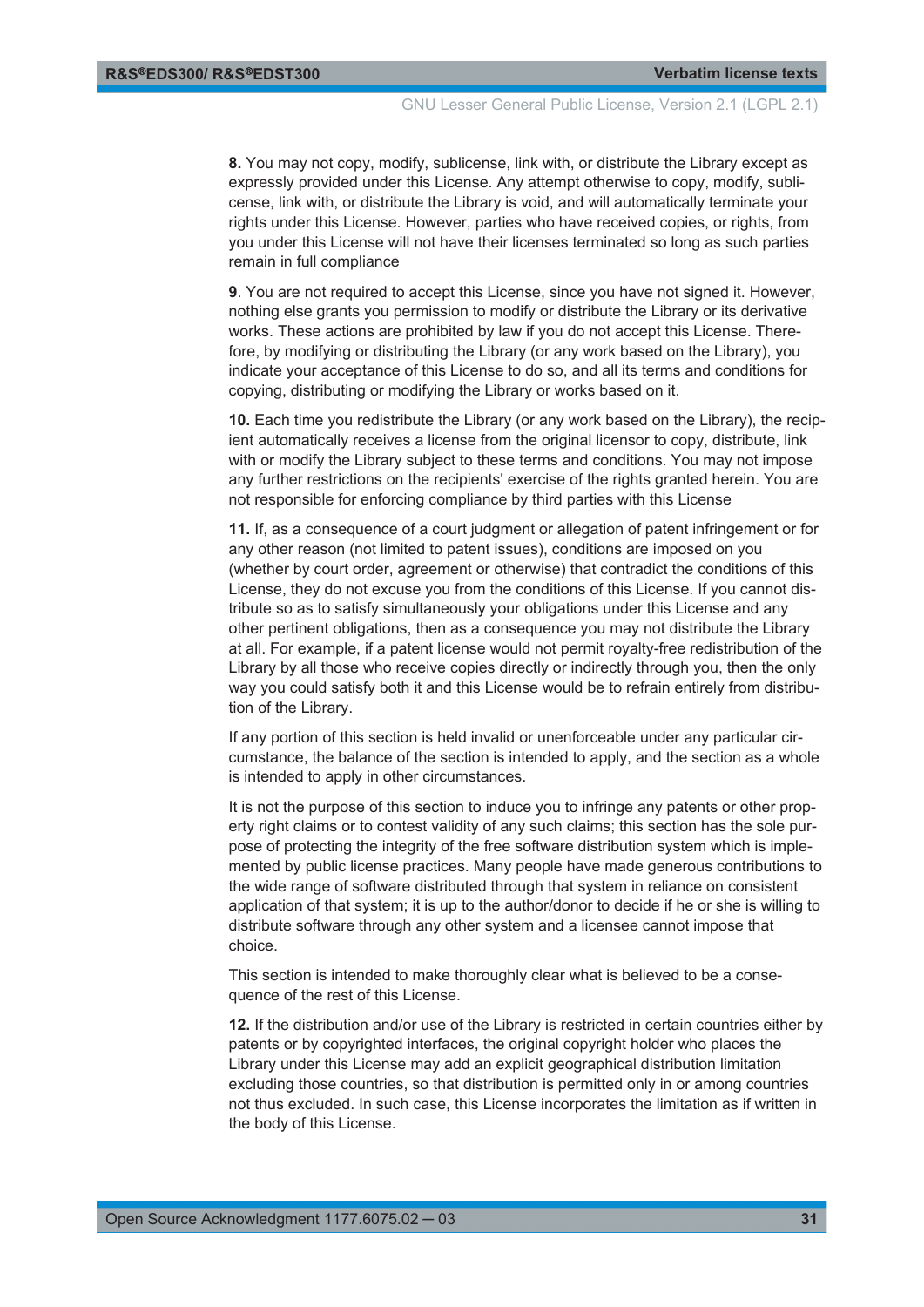<span id="page-31-0"></span>**13.** The Free Software Foundation may publish revised and/or new versions of the Lesser General Public License from time to time. Such new versions will be similar in spirit to the present version, but may differ in detail to address new problems or concerns.

Each version is given a distinguishing version number. If the Library specifies a version number of this License which applies to it and "any later version", you have the option of following the terms and conditions either of that version or of any later version published by the Free Software Foundation. If the Library does not specify a license version number, you may choose any version ever published by the Free Software Foundation.

**14.** If you wish to incorporate parts of the Library into other free programs whose distribution conditions are incompatible with these, write to the author to ask for permission. For software which is copyrighted by the Free Software Foundation, write to the Free Software Foundation; we sometimes make exceptions for this. Our decision will be guided by the two goals of preserving the free status of all derivatives of our free software and of promoting the sharing and reuse of software generally.

#### **NO WARRANTY**

**15.** BECAUSE THE LIBRARY IS LICENSED FREE OF CHARGE, THERE IS NO WARRANTY FOR THE LIBRARY, TO THE EXTENT PERMITTED BY APPLICABLE LAW. EXCEPT WHEN OTHERWISE STATED IN WRITING THE COPYRIGHT HOLD-ERS AND/OR OTHER PARTIES PROVIDE THE LIBRARY "AS IS" WITHOUT WAR-RANTY OF ANY KIND, EITHER EXPRESSED OR IMPLIED, INCLUDING, BUT NOT LIMITED TO, THE IMPLIED WARRANTIES OF MERCHANTABILITY AND FITNESS FOR A PARTICULAR PURPOSE. THE ENTIRE RISK AS TO THE QUALITY AND PERFORMANCE OF THE LIBRARY IS WITH YOU. SHOULD THE LIBRARY PROVE DEFECTIVE, YOU ASSUME THE COST OF ALL NECESSARY SERVICING, REPAIR OR CORRECTION.

**16.** IN NO EVENT UNLESS REQUIRED BY APPLICABLE LAW OR AGREED TO IN WRITING WILL ANY COPYRIGHT HOLDER, OR ANY OTHER PARTY WHO MAY MODIFY AND/OR REDISTRIBUTE THE LIBRARY AS PERMITTED ABOVE, BE LIA-BLE TO YOU FOR DAMAGES, INCLUDING ANY GENERAL, SPECIAL, INCIDENTAL OR CONSEQUENTIAL DAMAGES ARISING OUT OF THE USE OR INABILITY TO USE THE LIBRARY (INCLUDING BUT NOT LIMITED TO LOSS OF DATA OR DATA BEING RENDERED INACCURATE OR LOSSES SUSTAINED BY YOU OR THIRD PARTIES OR A FAILURE OF THE LIBRARY TO OPERATE WITH ANY OTHER SOFTWARE), EVEN IF SUCH HOLDER OR OTHER PARTY HAS BEEN ADVISED OF THE POSSIBILITY OF SUCH DAMAGES.

#### **END OF TERMS AND CONDITIONS**

### **3.9 IBM Public License, Version 1.0**

THE ACCOMPANYING PROGRAM IS PROVIDED UNDER THE TERMS OF THIS IBM PUBLIC LICENSE ("AGREEMENT"). ANY USE, REPRODUCTION OR DISTRI-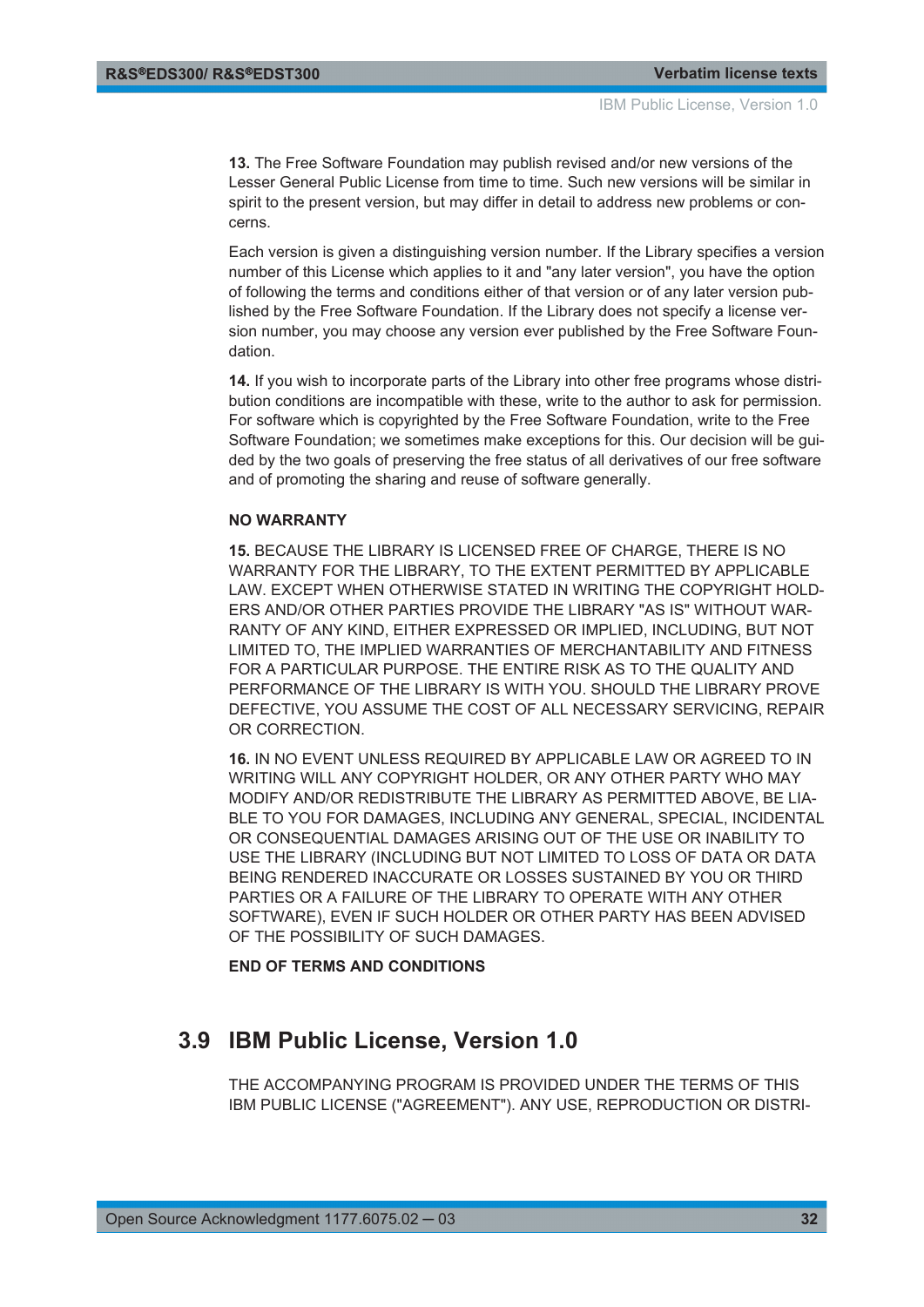BUTION OF THE PROGRAM CONSTITUTES RECIPIENT'S ACCEPTANCE OF THIS AGREEMENT.

#### **1. DEFINITIONS**

"Contribution" means:

a) in the case of International Business Machines Corporation ("IBM"), the Original Program, and

b) in the case of each Contributor,

i) changes to the Program, and

ii) additions to the Program;

where such changes and/or additions to the Program originate from and are distributed by that particular Contributor. A Contribution 'originates' from a Contributor if it was added to the Program by such Contributor itself or anyone acting on such Contributor's behalf. Contributions do not include additions to the Program which: (i) are separate modules of software distributed in conjunction with the Program under their own license agreement, and (ii) are not derivative works of the Program.

- "Contributor" means IBM and any other entity that distributes the Program.
- "Licensed Patents " mean patent claims licensable by a Contributor which are necessarily infringed by the use or sale of its Contribution alone or when combined with the Program.
- "Original Program" means the original version of the software accompanying this Agreement as released by IBM, including source code, object code and documentation, if any.
- "Program" means the Original Program and Contributions.
- "Recipient" means anyone who receives the Program under this Agreement, including all Contributors.

#### **2. GRANT OF RIGHTS**

a) Subject to the terms of this Agreement, each Contributor hereby grants Recipient a non-exclusive, worldwide, royalty-free copyright license to reproduce, prepare derivative works of, publicly display, publicly perform, distribute and sublicense the Contribution of such Contributor, if any, and such derivative works, in source code and object code form.

b) Subject to the terms of this Agreement, each Contributor hereby grants Recipient a non-exclusive, worldwide, royalty-free patent license under Licensed Patents to make, use, sell, offer to sell, import and otherwise transfer the Contribution of such Contributor, if any, in source code and object code form. This patent license shall apply to the combination of the Contribution and the Program if, at the time the Contribution is added by the Contributor, such addition of the Contribution causes such combination to be covered by the Licensed Patents. The patent license shall not apply to any other combinations which include the Contribution. No hardware per se is licensed hereunder.

c) Recipient understands that although each Contributor grants the licenses to its Contributions set forth herein, no assurances are provided by any Contributor that the Program does not infringe the patent or other intellectual property rights of any other entity. Each Contributor disclaims any liability to Recipient for claims brought by any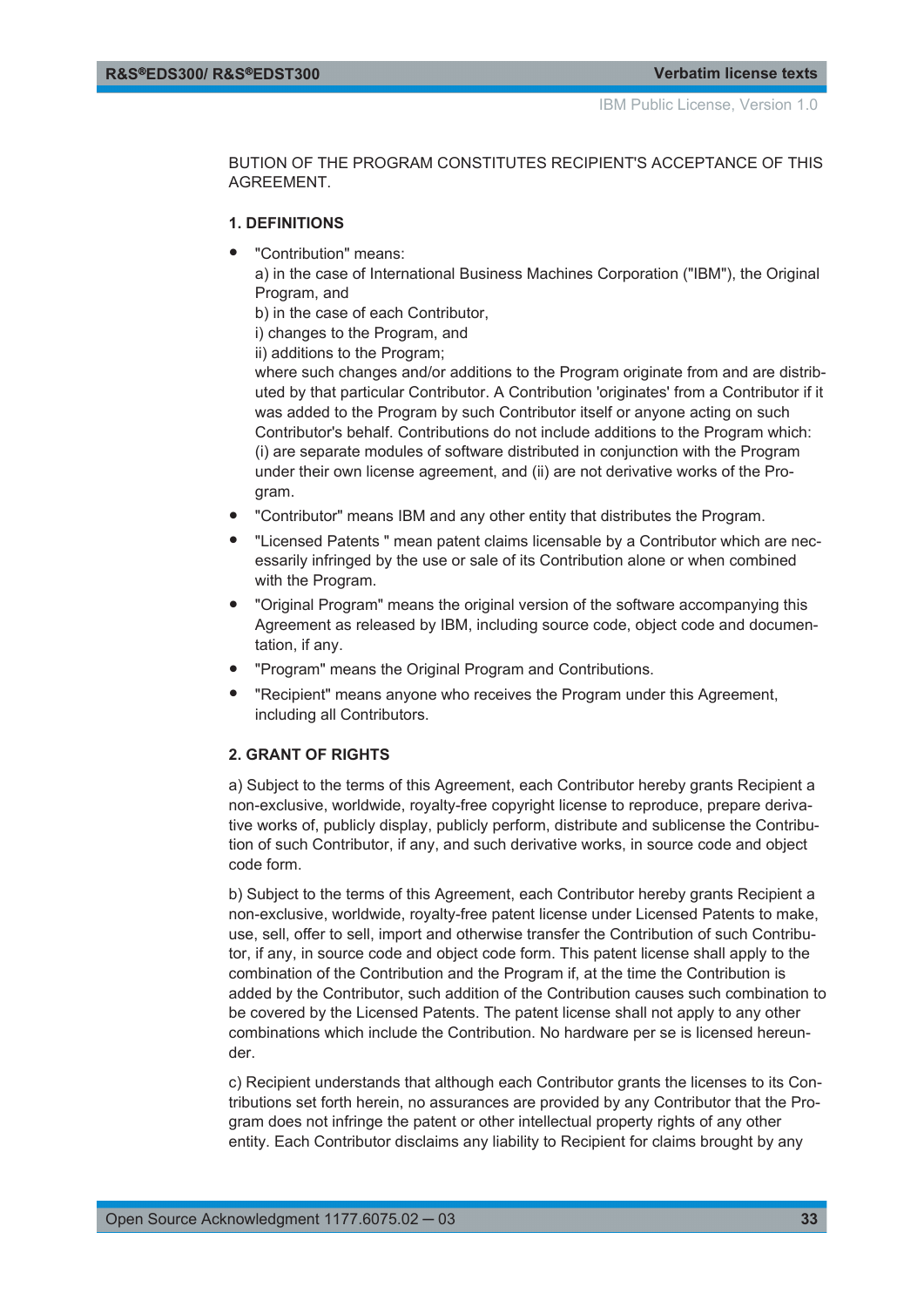other entity based on infringement of intellectual property rights or otherwise. As a condition to exercising the rights and licenses granted hereunder, each Recipient hereby assumes sole responsibility to secure any other intellectual property rights needed, if any. For example, if a third party patent license is required to allow Recipient to distribute the Program, it is Recipient's responsibility to acquire that license before distributing the Program.

d) Each Contributor represents that to its knowledge it has sufficient copyright rights in its Contribution, if any, to grant the copyright license set forth in this Agreement.

#### **3. REQUIREMENTS**

A Contributor may choose to distribute the Program in object code form under its own license agreement, provided that:

a) it complies with the terms and conditions of this Agreement; and

b) its license agreement:

i) effectively disclaims on behalf of all Contributors all warranties and conditions, express and implied, including warranties or conditions of title and non-infringement, and implied warranties or conditions of merchantability and fitness for a particular purpose;

ii) effectively excludes on behalf of all Contributors all liability for damages, including direct, indirect, special, incidental and consequential damages, such as lost profits;

iii) states that any provisions which differ from this Agreement are offered by that Contributor alone and not by any other party; and

iv) states that source code for the Program is available from such Contributor, and informs licensees how to obtain it in a reasonable manner on or through a medium customarily used for software exchange.

When the Program is made available in source code form:

a) it must be made available under this Agreement; and

b) a copy of this Agreement must be included with each copy of the Program.

Each Contributor must include the following in a conspicuous location in the Program:

Copyright © {date here}, International Business Machines Corporation and others. All Rights Reserved.

In addition, each Contributor must identify itself as the originator of its Contribution, if any, in a manner that reasonably allows subsequent Recipients to identify the originator of the Contribution.

#### **4. COMMERCIAL DISTRIBUTION**

Commercial distributors of software may accept certain responsibilities with respect to end users, business partners and the like. While this license is intended to facilitate the commercial use of the Program, the Contributor who includes the Program in a commercial product offering should do so in a manner which does not create potential liability for other Contributors. Therefore, if a Contributor includes the Program in a commercial product offering, such Contributor ("Commercial Contributor") hereby agrees to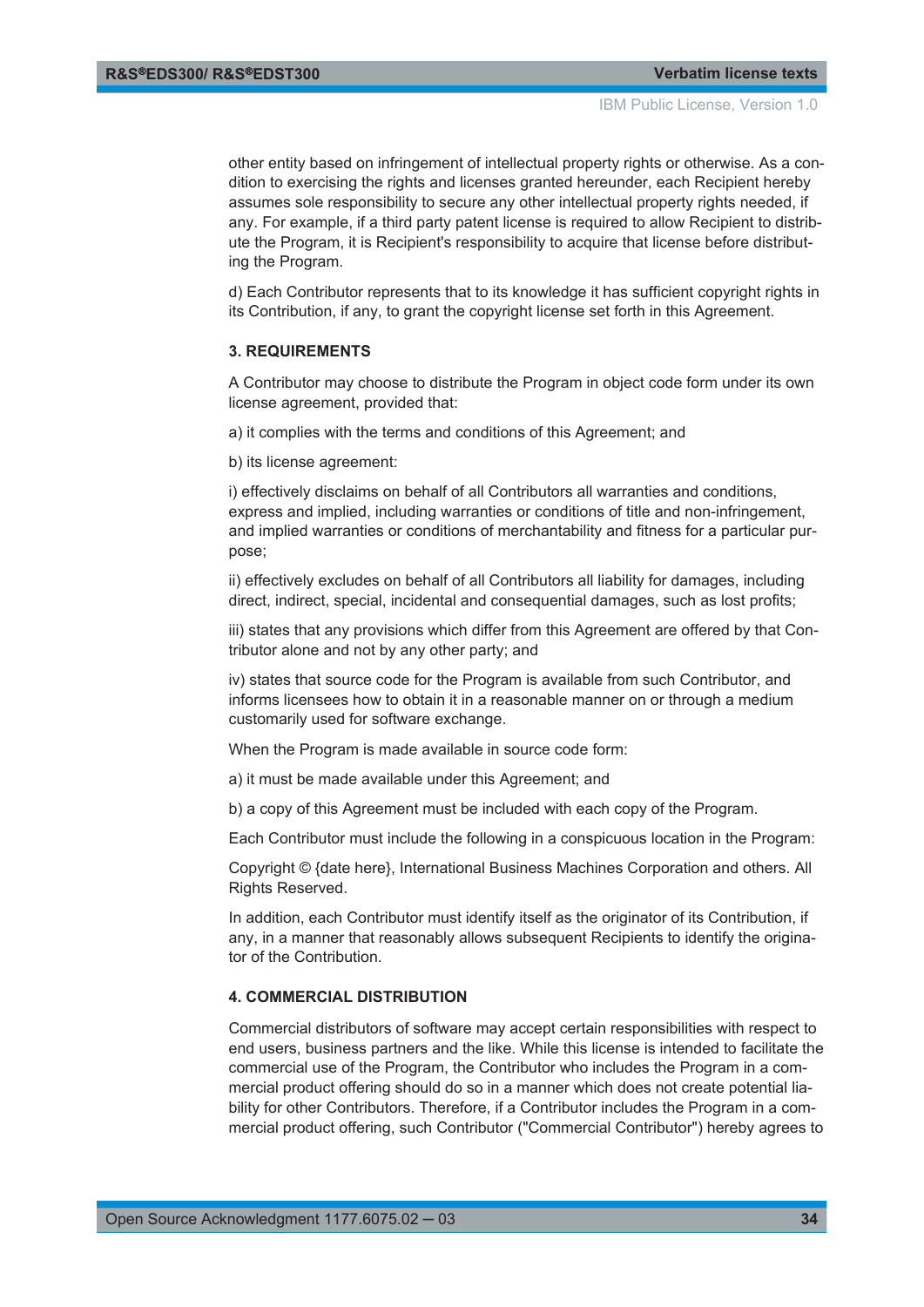defend and indemnify every other Contributor ("Indemnified Contributor") against any losses, damages and costs (collectively "Losses") arising from claims, lawsuits and other legal actions brought by a third party against the Indemnified Contributor to the extent caused by the acts or omissions of such Commercial Contributor in connection with its distribution of the Program in a commercial product offering. The obligations in this section do not apply to any claims or Losses relating to any actual or alleged intellectual property infringement. In order to qualify, an Indemnified Contributor must: a) promptly notify the Commercial Contributor in writing of such claim, and b) allow the Commercial Contributor to control, and cooperate with the Commercial Contributor in, the defense and any related settlement negotiations. The Indemnified Contributor may participate in any such claim at its own expense.

For example, a Contributor might include the Program in a commercial product offering, Product X. That Contributor is then a Commercial Contributor. If that Commercial Contributor then makes performance claims, or offers warranties related to Product X, those performance claims and warranties are such Commercial Contributor's responsibility alone. Under this section, the Commercial Contributor would have to defend claims against the other Contributors related to those performance claims and warranties, and if a court requires any other Contributor to pay any damages as a result, the Commercial Contributor must pay those damages.

#### **5. NO WARRANTY**

EXCEPT AS EXPRESSLY SET FORTH IN THIS AGREEMENT, THE PROGRAM IS PROVIDED ON AN "AS IS" BASIS, WITHOUT WARRANTIES OR CONDITIONS OF ANY KIND, EITHER EXPRESS OR IMPLIED INCLUDING, WITHOUT LIMITATION, ANY WARRANTIES OR CONDITIONS OF TITLE, NON-INFRINGEMENT, MER-CHANTABILITY OR FITNESS FOR A PARTICULAR PURPOSE. Each Recipient is solely responsible for determining the appropriateness of using and distributing the Program and assumes all risks associated with its exercise of rights under this Agreement, including but not limited to the risks and costs of program errors, compliance with applicable laws, damage to or loss of data, programs or equipment, and unavailability or interruption of operations.

#### **6. DISCLAIMER OF LIABILITY**

EXCEPT AS EXPRESSLY SET FORTH IN THIS AGREEMENT, NEITHER RECIPI-ENT NOR ANY CONTRIBUTORS SHALL HAVE ANY LIABILITY FOR ANY DIRECT, INDIRECT, INCIDENTAL, SPECIAL, EXEMPLARY, OR CONSEQUENTIAL DAM-AGES (INCLUDING WITHOUT LIMITATION LOST PROFITS), HOWEVER CAUSED AND ON ANY THEORY OF LIABILITY, WHETHER IN CONTRACT, STRICT LIABIL-ITY, OR TORT (INCLUDING NEGLIGENCE OR OTHERWISE) ARISING IN ANY WAY OUT OF THE USE OR DISTRIBUTION OF THE PROGRAM OR THE EXER-CISE OF ANY RIGHTS GRANTED HEREUNDER, EVEN IF ADVISED OF THE POS-SIBILITY OF SUCH DAMAGES.

#### **7. GENERAL**

If any provision of this Agreement is invalid or unenforceable under applicable law, it shall not affect the validity or enforceability of the remainder of the terms of this Agreement, and without further action by the parties hereto, such provision shall be reformed to the minimum extent necessary to make such provision valid and enforceable.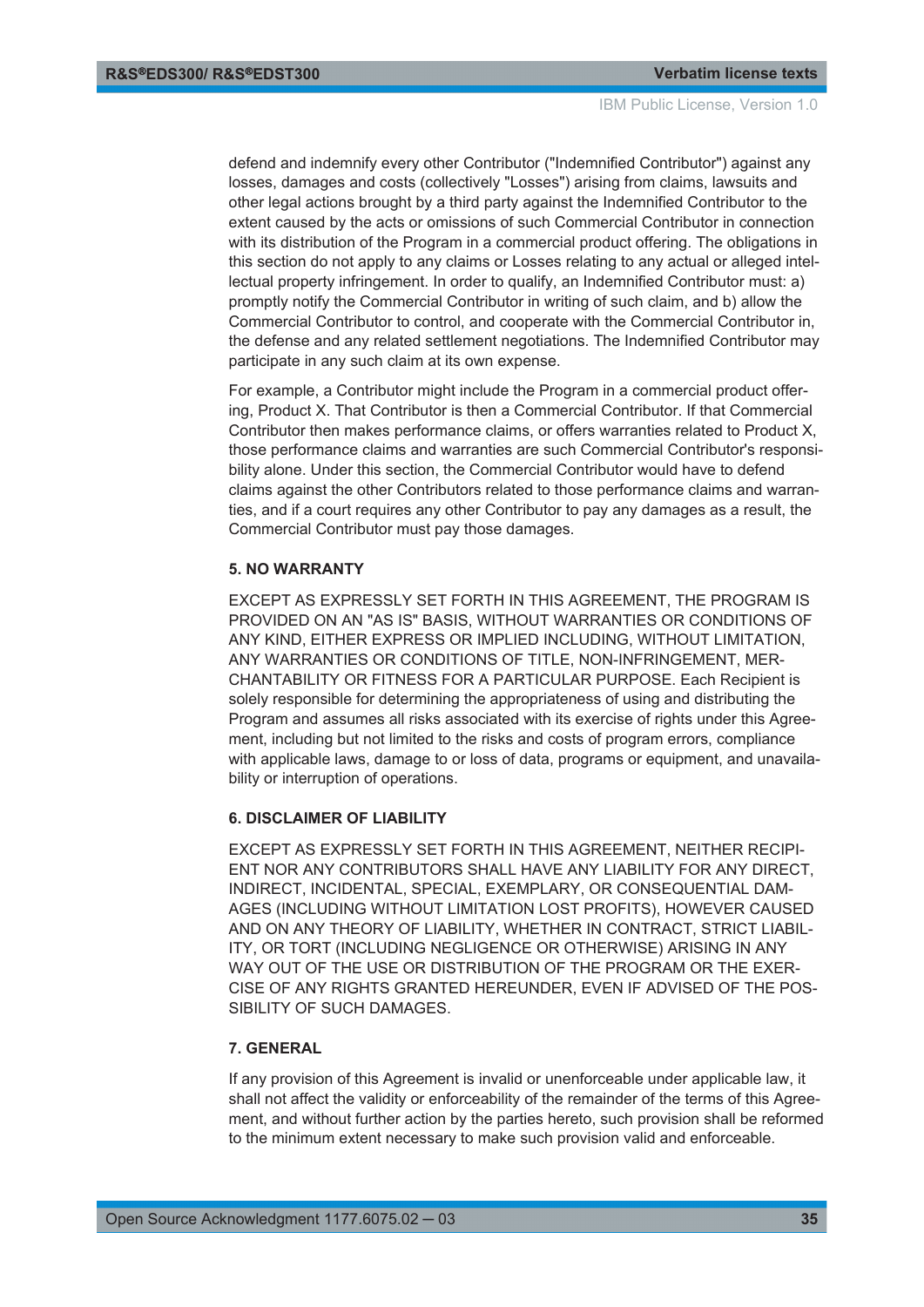<span id="page-35-0"></span>If Recipient institutes patent litigation against a Contributor with respect to a patent applicable to software (including a cross-claim or counterclaim in a lawsuit), then any patent licenses granted by that Contributor to such Recipient under this Agreement shall terminate as of the date such litigation is filed. In addition, If Recipient institutes patent litigation against any entity (including a cross-claim or counterclaim in a lawsuit) alleging that the Program itself (excluding combinations of the Program with other software or hardware) infringes such Recipient's patent(s), then such Recipient's rights granted under Section 2(b) shall terminate as of the date such litigation is filed.

All Recipient's rights under this Agreement shall terminate if it fails to comply with any of the material terms or conditions of this Agreement and does not cure such failure in a reasonable period of time after becoming aware of such noncompliance. If all Recipient's rights under this Agreement terminate, Recipient agrees to cease use and distribution of the Program as soon as reasonably practicable. However, Recipient's obligations under this Agreement and any licenses granted by Recipient relating to the Program shall continue and survive.

IBM may publish new versions (including revisions) of this Agreement from time to time. Each new version of the Agreement will be given a distinguishing version number. The Program (including Contributions) may always be distributed subject to the version of the Agreement under which it was received. In addition, after a new version of the Agreement is published, Contributor may elect to distribute the Program (including its Contributions) under the new version. No one other than IBM has the right to modify this Agreement. Except as expressly stated in Sections 2(a) and 2(b) above, Recipient receives no rights or licenses to the intellectual property of any Contributor under this Agreement, whether expressly, by implication, estoppel or otherwise. All rights in the Program not expressly granted under this Agreement are reserved.

This Agreement is governed by the laws of the State of New York and the intellectual property laws of the United States of America. No party to this Agreement will bring a legal action under this Agreement more than one year after the cause of action arose. Each party waives its rights to a jury trial in any resulting litigation.

### **3.10 MIT S.I.P.B License (MIT-SIPB)**

Copyright (c) 1987 by the Student Information Processing Board of the Massachusetts Institute of Technology.

Permission to use, copy, modify, and distribute this software and its documentation for any purpose and without fee is hereby granted, provided that the above copyright notice appear in all copies and that both that copyright notice and this permission notice appear in supporting documentation, and that the names of M.I.T. and the M.I.T. S.I.P.B. not be used in advertising or publicity pertaining to distribution of the software without specific, written prior permission. M.I.T. and the M.I.T. S.I.P.B. make no representations about the suitability of this software for any purpose. It is provided "as is" without express or implied warranty.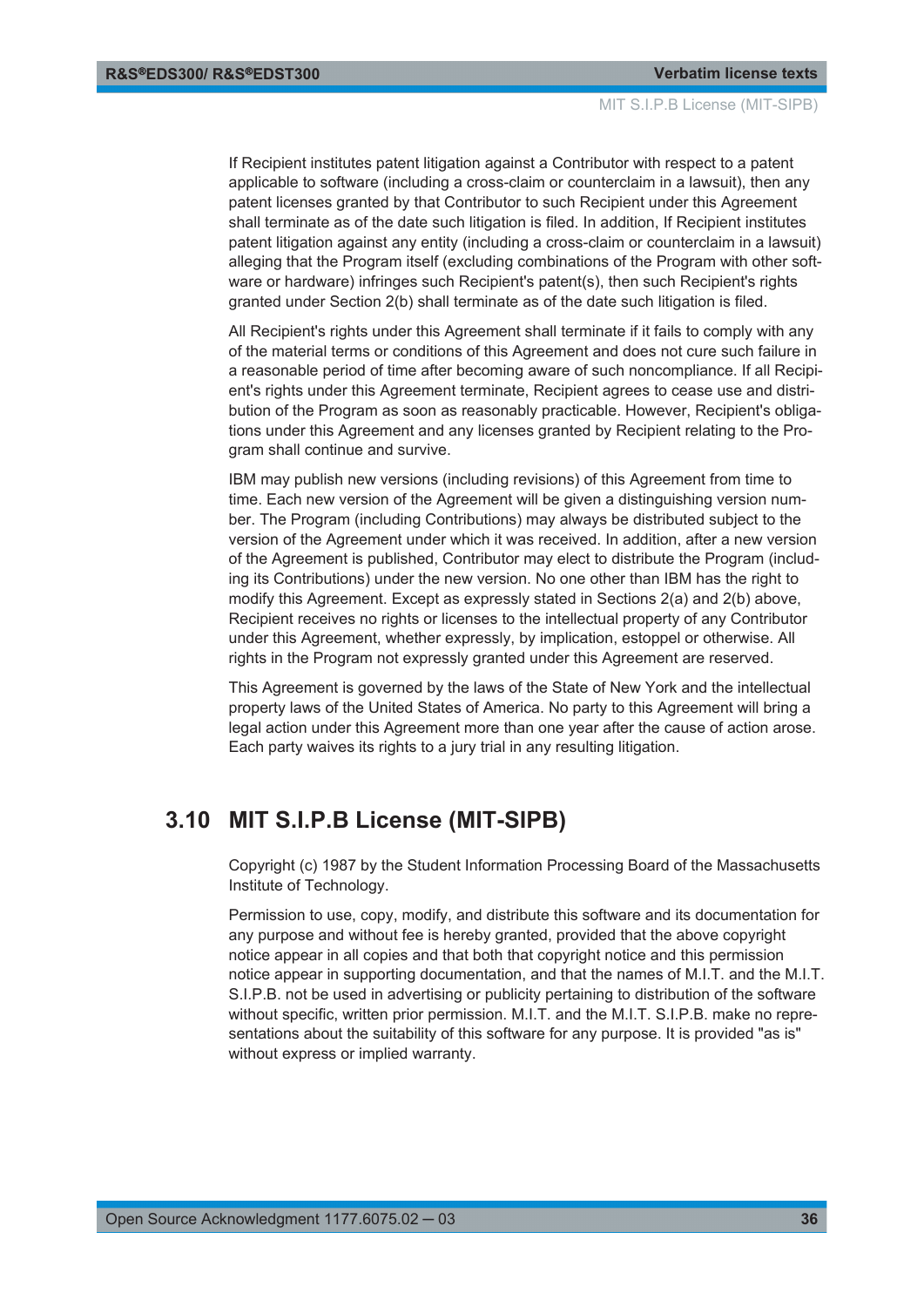## <span id="page-36-0"></span>**3.11 OpenSSL / SSLeay License**

#### **LICENSE ISSUES**

The OpenSSL toolkit stays under a dual license, i.e. both the conditions of the OpenSSL License and the original SSLeay license apply to the toolkit. See below for the actual license texts. Actually both licenses are BSD-style Open Source licenses. In case of any license issues related to OpenSSL please contact opensslcore@openssl.org.

#### **OpenSSL License**

===========================================================

Copyright (c) 1998-2007 The OpenSSL Project. All rights reserved

Redistribution and use in source and binary forms, with or without modification, are permitted provided that the following \* conditions are met

- 1. Redistributions of source code must retain the above copyright notice, this list of conditions and the following disclaimer.
- 2. Redistributions in binary form must reproduce the above copyright notice, this list of conditions and the following disclaimer in the documentation and/or other materials provided with the distribution.
- 3. All advertising materials mentioning features or use of this software must display the following acknowledgment: "This product includes software developed by the OpenSSL Project for use in the OpenSSL Toolkit. (http://www.openssl.org/)"
- 4. The names "OpenSSL Toolkit" and "OpenSSL Project" must not be used to endorse or promote products derived from this software without prior written permission. For written permission, please contact openssl-core@openssl.org.
- 5. Products derived from this software may not be called "OpenSSL" nor may "OpenSSL" appear in their names without prior written permission of the OpenSSL Project.
- 6. Redistributions of any form whatsoever must retain the following acknowledgment: "This product includes software developed by the OpenSSL Project for use in the OpenSSL Toolkit (http://www.openssl.org/)"

THIS SOFTWARE IS PROVIDED BY THE OpenSSL PROJECT ``AS IS'' AND ANY EXPRESSED OR IMPLIED WARRANTIES, INCLUDING, BUT NOT LIMITED TO, THE IMPLIED WARRANTIES OF MERCHANTABILITY AND FITNESS FOR A PAR-TICULAR PURPOSE ARE DISCLAIMED. IN NO EVENT SHALL THE OpenSSL PROJECT OR ITS CONTRIBUTORS BE LIABLE FOR ANY DIRECT, INDIRECT, INCIDENTAL, SPECIAL, EXEMPLARY, OR CONSEQUENTIAL DAMAGES (INCLUD-ING, BUT NOT LIMITED TO, PROCUREMENT OF SUBSTITUTE GOODS OR SER-VICES; LOSS OF USE, DATA, OR PROFITS; OR BUSINESS INTERRUPTION) HOWEVER CAUSED AND ON ANY THEORY OF LIABILITY, WHETHER IN CON-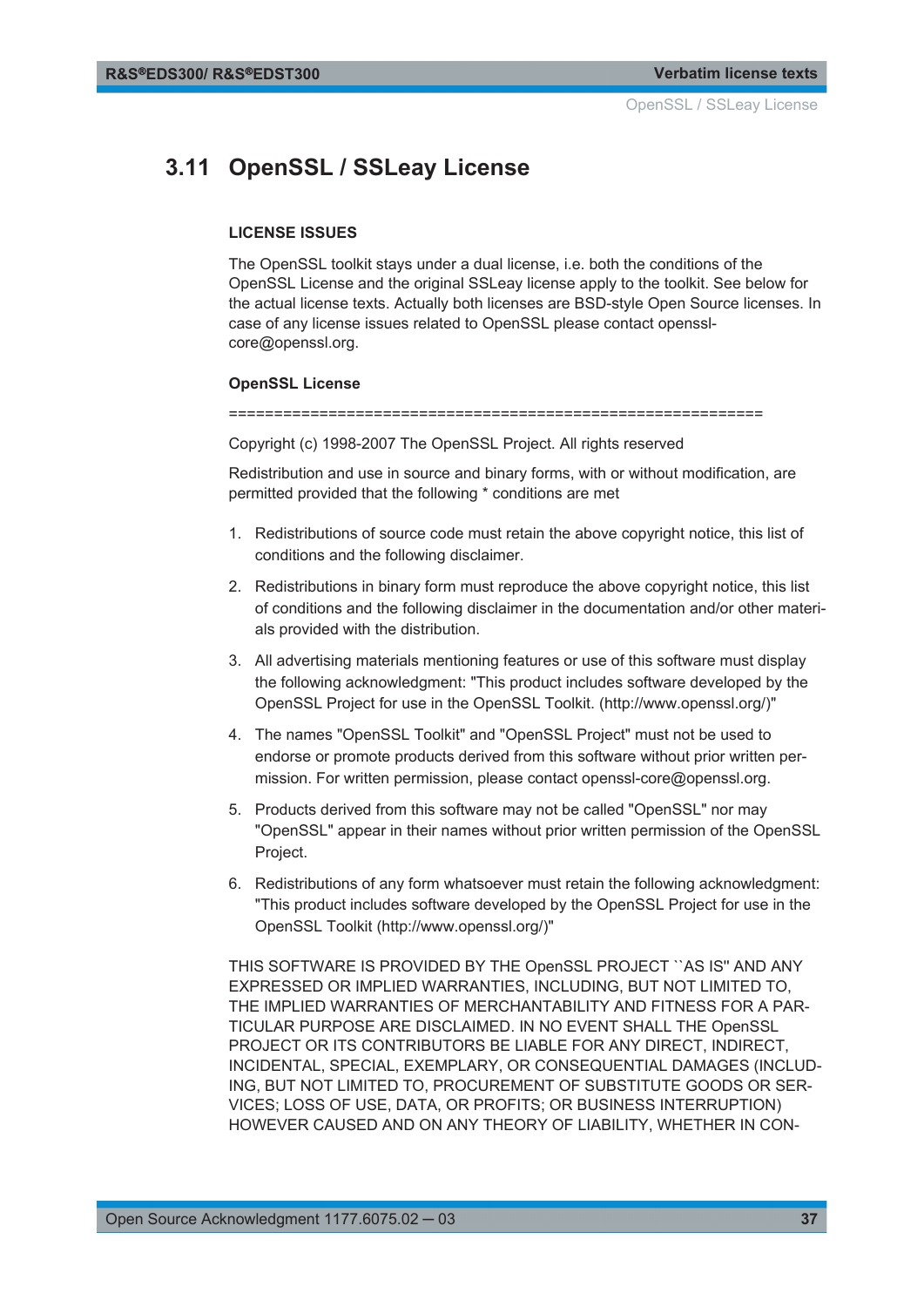TRACT, STRICT LIABILITY, OR TORT (INCLUDING NEGLIGENCE OR OTHER-WISE) ARISING IN ANY WAY OUT OF THE USE OF THIS SOFTWARE, EVEN IF ADVISED OF THE POSSIBILITY OF SUCH DAMAGE

===========================================================

This product includes cryptographic software written by Eric Young (eay@cryptsoft.com). This product includes software written by Tim Hudson (tjh@cryptsoft.com).

#### **Original SSLeay License**

Copyright (C) 1995-1998 Eric Young (eay@cryptsoft.com)

All rights reserved.

This package is an SSL implementation written by Eric Young (eay@cryptsoft.com). The implementation was written so as to conform with Netscapes SSL.

This library is free for commercial and non-commercial use as long as the following conditions are aheared to. The following conditions apply to all code found in this distribution, be it the RC4, RSA, lhash, DES, etc., code; not just the SSL code. The SSL documentation included with this distribution is covered by the same copyright terms except that the holder is Tim Hudson (tjh@cryptsoft.com).

Copyright remains Eric Young's, and as such any Copyright notices in the code are not to be removed. If this package is used in a product, Eric Young should be given attribution as the author of the parts of the library used. This can be in the form of a textual message at program startup or in documentation (online or textual) provided with the package.

Redistribution and use in source and binary forms, with or without \* modification, are permitted provided that the following conditions are met:

- 1. Redistributions of source code must retain the copyright notice, this list of conditions and the following disclaimer.
- 2. Redistributions in binary form must reproduce the above copyright notice, this list of conditions and the following disclaimer in the documentation and/or other materials provided with the distribution.
- 3. All advertising materials mentioning features or use of this software must display the following acknowledgement: "This product includes cryptographic software written by Eric Young (eay@cryptsoft.com)". The word 'cryptographic' can be left out if the rouines from the library being used are not cryptographic related :-).
- 4. If you include any Windows specific code (or a derivative thereof) from the apps directory (application code) you must include an acknowledgement: "This product includes software written by Tim Hudson (tjh@cryptsoft.com)"

THIS SOFTWARE IS PROVIDED BY ERIC YOUNG ``AS IS'' AND ANY EXPRESS OR IMPLIED WARRANTIES, INCLUDING, BUT NOT LIMITED TO, THE IMPLIED WARRANTIES OF MERCHANTABILITY AND FITNESS FOR A PARTICULAR PUR-POSE ARE DISCLAIMED. IN NO EVENT SHALL THE AUTHOR OR CONTRIBU-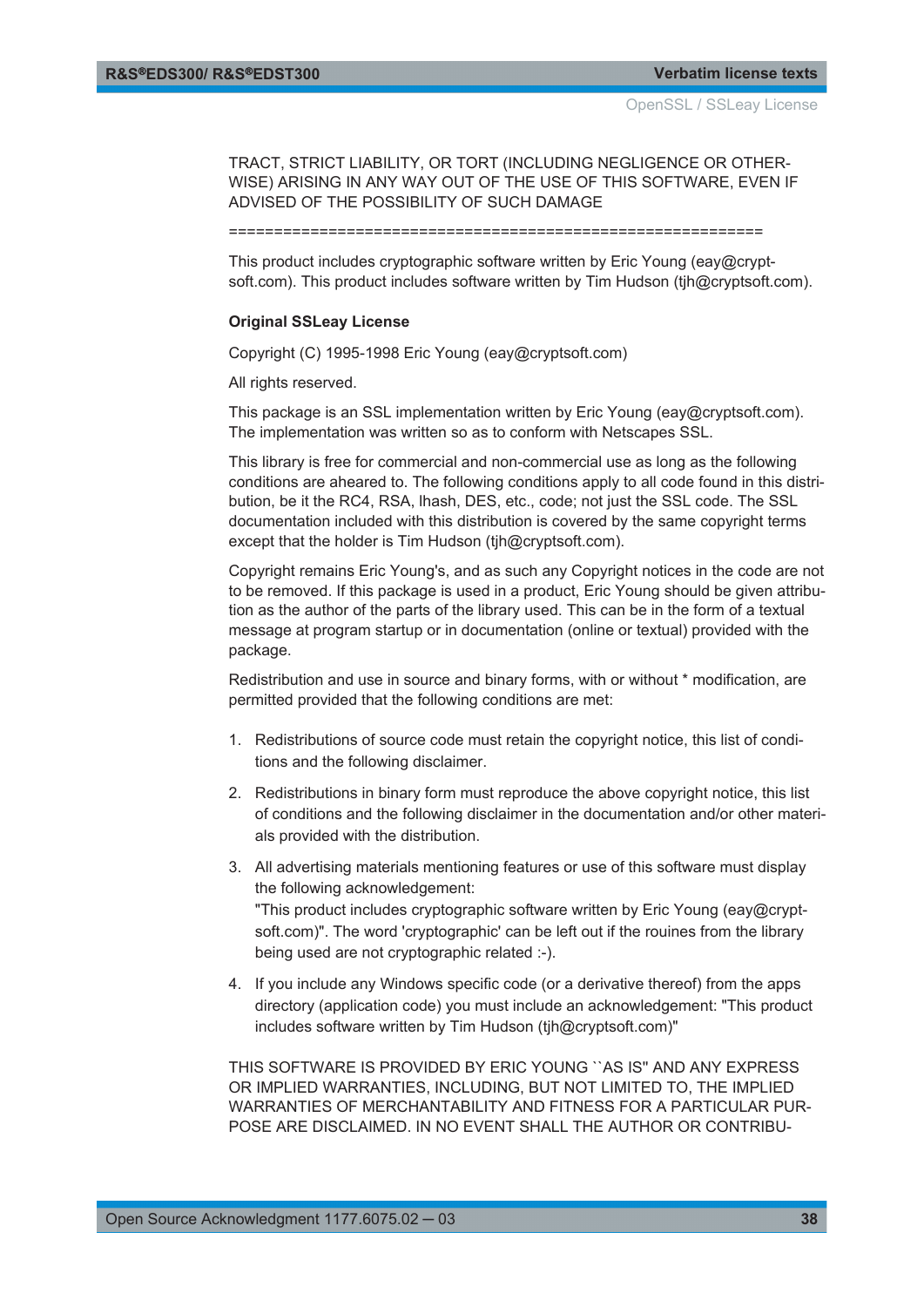<span id="page-38-0"></span>TORS BE LIABLE FOR ANY DIRECT, INDIRECT, INCIDENTAL, SPECIAL, EXEM-PLARY, OR CONSEQUENTIAL DAMAGES (INCLUDING, BUT NOT LIMITED TO, PROCUREMENT OF SUBSTITUTE GOODS OR SERVICES; LOSS OF USE, DATA, OR PROFITS; OR BUSINESS INTERRUPTION) HOWEVER CAUSED AND ON ANY THEORY OF LIABILITY, WHETHER IN CONTRACT, STRICT LIABILITY, OR TORT (INCLUDING NEGLIGENCE OR OTHERWISE) ARISING IN ANY WAY OUT OF THE USE OF THIS SOFTWARE, EVEN IF ADVISED OF THE POSSIBILITY OF SUCH DAMAGE.

The licence and distribution terms for any publically available version or derivative of this code cannot be changed. i.e. this code cannot simply be copied and put under another distribution licence lincluding the GNU Public Licence.

### **3.12 sudo License**

Copyright (c) 1994-1996, 1998-2014

Todd C. Miller <Todd.Miller@courtesan.com>

Permission to use, copy, modify, and distribute this software for any purpose with or without fee is hereby granted, provided that the above copyright notice and this permission notice appear in all copies.

THE SOFTWARE IS PROVIDED "AS IS" AND THE AUTHOR DISCLAIMS ALL WAR-RANTIES WITH REGARD TO THIS SOFTWARE INCLUDING ALL IMPLIED WAR-RANTIES OF MERCHANTABILITY AND FITNESS. IN NO EVENT SHALL THE AUTHOR BE LIABLE FOR ANY SPECIAL, DIRECT, INDIRECT, OR CONSEQUEN-TIAL DAMAGES OR ANY DAMAGES WHATSOEVER RESULTING FROM LOSS OF USE, DATA OR PROFITS, WHETHER IN AN ACTION OF CONTRACT, NEGLI-GENCE OR OTHER TORTIOUS ACTION, ARISING OUT OF OR IN CONNECTION WITH THE USE OR PERFORMANCE OF THIS SOFTWARE.

Sponsored in part by the Defense Advanced Research Projects Agency (DARPA) and Air Force Research Laboratory, Air Force Materiel Command, USAF, under agreement number F39502-99-1-0512.

## **3.13 vhf Public License (vhfPL), Version 1.1**

Copyright (C) 2003/2004 vhf interservice GmbH

Im Marxle 3, 72119 Altingen, Germany

Everyone is permitted to copy and distribute verbatim copies of this license document, but changing it is not allowed.

This license applies to any software containing a notice placed by the copyright holder saying that it may be distributed under the terms of this vhf Public License. Such software is herein referred to as vhf Software. This license covers modification and distribution of the vhf software, use of third-party application programs based on the vhf software, and development of free software which uses the vhf software.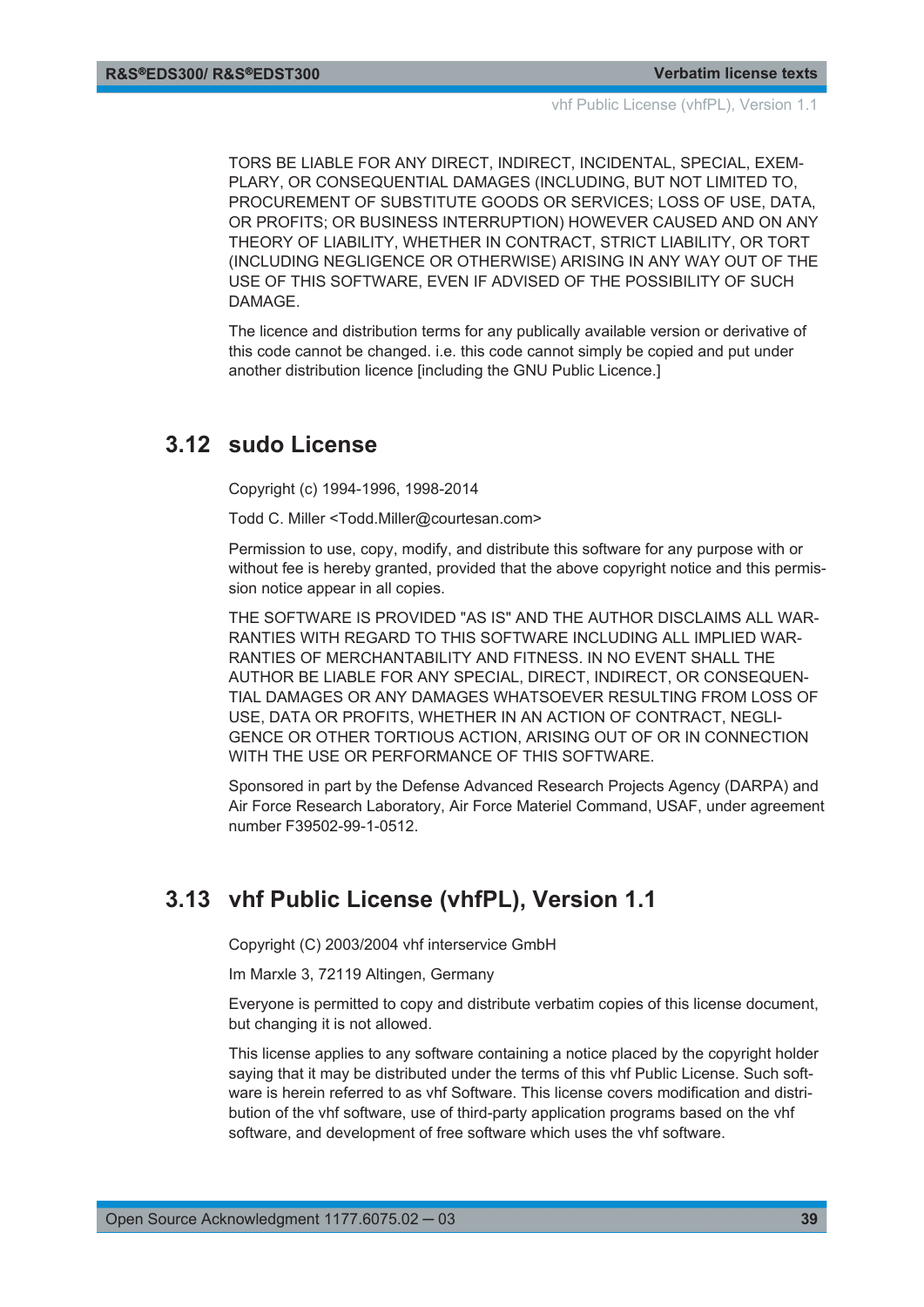#### **Granted Rights**

- 1. You are granted the rights set forth in this license provided you agree to any and all conditions in this license. Whole or partial distribution of the vhf software in any form signifies acceptance of this license.
- 2. You may copy and distribute the vhf software provided that the entire package is distributed, including this License.
- 3. You may make modifications to the vhf software files and distribute your modifications. The following restrictions apply to modifications:
	- a) You must cause the modified files to carry prominent notices stating that you changed the files and the date of any change.
	- b) Modifications must not alter or remove any copyright notices in the vhf software.
- 4. You may distribute the vhf software (or work based on it) in objective code or machine-executable forms, provided that you meet these restrictions:
	- a) You accompany the vhf software with this license.
	- b) You must ensure that all recipients of the machine-executable forms are also able to receive the complete machine-readable source code to the distributed vhf software, including all modifications, without any charge beyond the costs of data transfer.
	- c) You ensure that all modifications included in the machine-executable forms are available under the terms of this license.
- 5. You may use the original or modified versions of the vhf software to compile, link and run application programs developed by you or third parties under this license.
- 6. You may develop application programs, reusable components (eg. Bundles) and other software items that link with the original or modified versions of the vhf software. These items, when distributed in machine-executable form, have the following restrictions:
	- a) You must ensure that all recipients of the machine-executable forms of these items are also able to receive the complete source code to the items without any charge beyond the costs of data transfer.
	- b) You must explicitly license all recipients of your items to use and re-distribute original and modified versions of the items under terms identical to those under which they received the items.
- 7. The trademarks or software titles 'vhf', 'Cenon' etc. may be used for promoting software, products or services which use or contain the vhf software. The associated names of the authors of the vhf software may not be used to endorse or promote products or services derived from or linking the vhf Software without specific prior written permission.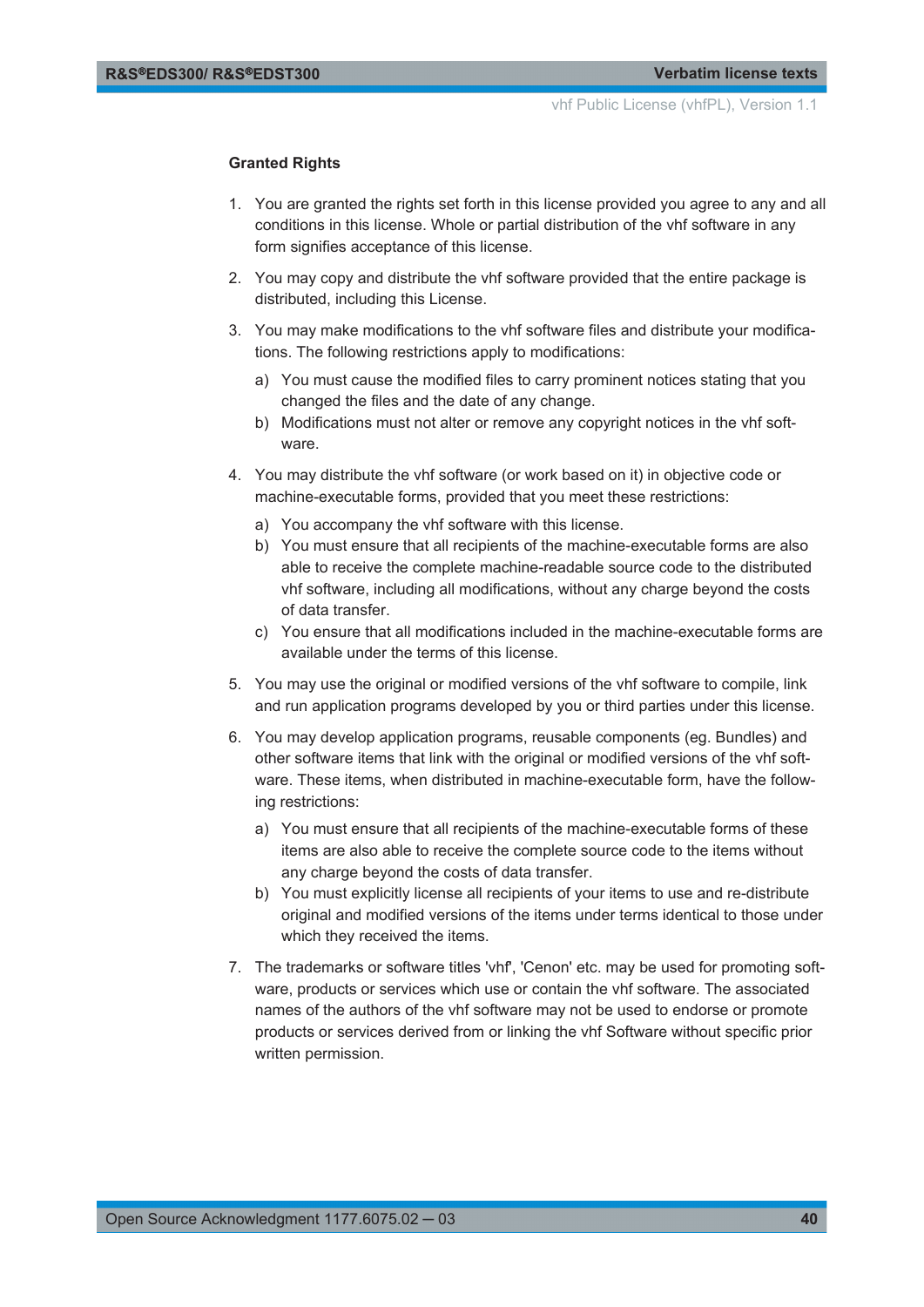#### <span id="page-40-0"></span>**Limitations of Liability**

In no event shall the authors of the vhf software or the copyright holder or their employers be liable for any lost revenue or profits or other direct, indirect, special, incidental or consequential damages, even if they have been advised of the possibility of such damages.

#### **No Warranty**

The vhf software is provided AS IS with NO WARRANTY OF ANY KIND, INCLUDING THE WARRANTY OF DESIGN, MERCHANTABILITY AND FITNESS FOR A PARTIC-ULAR PURPOSE.

## **3.14 XFree86 License (Version 1.1)**

The text of the XFree86 1.1 license is included below. A FAQ for this license can be found at the XFree86 web site (http://www.xfree86.org/legal/licenses.html).

Copyright (C) 1994-2006 The XFree86 Project, Inc.All rights reserved.

Permission is hereby granted, free of charge, to any person obtaining a copy of this software and associated documentation files (the "Software"), to deal in the Software without restriction, including without limitation the rights to use, copy, modify, merge, publish, distribute, sublicense, and/or sell copies of the Software, and to permit persons to whom the Software is furnished to do so, subject to the following conditions:

1. Redistributions of source code must retain the above copyright notice, this list of conditions, and the following disclaimer.

2. Redistributions in binary form must reproduce the above copyright notice, this list of conditions and the following disclaimer in the documentation and/or other materials provided with the distribution, and in the same place and form as other copyright, license and disclaimer information.

3. The end-user documentation included with the redistribution, if any, must include the following acknowledgment: "This product includes software developed by The XFree86 Project, Inc (http://www.xfree86.org/) and its contributors", in the same place and form as other third-party acknowledgments. Alternately, this acknowledgment may appear in the software itself, in the same form and location as other such third-party acknowledgments.

4. Except as contained in this notice, the name of The XFree86 Project, Inc shall not be used in advertising or otherwise to promote the sale, use or other dealings in this Software without prior written authorization from The XFree86 Project, Inc.

THIS SOFTWARE IS PROVIDED ``AS IS'' AND ANY EXPRESSED OR IMPLIED WARRANTIES, INCLUDING, BUT NOT LIMITED TO, THE IMPLIED WARRANTIES OF MERCHANTABILITY AND FITNESS FOR A PARTICULAR PURPOSE ARE DIS-CLAIMED. IN NO EVENT SHALL THE XFREE86 PROJECT, INC OR ITS CONTRIBU-TORS BE LIABLE FOR ANY DIRECT, INDIRECT, INCIDENTAL, SPECIAL, EXEM-PLARY, OR CONSEQUENTIAL DAMAGES (INCLUDING, BUT NOT LIMITED TO, PROCUREMENT OF SUBSTITUTE GOODS OR SERVICES; LOSS OF USE, DATA,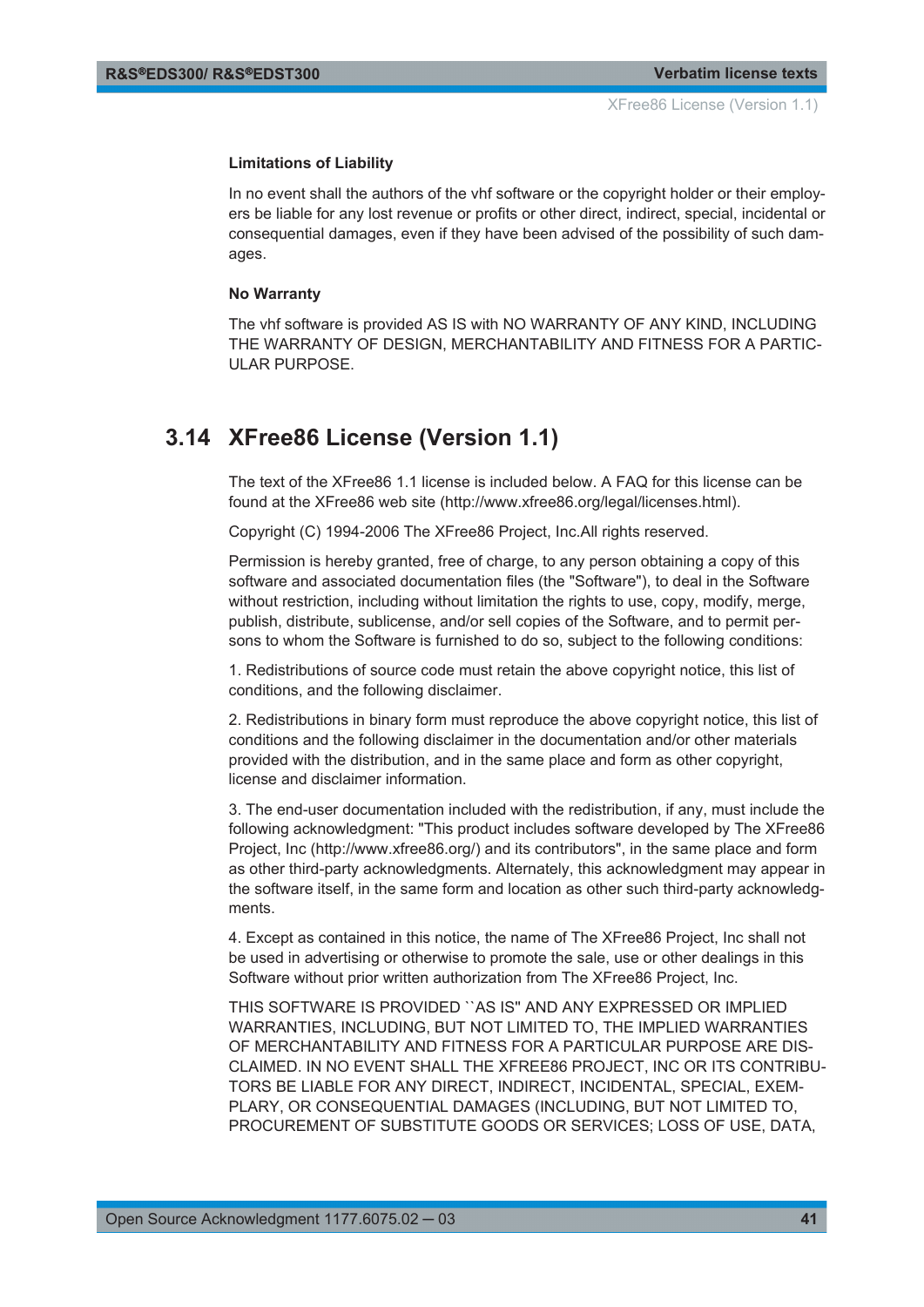<span id="page-41-0"></span>OR PROFITS; OR BUSINESS INTERRUPTION) HOWEVER CAUSED AND ON ANY THEORY OF LIABILITY, WHETHER IN CONTRACT, STRICT LIABILITY, OR TORT (INCLUDING NEGLIGENCE OR OTHERWISE) ARISING IN ANY WAY OUT OF THE USE OF THIS SOFTWARE, EVEN IF ADVISED OF THE POSSIBILITY OF SUCH DAMAGE.

## **3.15 zlib License**

Copyright (C) 1995-2010 Jean-loup Gailly and Mark Adler

This software is provided 'as-is', without any express or implied warranty. In no event will the authors be held liable for any damages arising from the use of this software. Permission is granted to anyone to use this software for any purpose, including commercial applications, and to alter it and redistribute it freely, subject to the following restrictions:

- 1. The origin of this software must not be misrepresented; you must not claim that you wrote the original software. If you use this software in a product, an acknowledgment in the product documentation would be appreciated but is not required.
- 2. Altered source versions must be plainly marked as such, and must not be misrepresented as being the original software.
- 3. This notice may not be removed or altered from any source distribution.

Jean-loup Gailly jloup@gzip.org

Mark Adler madler@alumni.caltech.edu